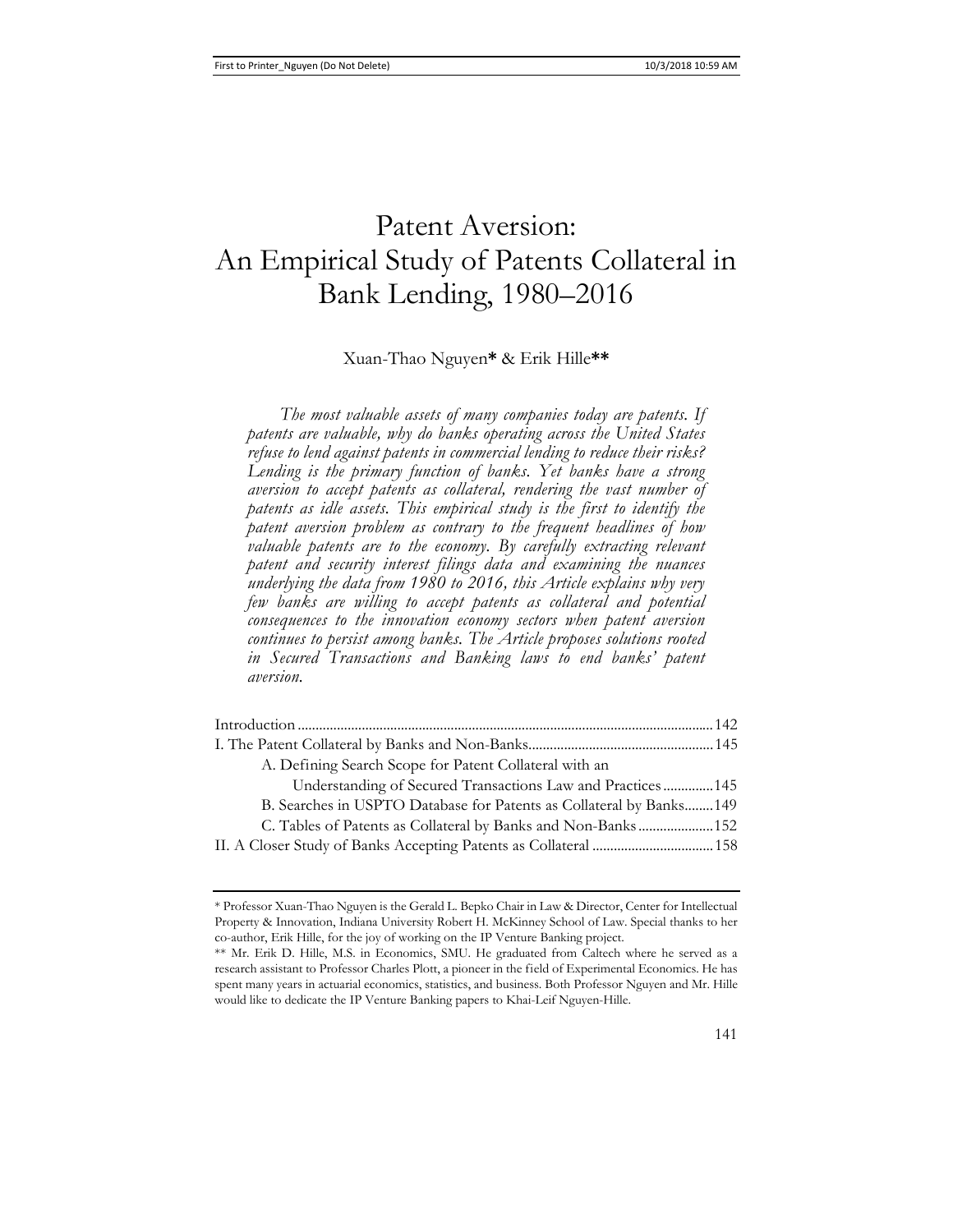#### INTRODUCTION

Patents are valuable, according to businesses, governments, media, commentators, and scholars. The supporting evidence includes headlines about the staggering prices paid for patents in Google's acquisition of Motorola Mobility for \$12.5 billion,<sup>1</sup> the Apple-led Consortium's purchase of Nortel patents for \$4.5 billion,<sup>2</sup> and Microsoft spending \$1.05 billion to obtain 925 patents from AOL.<sup>3</sup> Facebook paid \$550 million to Microsoft for 650 patents that Microsoft had acquired from AOL.4 Facebook stockpiled its patent portfolio with buying sprees from IBM, Fujifilm, Friendster, AT&T, Vega Vista, Neeraj Jhanji, Smartebook.com, Mobile Technologies, Fawkes Acquisition and Face.com, and Truveo for hundreds of millions of dollars prior to its initial public offering.5 InterDigital and RealNetwork snatched \$375 million and \$120 million in sales of

<sup>1.</sup> Don Reisinger, *Google Officially Closes \$12.5 Billion Motorola Mobility Deal*, CNET (May 22, 2012, 6:20 AM), https://www.cnet.com/news/google-officially-closes-12-5-billion-motorolamobility-deal/ [https://web.archive.org/web/20180220093229/https://www.cnet.com/news/ google-officially-closes-12-5-billion-motorola-mobility-deal/].

<sup>2.</sup> Alastair Sharp & Sinead Carew, *Apple/RIM Group Top Google in \$4.5 Billion Nortel Sale*, REUTERS ( July 1, 2011, 12:58 AM), http://www.reuters.com/article/us-nortel/apple-rim-group-topgoogle-in-4-5-billion-nortel-sale-idUSTRE7600PF20110701 [https://perma.cc/MQ8E-WKCF].

<sup>3.</sup> John Jannarone & Shalini Ramachandran, *AOL's Deal Eases Pressure*, WALL ST. J., Apr. 9, 2012, https://www.wsj.com/articles/SB10001424052702303815404577333323756192742 [https://web.archive.org/web/20161025122623/https://www.wsj.com/articles/SB10001424052702 303815404577333323756192742]. AOL's handsome price came as a surprise because one of AOL's advisers estimated \$250 million for the portfolio two weeks before it received the offer from Microsoft. Michael J. de la Merced, *AOL Strike \$1.1 Billion Patent Deal with Microsoft*, N.Y. TIMES, Apr. 9, 2012, https://dealbook.nytimes.com/2012/04/09/aol-strikes-1-1-billion-patent-deal-withmicrosoft/?\_r=0 [https://perma.cc/X6YV-V7RH].

<sup>4.</sup> Shira Ovide & Geoffrey A. Fowler, *Facebook Buys AOL Patents from Microsoft for \$550 Million*, WALL ST. J., Apr. 23, 2012, https://www.wsj.com/articles/SB10001424052702303592404 577361923087607762 [https://web.archive.org/web/20141223211334/https://www.wsj.com/ articles/SB10001424052702303592404577361923087607762].

<sup>5.</sup> David Cohen, *A Look at Facebook's Patent Acquisitions*, ADWEEK (Sept. 3, 2014), http://www.adweek.com/digital/envision-ip-patent-acquisitions/ [https://perma.cc/WTB6-UCBL]; Cadie Thompson, *Facebook Buys Microsoft Patents for \$550 Million*, CNBC (Apr. 23, 2012, 2:15 PM), http://www.cnbc.com/id/47144621 [https://perma.cc/S44B-K9DB].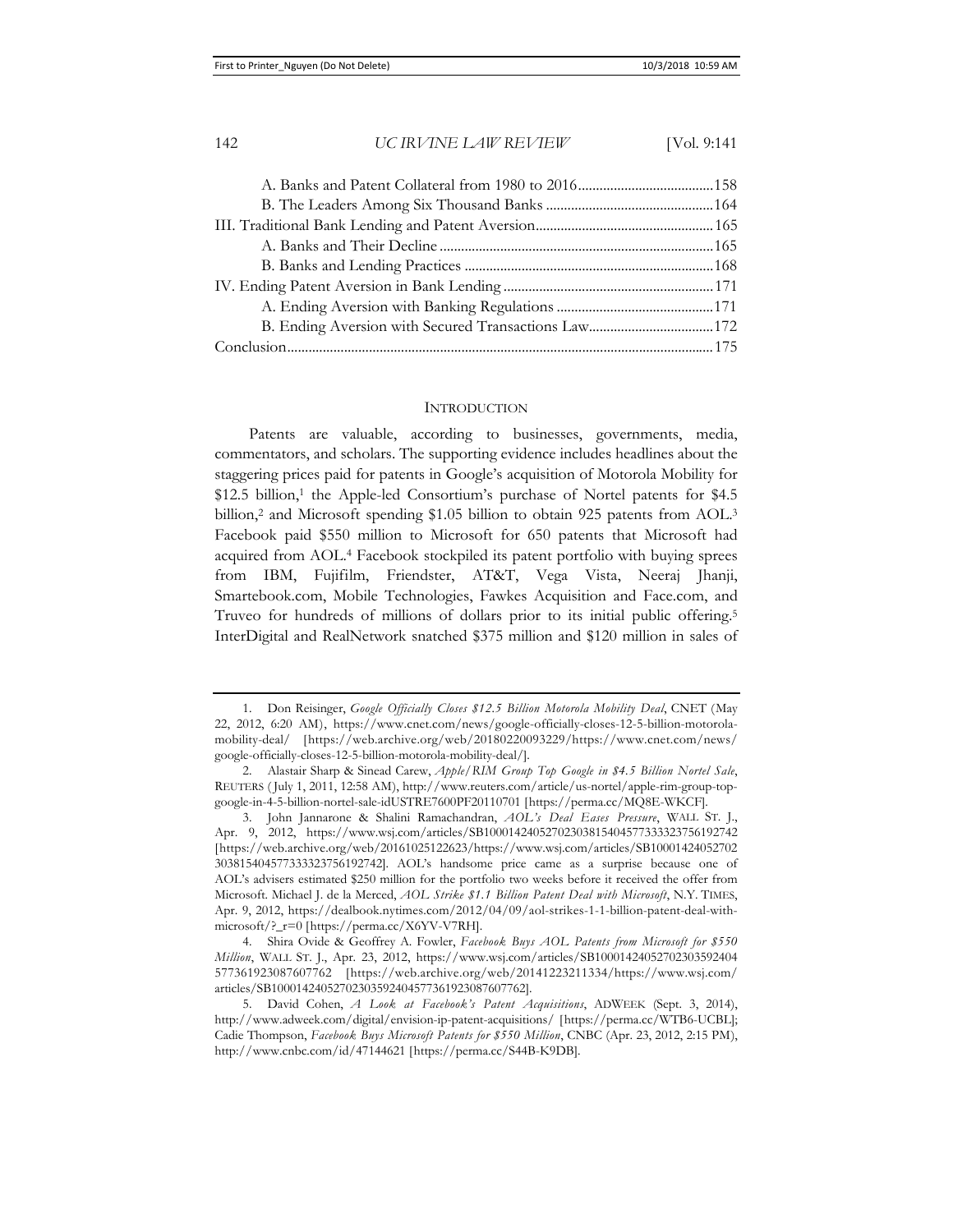patents, respectively, to Intel.6 Fujifilm Corporation received \$105 million in patent sales covering organic, light-emitting diode technology to Universal Display Corporation.7 By all indications, there is a brokered patent market where patents are offered for sale through middlemen.8 The market is vibrant and robust.9

Besides patent acquisitions, firms increased their quests for filing and procuring patents, propelling the continual growth of the annual patent grants by the United States Patent and Trademark Office ("USPTO").10 Since 2010, the total number of patents-in-force has passed the two million patent grants threshold, and there is no sign of abatement in the growth trajectory.11 Studies by the USPTO confirm that United States companies rely on intellectual property ("IP") as the leading tool for advancements, and the IP-intensive industries account for \$6.6 trillion in value added in 2014, up more than  $30\%$  from \$5.06 trillion in 2010.<sup>12</sup>

As of today, all indicators confirm that patents are indeed valuable business assets and commodities. But why don't banks lend against patents and accept patents as collateral when innovative businesses come to banks for loans? Why do banks refuse to include patents in their calculation of risk reduction in secured financing?

<sup>6.</sup> Erin Fuchs, *The Six Biggest Patent Deals of 2012*, BUS. INSIDER (Dec. 10, 2012, 11:00 AM), http://www.businessinsider.com/most-lucrative-patent-sales-of-2012-2012-11?op=1/#adaptixs-100 million-sale-to-acacia-research-1 [https://perma.cc/7WZQ-993E].

<sup>7.</sup> *Id.*; Jacob Schindler, *Fujifilm v Sony: A Rare Patent Fight Between Japanese Companies that Underscores IP's Growing Strategic Role*, IAM (Sept. 8, 2016), http://www.iam-media.com/Blog/ Detail.aspx?g=99064d1c-663f-4f40-bf4f-afd3c81c09c7 [https://web.archive.org/web/20171022094 649/http://www.iam-media.com/Blog/Detail.aspx?g=99064d1c-663f-4f40-bf4f-afd3c81c09c7].

<sup>8.</sup> Numerous companies offer patent brokering services. *See, e.g.*, *Brokerage and Licensing*, RED CHALK GROUP, https://www.redchalk.com/practices/intellectual-property/brokerage-andlicensing/ [https://perma.cc/RT3W-935X] (last visited Sept. 15, 2018); *Patent Brokering*, TAEU, https://taeus.com/patent-brokering/ [https://perma.cc/PSK2-SPGZ] (last visited Sept. 15, 2018); *Welcome to Patent Bridge*, PATENT BRIDGE, https://www.patentbridge.com/ [https://perma.cc/ 7YF3-W232] (last visited Sept. 15, 2018); *see also* Louis Carbonneau, *What Makes a Patent Valuable; A Patent Broker's Perspective*, IPWATCHDOG (Feb. 3, 2015), http://www.ipwatchdog.com/2015/02/ 03/what-makes-a-patent-valuable-a-patent-brokers-perspective/id=54441/ [https://perma.cc/6PPB-EG4R] (offering patent advice for brokering goal).

<sup>9.</sup> *See* Kent Richardson, Erik Oliver & Michael Costa, *2016 Patent Market Report: Patent Prices and Key Diligence Data*, IPWATCHDOG (Apr. 18, 2017), http://www.ipwatchdog.com/2017/04/ 18/2016-patent-prices-key-diligence-data/id=81708/ [https://perma.cc/23C4-KAJ6]. A subsequent report is also available at Kent Richardson, Erik Oliver & Michael Costa, *2016 Patent Market Size and Conclusions*, IPWATCHDOG (Apr. 27, 2017), http://www.ipwatchdog.com/2017/04/27/2016-patentmarket-size-conclusions/id=81717/ [https://perma.cc/T83D-KTDT].

<sup>10.</sup> *See U.S. Patent Statistics Chart: Calendar Years 1963 - 2015*, U.S. PAT. & TRADEMARK OFF., https://www.uspto.gov/web/offices/ac/ido/oeip/taf/us\_stat.htm [https://perma.cc/67W5- GQ7P] (last visited Sept. 15, 2018).

<sup>11.</sup> *See WIPO IP Statistics Data Center*, WIPO (May 2018), https://www3.wipo.int/ipstats/ index.htm [https://perma.cc/YHA3-E8YC] (select "3 - Patents in force", "Total count by filing office" from 2004 to 2016, and "United States of America").

<sup>12.</sup> See JUSTIN ANTONIPILLAI & MICHELLE K. LEE, INTELLECTUAL PROPERTY AND THE U.S. ECONOMY: 2016 UPDATE i–iii (2016), https://www.uspto.gov/sites/default/files/documents/ IPandtheUSEconomySept2016.pdf [https://perma.cc/B4BC-4LG8].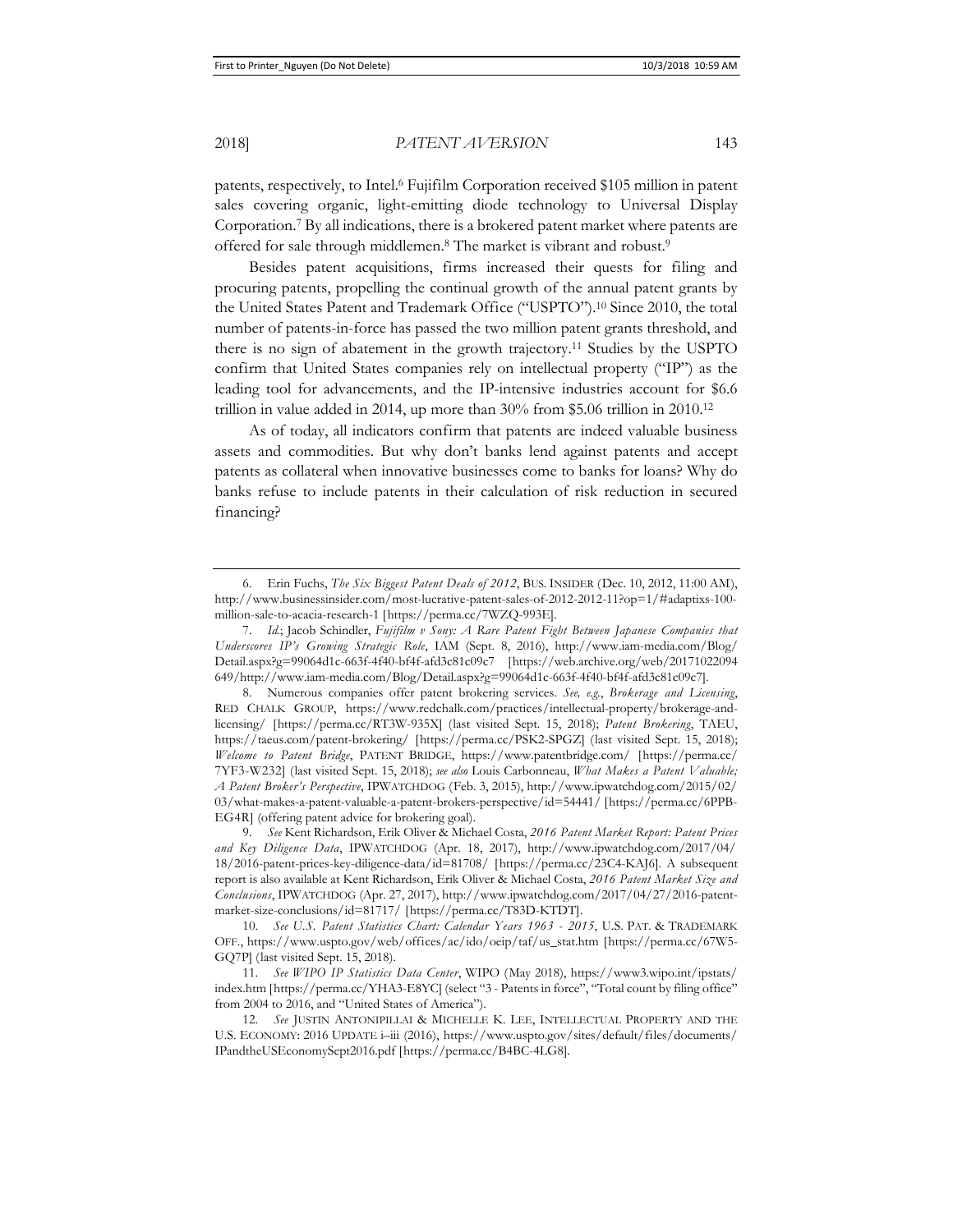There are more than 5,000 banks operating across the nation, some with branches nationwide while others concentrate within a specific geographical region. Banks are where businesses go for loans. Banks reduce default risks by taking security interests, typically in accounts receivables, inventory, and equipment in business loans. Often, established midsized and larger corporations that are manufacturers, wholesalers, distributors, service companies, and retailers, are candidates for asset-based loans.13 Banks ignore patents even though patents are valuable corporate assets. Patents are absent as eligible collateral while banks are more willing to make business loans to "higher quality companies with easily recognizable brands that have value outside of the underlying products that represent the brand."14

The acute underutilization of patents in secured financing by banks is the puzzle on which we focus our research.15 In this Article, we investigate banking activities involving patent collateral from 1980 to 2016. Through the database for patent assignment records maintained by the USPTO, we extract relevant data, conduct our searches, and provide analysis of banks' aversion to accepting patents as collateral. We observe that the underutilization is persistent throughout these past decades. While companies accumulate patents as valuable assets, banks flatly reject them as security for loans. We identify that among the thousands of banks that have provided loans to companies, only a handful have taken a security interest in their patents.

We explore the potential culprit of the underutilization and propose a solution rooted in Banking law and Secured Transactions law to reverse the severe underutilization of patents in commercial lending by banks. Companies, particularly small and less established entities in innovation-intensive sectors, often have patents as their most valuable assets. If banks persist in not lending to these companies, banks are not participating in innovation creation. Consequently, banks themselves fail to evolve with potential new clients. Banks deprive these companies of the opportunity to innovate by eliminating their access to lower cost, commercial loans.

Part II details the empirical research design grounded in both Secured Transactions and Banking laws. The design leads to the extraction of the most relevant data from 1980 to 2016 relating to patent collaterals by banks and nonbanks. Part II illuminates the data through tables and graphs, revealing patterns of bank aversion towards patents in commercial lending.

<sup>13.</sup> *Bank of America Merrill Lynch White Paper: Frequently Asked Questions About Asset-Based Lending*, BANK AM. MERRILL LYNCH (2014), http://www.ohiomfg.com/wp-content/uploads/01-13- 17\_lb\_tax\_FAQ-Asset-Based-Lending.pdf [https://perma.cc/RMB4-3LUH].

<sup>14.</sup> *Id.* at 2.

<sup>15.</sup> We are working on a series of papers in the IP Venture Banking project. This Article is the first paper in the series. Our future research will focus on outlier banks and later-stage growth companies, including post IPO companies. We will also conduct a case study of specific banks in IP Venture Banking. Additionally, we will investigate IP enhancement in venture banking.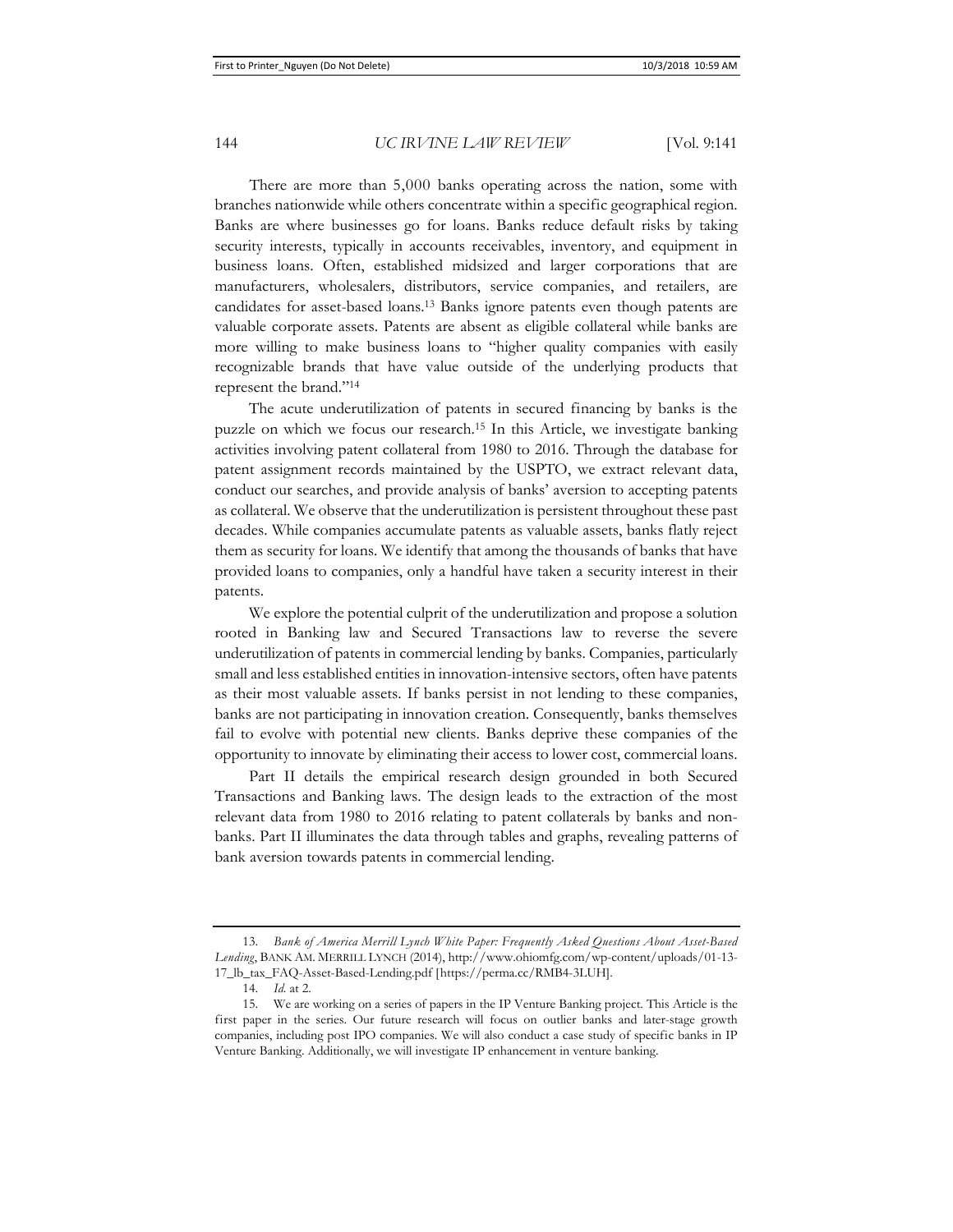Part III provides a closer study of a handful of banks that have been accepting patents as collateral from 1990 to 2016. The study maps these bank leaders and their patents as collateral activities against the backdrop of the Dotcom period of 1997 to 2000, the Great Recession of 2008, and the current period of recovery. The mapping reveals some insights, including banking cycles, banks' commercial lending to established companies with large patent portfolios, and banks' persistent aversion to lend against patents.

Explaining why banks, including leaders among banks, have exhibited strong resistance towards patent collateral in commercial financing, Part IV turns to Banking law. Indeed, as a regulated industry, banks function within strict regulations. Traditional banks and their lending practices, lending limits, capital reserve, banking regulations relating to unsafe or unsound practices, and what constitutes eligible collateral under banking regulations are roots of bank aversion towards patent collateral.

Consequently, ending bank aversion requires a change in Banking regulations. Part V explores solutions in both Banking law and Secured Transactions law, moving banks into commercial lending to businesses in the innovation-intensive sectors. Without banks, the Article concludes, these companies have no access to lower cost, commercial loans because non-banks often charge higher interest rates and dilute the equity of the business. On the other end of the spectrum, ignoring patent collateral, banks are leaving behind the innovators while continuing to hasten the shrinking banking industry.

#### I. THE PATENT COLLATERAL BY BANKS AND NON-BANKS

### *A. Defining Search Scope for Patent Collateral with an Understanding of Secured Transactions Law and Practices*

In commercial finance, lenders often take security interests in a debtor's property in order to reduce their risks in the event the debtor cannot pay back the debt or is in violation of material provisions of the loan and security agreements.16 A debtor's property used as collateral is diverse. This includes the tangibles, such as inventory, equipment, and farm products; the quasi-tangibles like documents of

<sup>16.</sup> The law governing secured transactions is Article 9 of the Uniform Commercial Code. *See* JOSEPH H. FLACK, SECURED TRANSACTIONS: PRACTICAL THINGS EVERY BUSINESS LAWYER SHOULD KNOW ABOUT UCC ARTICLE 9, https://apps.americanbar.org/buslaw/committees/ CL983500pub/newsletter/201103/flack.pdf [https://perma.cc/E8QB-J8QV] (last visited Sept. 15, 2018); *UCC Article 9, Secured Transactions (1998) Summary*, UNIFORM L. COMMISSION, http://www.uniformlaws.org/ActSummary.aspx?title=UCC%20Article%209,%20Secured%20 Transactions%20(1998) [https://perma.cc/4W95-6S3R] (last visited Sept. 15, 2018) ("The Uniform Commercial Code has eleven substantive articles. Article 9, Secured Transactions, may be the most important of the eleven. Article 9 provides the rules governing any transaction (other than a finance lease) that couples a debt with a creditor's interest in a debtor's personal property. If the debtor defaults, the creditor may repossess and sell the property (generally called collateral) to satisfy the debt. The creditor's interest is called a 'security interest.'").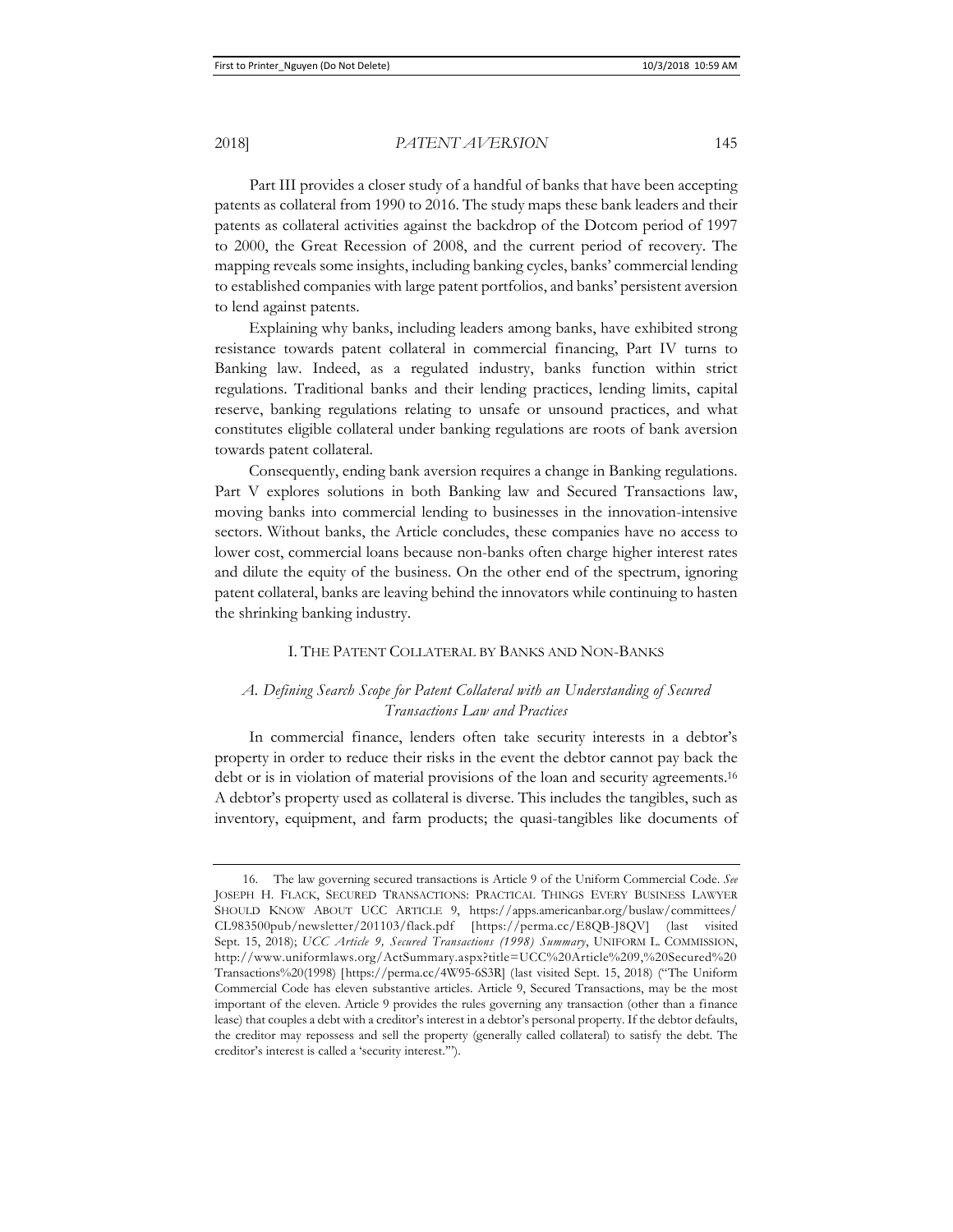title, instruments, chattel papers, and securities; and the intangibles like accounts and intellectual property.17

As historical records reveal, the practice of taking intellectual property assets as collateral in commercial finance is not new. Specifically, the practice of accepting patents as collateral to secure loans occurred in the 1800s where borrowers used patents to secure the payment of promissory notes.18 A notable case, where a single patent served as collateral for a loan between a creditor and an inventor's wife, who was the assignee of the patent from her husband, reached the Supreme Court in 1891, marking the new role of patents in commercial finance.19

In broad terms, the lenders in commercial finance practice today can be banks,<sup>20</sup> non-bank financial institutions,<sup>21</sup> and specialty finance institutions.<sup>22</sup> Among the relevant laws governing commercial finance is Secured Transactions, a body of state statutory provisions based on Article 9 of the Uniform Commercial Code ("UCC").23 Pursuant to Secured Transactions law, lenders who take a security interest in a debtor's property typically record financing statements evidencing their

18. *See, e.g.*, Xuan-Thao Nguyen, *Financing Innovation: Legal Development of Intellectual Property as Security in Financing, 1845-2014*, 48 IND. L. REV. 509 (2015).

19. *Id.* at 514–18 (analyzing Waterman v. Mackenzie, 138 U.S. 252 (1891), and explaining its significance in the evolution of patent mortgage to patent collateral).

20. For example, Wells Fargo Bank has a vibrant commercial lending practice. *Commercial Financing*, WELLS FARGO, https://www.wellsfargo.com/com/financing/ [https://perma.cc/BL8U-449R] (last visited Sept. 15, 2018).

<sup>17.</sup> U.C.C. § 9-102(12) provides "Collateral" means "property subject to a security interest." Different types of property are specifically defined in U.C.C. § 9-102. Other property, such as intellectual property, is included in the catch-all "general intangible". *See* U.C.C. § 9-102 (AM. LAW INST. & UNIF. LAW COMM'N 2010); *id.* § 9-102 cmt. 5.d.:

<sup>&</sup>quot;General Intangible"; "Payment Intangible." "General intangible" is the residual category of personal property, including things in action, that is not included in the other defined types of collateral. Examples are various categories of intellectual property and the right to payment of a loan of funds that is not evidenced by chattel paper or an instrument. As used in the definition of "general intangible," "things in action" includes rights that arise under a license of intellectual property, including the right to exploit the intellectual property without liability for infringement.

<sup>21.</sup> For example, CG Commercial Finance Corporation specializes in financing for capital equipment, software leasing, structured project and debt financing for mid-sized and large companies. *About CGCF*, CG COM. FIN., https://cgcommercialfinance.com/about-cgcf/ [https://perma.cc/ S624-U9QQ] (last visited Sept. 15, 2018).

<sup>22.</sup> Michael Gulliford et. al., *Patent-Based Financings: Unlocking Licensing Revenues While Mitigating IP Monetization Risks*, IPWATCHDOG (Oct. 31, 2017), http://www.ipwatchdog.com/ 2017/10/31/patent-based-financings-unlocking-licensing-revenues/id=89705/ [https://perma.cc/ UUA8-SAQK] (discussing the patent-centric financing institutions); Gene Quinn, *Debt vs. Equity – The Financing of Patent Monetization*, IPWATCHDOG (Nov. 18, 2014), http://www.ipwatchdog.com/ 2014/11/18/debt-vs-equity-the-financing-of-patent-monetization/id=52210/ [https://perma.cc/ 6UBY-7PGG] (reporting Fortress Investment Group's business model of lending money to patent owners and taking a security interest in the owner's patent portfolio).

 <sup>23.</sup> *See Frequently Asked Questions*, UNIFORM L. COMMISSION, http://www.uniformlaws.org/ Narrative.aspx?title=Frequently%20Asked%20Questions [https://perma.cc/2A9J-V7Y9] (last visited Sept. 15, 2018); *UCC Article 9, Secured Transactions (1998) Summary*, *supra* note 16.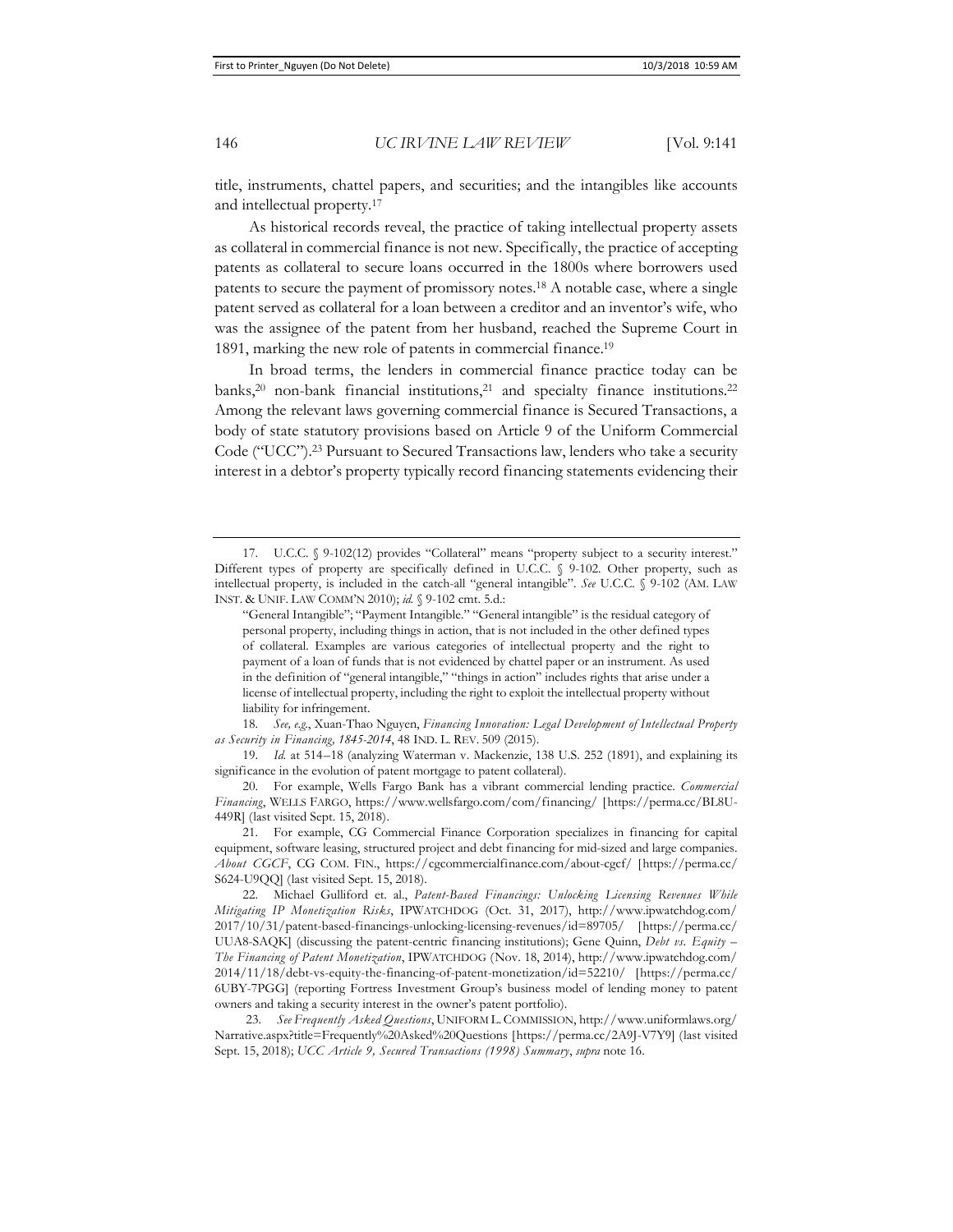security interests with the appropriate filing office.<sup>24</sup> Often, this is in the Secretary of State's Office in the state where the debtor has incorporated or has its corporate headquarters.25

At the state level, the appropriate filing office indexes the filed financing statements under the debtor's name.26 Searchers apply the filing office's search logic to conduct searches in ascertaining whether a particular debtor's assets have already been subject to a security interest or whether they are still free of any encumbrances.27 By perfecting a security interest through filing the financing statement, the lender puts everyone on notice, establishing the lender's priority over other creditors in the same collateral property.28 Moreover, Secured Transactions law simplifies the filing requirement by permitting the financing statement to contain a simple and generic phrase to cover all of the debtor's property serving as collateral.29 The purpose of the generic phrase is to inform, not to educate, the public about the exact collateral.30 Consequently, a search for whether certain

 25. U.C.C. § 9-307 (AM. LAW INST. & UNIF. LAW COMM'N 2010) (providing rules on how to determine debtor's location for filing purposes).

30. *Id.* § 9-504(2) cmt. 2:

In particular, an indication of collateral that would have satisfied the requirements of former section 9-402(1) (i.e., "a statement indicating the types, or describing the items, of collateral") suffices under section 9-502(a).... Debtors sometimes create a security interest in all, or substantially all, of their assets. To accommodate this practice, paragraph (2) expands the class of sufficient collateral references to embrace "an indication that the financing

 <sup>24.</sup> *See* U.C.C. § 9-310(a) cmt. 2 (AM. LAW INST. & UNIF. LAW COMM'N 2010) ("Subsection (a) establishes a central article 9 principle: Filing a financing statement is necessary for perfection of security interests and agricultural liens."). Texas and all other states require the filing of security interests with the Secretary of State. *See Filing Instructions*, TEX. SECRETARY ST., https://www.sos.state.tx.us/ ucc/instructions.shtml [https://perma.cc/JCM3-EK6S] (last visited Sept. 15, 2018).

 <sup>26.</sup> *See id.* §9-503(a) (sufficiency of debtor's name); *id.* § 9-506(b) ("[A] financing statement that fails sufficiently to provide the name of the debtor in accordance with Section 9-503(a) is seriously misleading."); *id.* § 9-519(c)(1) ("[T]he filing office shall: (1) index an initial financing statement according to the name of the debtor and index all filed records relating to the initial financing statement in a manner that associates with one another an initial financing statement and all filed records relating to the initial financing statement . . . .").

 <sup>27.</sup> For example, the State of Florida maintains the Florida Secured Transaction Registry and provides an explanation of the filing office's search logics. *See* FLA. SECURED TRANSACTIONS REGISTRY, https://www.floridaucc.com/uccweb/SearchDisclaimer.aspx? [https://perma.cc/T8BV-46GF] (last visited Sept. 15, 2018); *see also UCC Search Logic Help*, OR. SECRETARY ST., http://sos.oregon.gov/business/Pages/ucc-search-help.aspx [https://perma.cc/M96F-ZZ7G] (last visited Sept. 15, 2018).

 <sup>28.</sup> The drafters of Article 9 made the importance of relying on the public record clear: Article 9 relies on the public record because it provides the means for creditors to determine if there is any security interest that precedes theirs—a notice function. A subsequent secured creditor cannot complain that his or her grant of credit was made in ignorance of the prior security interests easily found in the public record, and cannot complain of the priority of the prior interests as a result. Every secured creditor has a priority over any unsecured creditor.

*UCC Article 9, Secured Transactions (1998) Summary*, *supra* note 16.

<sup>29.</sup> U.C.C. § 9-504(2) (AM. LAW INST. & UNIF. LAW COMM'N 2010) ("A financing statement sufficiently indicates the collateral that it covers if the financing statement provides: . . . an indication that the financing statement covers all assets or all personal property.").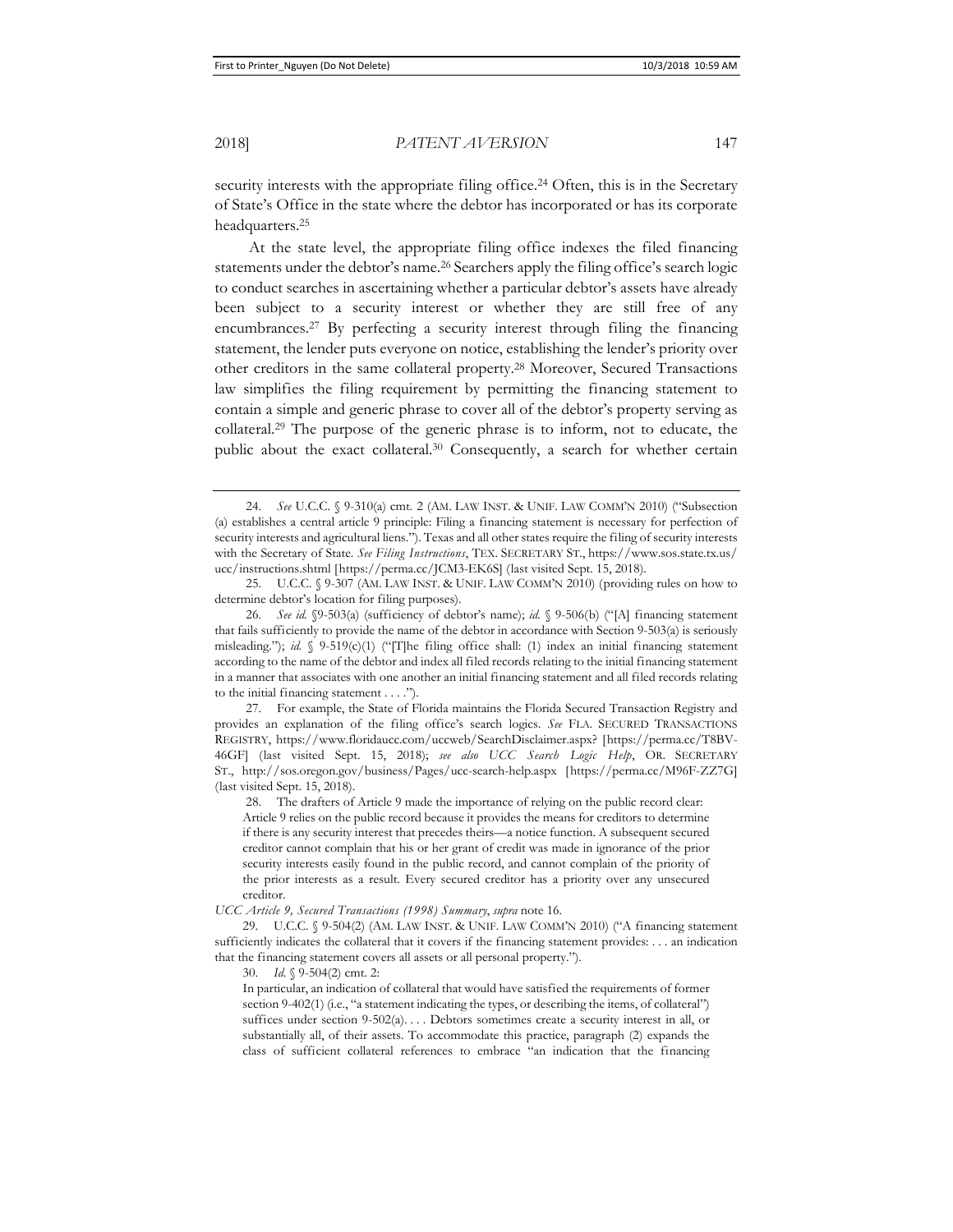patents serve as collateral by looking up the financing statement filed under the debtor's name is unhelpful because the financing statement's indication does not contain specific information about the patent collateral.31

On the one hand, patents are a creation of federal law;<sup>32</sup> on the other hand, laws governing secured transactions are a creation of state law. Consequently, when a lender accepts patents as collateral, the lender often goes beyond what state Secured Transactions law requires for perfection of the security interest; the lender looks to the USPTO for additional recording of security interest in patents.33 Indeed, lenders have been recording their security interests in patent collaterals with the Patent Office's Assignments Recordation Branch as an *extra precaution*, because the relevant statutory provision under Patent law does not cover security interests in patents, but patent ownership.34 That means the lenders cannot rely on the simple

32. Arachnid, Inc. v. Merit Indus., Inc., 939 F.2d 1574, 1578–79 (Fed. Cir. 1991) ("A patent is a creature of statute, as is the right of a patentee to have a remedy for infringement of his patent. Suit must be brought on the patent, as ownership only of the invention gives no right to exclude, which is obtained only from the patent grant.").

33. *See* Joseph A. Kelly, *Perfecting Security Interests in Registered and Unregistered Copyrights*, 45 UCC L.J., 187 (2013) ("[W]hen perfecting security interests in patents and trademarks, secured parties should be sure to file in the U.S. Patent and Trademark Office to protect against bona fide purchasers, as well as make the UCC filings.").

34. The recording provision of the Patent Act does not explicitly include security interest in patents but ownership of patents. *In re* Cybernetic Servs., Inc., 239 B.R. 917, 923 (B.A.P 9th Cir. 1999) ("[T]he Patent Act is not sufficiently comprehensive to exclude state methods of perfecting security interests in patents. The Patent Act does not include security interests within any of the scope or definition provisions. Security interests in patents are not assignments governed by the mandatory recording provisions of § 261 of the Patent Act. Because the Patent Office records security interests on a discretionary basis and such recording does not provide constructive notice, the Patent Act

statement covers all assets or all personal property." If the property in question belongs to the debtor and is personal property, any searcher will know that the property is covered by the financing statement. Of course, regardless of its breadth, a financing statement has no effect with respect to property indicated but to which a security interest has not attached. Note that a broad statement of this kind (e.g., "all debtor's personal property") would not be a sufficient "description" for purposes of a security agreement. See Sections 9-108 and 9-203(b)(3)(A). It follows that a somewhat narrower description than "all assets," e.g., "all assets other than automobiles," is sufficient for purposes of this section, even if it does not suffice for purposes of a security agreement.

<sup>31.</sup> The typical practice is to mention generally "patents" in the financing statement. *See* Starlite Dev. (China) Ltd. v. Textron Fin. Corp., No. CV-F-07-1767 OWW/DLB, 2008 WL 2705395, at \*4 (E.D. Cal. July 8, 2008) (noting that the secured party Textron filed a UCC-1 Financing Statement with the California Secretary of State giving Textron a security interest in "[a]ll accounts, chattel paper, general intangibles, documents, inventory, equipment and fixtures in which Debtor [the Turner Company] now or hereafter has rights, wherever located, including but not limited to, deposit accounts, copyrights, patents, trademarks, trade names and trade secrets; the books and records pertaining thereto, in whatever medium (including computerized data); and the products and proceeds of the foregoing."); *In re* Atl. Marble, Inc., 126 B.R. 463, 465 (Bankr. E.D. Penn. 1991) (noting that UCC–1 Financing Statements in the present case indicating that the security interest covers "[a]ll of the following, now owned or hereafter acquired and all accessions thereto, products and proceeds (including insurance proceeds) thereof: all inventory, accounts, chattel paper, and instruments; all equipment, machinery, furniture and fixtures; all contracts, contract rights, general intangibles, parts, patents, processes, trade names and trademarks; all books, records, and computer media and all data contained thereon.").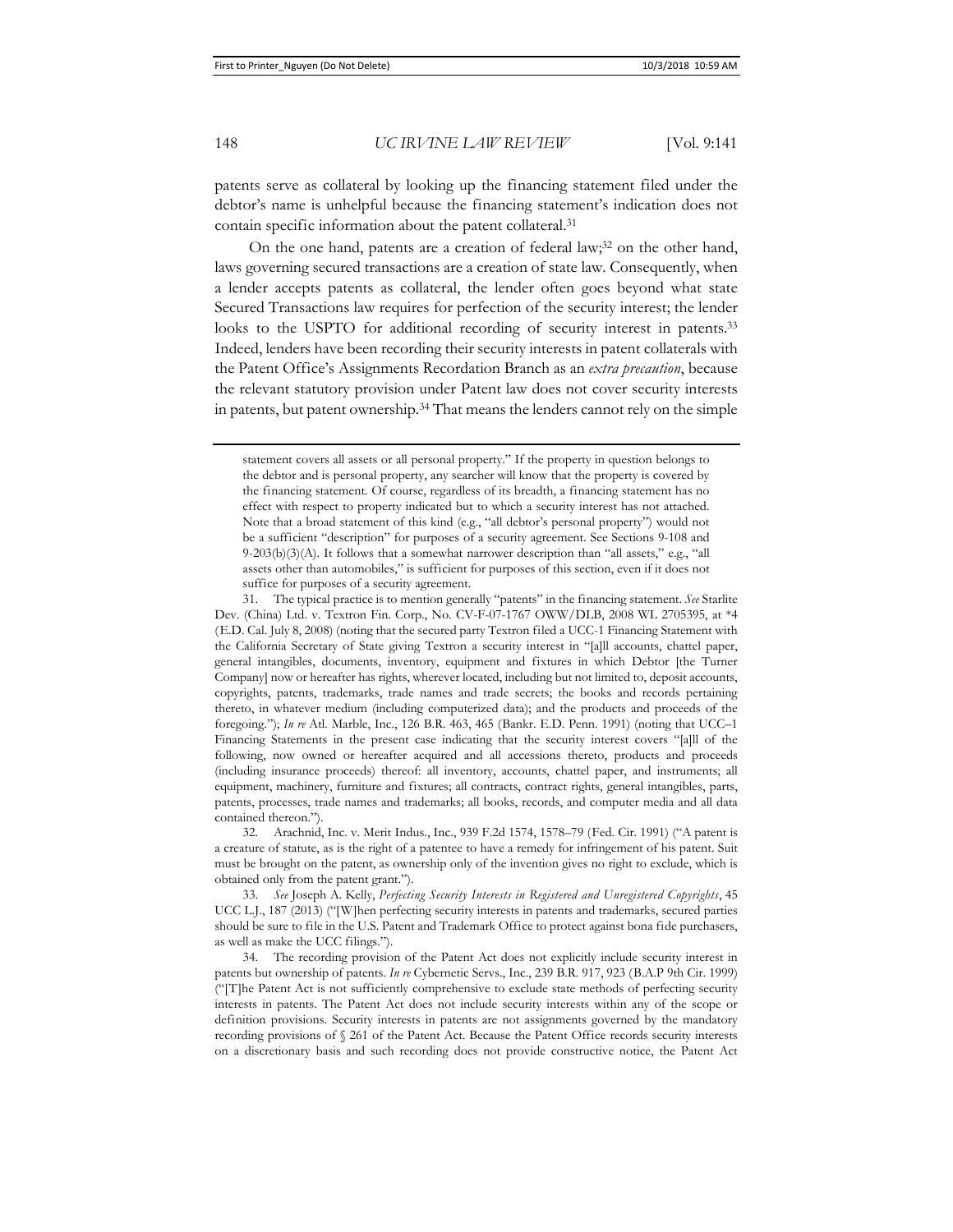indication of the collateral on the financing statement as provided under Secured Transactions law.35 Instead, the lenders must follow the filing requirements promulgated by the USPTO.36 The lenders must provide specific and detailed information for each patent that serves as collateral in order to meet the filing requirements of the Patent Office's Assignments Recordation Branch.37 For each patent used as collateral, the Office charges a fee and records the security interest correspondingly.38

### *B. Searches in USPTO Database for Patents as Collateral by Banks*

Relying on the USPTO's assignment data from 1980 to 2016, we crafted our queries, conducted our searches for "security interest" in patents held by banks, and extracted the relevant data.39 We noted that the USPTO includes different types of conveyances for patents, including ownership, security interest, and others.40 Our focus is strictly patents as collateral in banks' lending practices.

37. The lenders must provide for each of the patents that serve as collateral the corresponding patent numbers. The lenders cannot use only the term "patents" for all the patent collateral in a transaction. *See* U.S. PATENT & TRADEMARK OFFICE, U.S. DEP'T OF COMMERCE, RECORDATION FORM COVER SHEET: PATENTS ONLY (2011), https://www.uspto.gov/sites/default/files/ documents/pto1595.pdf [https://perma.cc/7BTV-SZKR].

38. *See id.* ("A fee is required for each application and patent against which the document is recorded.").

39. A copy of the data is on file with the authors. We first conducted the searches on March 24, 2017, at the USPTO's interactive webpages. *See Patent Assignment Search*, U.S. PATENT & TRADEMARK OFF., https://assignment.uspto.gov/patent/index.html#/patent/search/resultFilter? searchPage=1&totalItemsPerPage=100&advSearchFilter=patAssigneeName:%22bank%22%7C conveyanceText:%22security%20interest%22&qc=2 [https://perma.cc/LV4A-CSYX] (last visited Sept. 15, 2018). We later obtained a more comprehensive set of data from the USPTO for the total numbers of patents issued and collateral assignments each year. *Patent Assignment Dataset*, USPTO, https://www.uspto.gov/learning-and-resources/electronic-data-products/patent-assignment-dataset [https://perma.cc/2AL8-74PX] (last updated Mar. 26, 2018); *U.S. Patent Statistics and Numbers for 2017*, PAT. LIBRARIAN'S NOTEBOOK (Dec. 28, 2017), https://patentlibrarian.com/2017/12/28/u-spatent-statistics-and-numbers-for-2017/ [https://perma.cc/3VHZ-MMMX]; *U.S. Patent Statistics Chart: Calendar Years 1963 - 2015*, *supra* note 10.

40. U.S. PATENT & TRADEMARK OFFICE, *supra* note 37; Alan C. Marco et al., *The USPTO Patent Assignment Dataset: Descriptions and Analysis* 27 (USPTO Economic Working Paper No. 2015- 2, 2015), https://www.uspto.gov/sites/default/files/documents/USPTO\_Patents\_Assignment\_

registration system is insufficient to provide the sole method of perfecting security interests in patents.").

<sup>35.</sup> *See* U.C.C. § 9-504(2) (AM. LAW. INST. & UNIF. LAW COMM'N 2010).

<sup>36.</sup> The current state of perfection of security interest in patents has generated many comments about the uncertainty and dual filings. *See generally* Ronald J. Mann, *Secured Credit and Software Financing*, 85 CORNELL L. REV. 134, 153 (1999) (critiquing the perfection of security interest in intangible assets as "so ill-suited to modern commercial lending transactions that even well-counseled lenders on substantial transactions often find that it is not cost effective to comply with the system sufficiently to obtain a perfected security interest in their collateral."); Harold R. Weinberg & William J. Woodward, Jr., *Easing Transfer and Security Interest Transactions in Intellectual Property: An Agenda for Reform*, 79 KY. L.J. 61, 67 (1990) ("This uneasy state of affairs injects uncertainty and substantial transaction costs into financing based on federal intellectual property. For nearly ten years, calls for reform have emanated from many quarters.").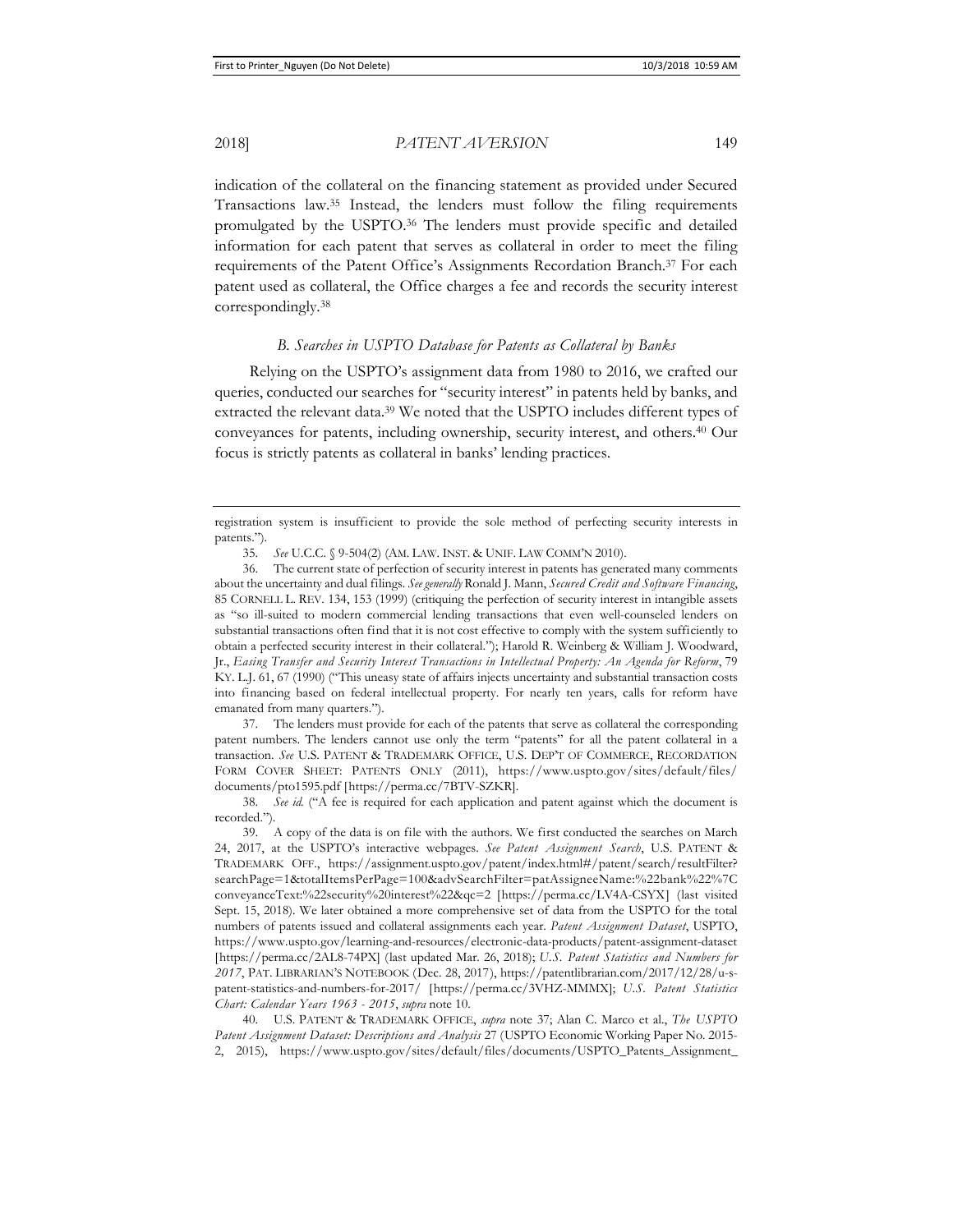In our search query, we used only the word "bank" in the Assignee's name to capture all banks that have patent collateral recorded. Our restriction in using only the word "bank" originates from state corporation law, for example, Delaware's Corporation law, which prohibits any corporation from using the word "bank" unless the entity has obtained pre-approval from the Delaware Banking Commission.41 Consequently, that means our search would capture "banks" not interlopers.

Next, we ran the search query and reviewed the outcome. By importing the search return to a workable Excel format, we were able to conduct quality control and obtain meaningful results. For example, the data reveals that in 2016, there were 117,262 patents and patent applications serving as collateral in secured financing by banks.42 This total number of patents represented 1,568 transactions by banks during that year.<sup>43</sup> We observed that the number for the transactions is slightly larger than the actual transactions, as we manually verified transactions when the same bank recorded more than one transaction with the same client on the same day.<sup>44</sup>

For quality control, we randomly opened individual filing records and examined "security interest" documents for information details. This confirms that banks generally hold security interests in the patents, not ownership of patents via outright assignment of patent rights.45 Banks are not in the business of owning patents belonging to their clients.46 Ownership of patents entails enforcement and

41. Delaware law on corporate name provides:

Dataset\_WP.pdf [https://perma.cc/8YGT-QHAH] ("Conveyance types include assignment, merger, change of name, government interest agreement, security agreement, and release by secured party.").

The name of the corporation . . . shall not contain the word 'bank,' or any variation thereof, except for the name of a bank reporting to and under the supervision of the State Bank Commissioner of this State or a subsidiary of a bank or savings association (as those terms are defined in the Federal Deposit Insurance Act, as amended, at 12 U.S.C. § 1813), or a corporation regulated under the Bank Holding Company Act of 1956, as amended, 12 U.S.C. § 1841 *et seq.*, or the Home Owners' Loan Act, as amended, 12 U.S.C. § 1461 *et seq.*

<sup>8</sup> DEL. CODE ANN. tit. 8, § 102(a)(1)(iv) (2017).

<sup>42.</sup> *See infra* Table 4.

<sup>43.</sup> *See infra* Table 5.

<sup>44.</sup> Our data count is slightly different from the USPTO's own reporting of the data as we have removed duplicate assignment records used to correct minor typographical errors in the original filings. We matched a few of these records with the original erroneous record. For the records that we examined, these corrections did not change the patent numbers. If there was a revision to the spelling of the bank's name, we already successfully aggregated variation in the spelling of a bank's name. Thus, the only issue for our data was that these were duplicate records and should be counted only once.

<sup>45.</sup> Weast v. Arnold, 474 A.2d 904, 908 (Md. 1984) (stating that a security interest is "something less than ownership").

<sup>46.</sup> Outright ownership of patents requires assignment of patents and recording of the assignment with the Patent Office. The assignee becomes the new owner of the patents. *See* Abraxis Bioscience, Inc. v. Navinta LLC, 625 F.3d 1359, 1366 (Fed. Cir. 2010) ("[A]n appropriate written assignment is necessary to transfer legal title from one to the other."); Jim Arnold Corp. v. Hydrotech Sys. Inc., 109 F.3d 1567, 1577 (Fed. Cir. 1997) ("assignments pass title to the patentee's rights, with all the accompanying rights of ownership, from the patentee to the assignee.").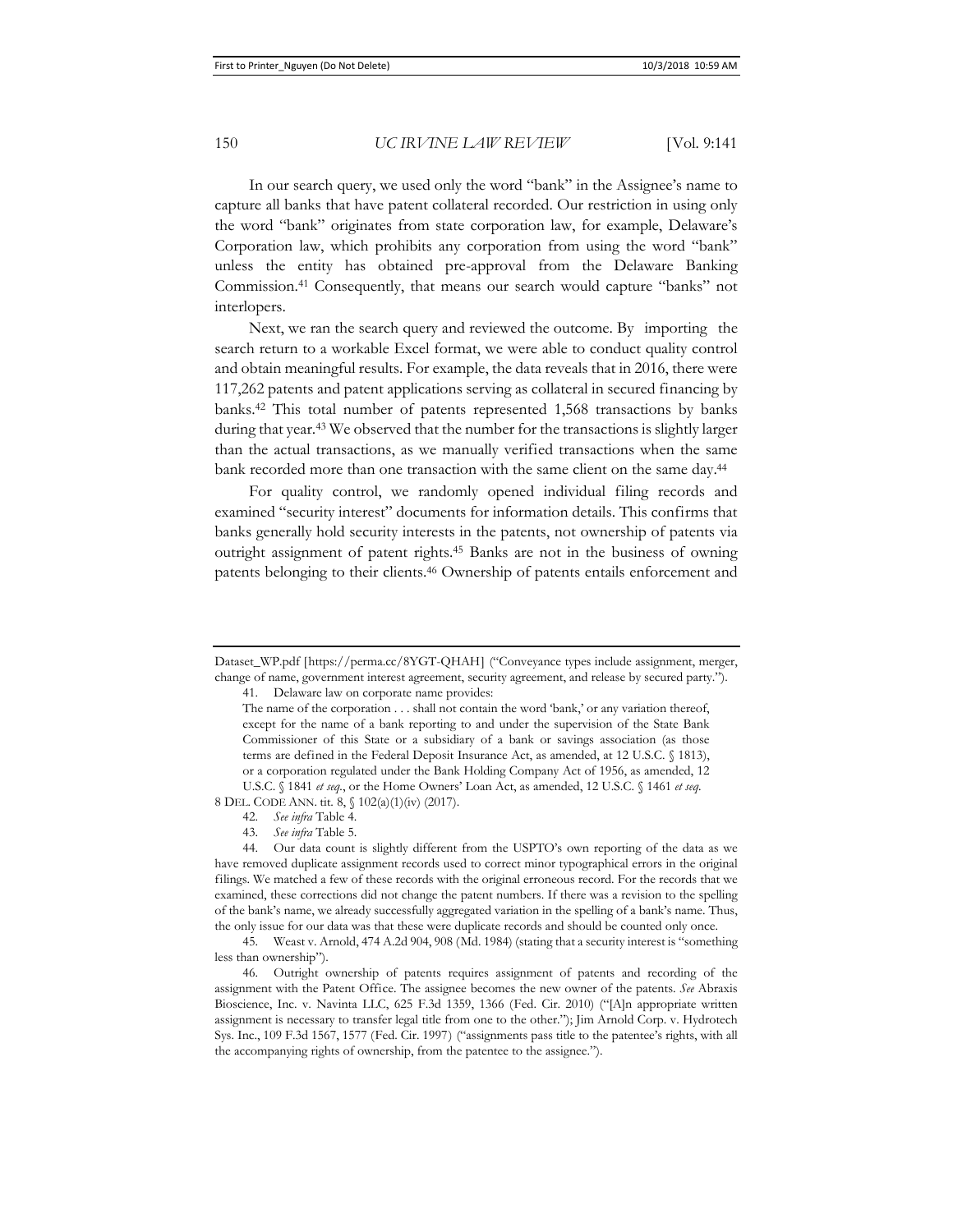liability that are both costly and beyond the scope of bank business.47 The patents collateral are security for the payment of the loans, and in the event of default, the bank can foreclose on the patents and dispose of them as soon as possible against the outstanding debt plus expenses incurred.48 There are exceptions, of course, as some big banks have recently filed for patents relating to their own financial innovations in Fintech.49 As original assignees of inventions from bank employees, a bank that owns its own patented inventions will not be included in the "Patent Assignment" branch's database for security interests in patents.<sup>50</sup>

For the patents in force, we relied on the data from World Intellectual Property Office ("WIPO"). WIPO's website maintains patents in force by country, including the United States. We incorporated WIPO's statistics for the United States into our selected data on patent collateral filings by banks and non-banks.

<sup>47.</sup> Kimberly-Clark Corp. v. Procter & Gamble Distrib. Co., Inc., 973 F.2d 911, 914 (Fed. Cir. 1992) ("The rights to which one is entitled by ownership of a patent are principally the right to exclude others from making, using, and selling patented subject matter."); Arachnid, Inc. v. Merit Indus., Inc., 939 F.2d 1574, 1578 (Fed. Cir. 1991) ("[A]lthough the act of invention itself vests an inventor with a common law or "natural" right to make, use and sell his or her invention absent conflicting patent rights in others, . . . a patent on that invention is something more. A patent in effect *enlarges* the natural right, adding to it the *right to exclude others* from making, using or selling the patented invention.").

<sup>48.</sup> For example, the bank in *Sky Technologies LLC v. SAP AG*, 576 F.3d 1374 (Fed. Cir. 2009), foreclosed on the patents after the client defaulted on the loan. On the same date that the bank exercised its right to repossess the collateral, the bank sold the patent to a purchaser. *Id.* There was no need for the bank to record its right in the collateral in order to assert its new ownership right in the patent. By operation of law, the bank became the new owner of the patent and sold the patent to the purchaser who later enforced the patents against others. *Id.* 

<sup>49.</sup> Megan M. La Belle & Heidi Mandanis Schooner, *Big Banks and Business Method Patents*, 16 U. PENN. J. BUS. L. 431–88 (2014).

<sup>50.</sup> *See, e.g.*, Alzheimer's Inst. of Am., Inc. v. Avid Radiopharmaceuticals, No. 10–0–6908, 2011 WL 3875341, at \*7 (E.D. Pa. Aug. 31, 2011) ("Because Mullan was employed by USF when the inventions were conceived, ownership of the inventions vested in USF by operation of Florida law .... When an inventor's rights to an invention are deemed the property of his employer by operation of law, the inventor has no property rights to assign . . . .").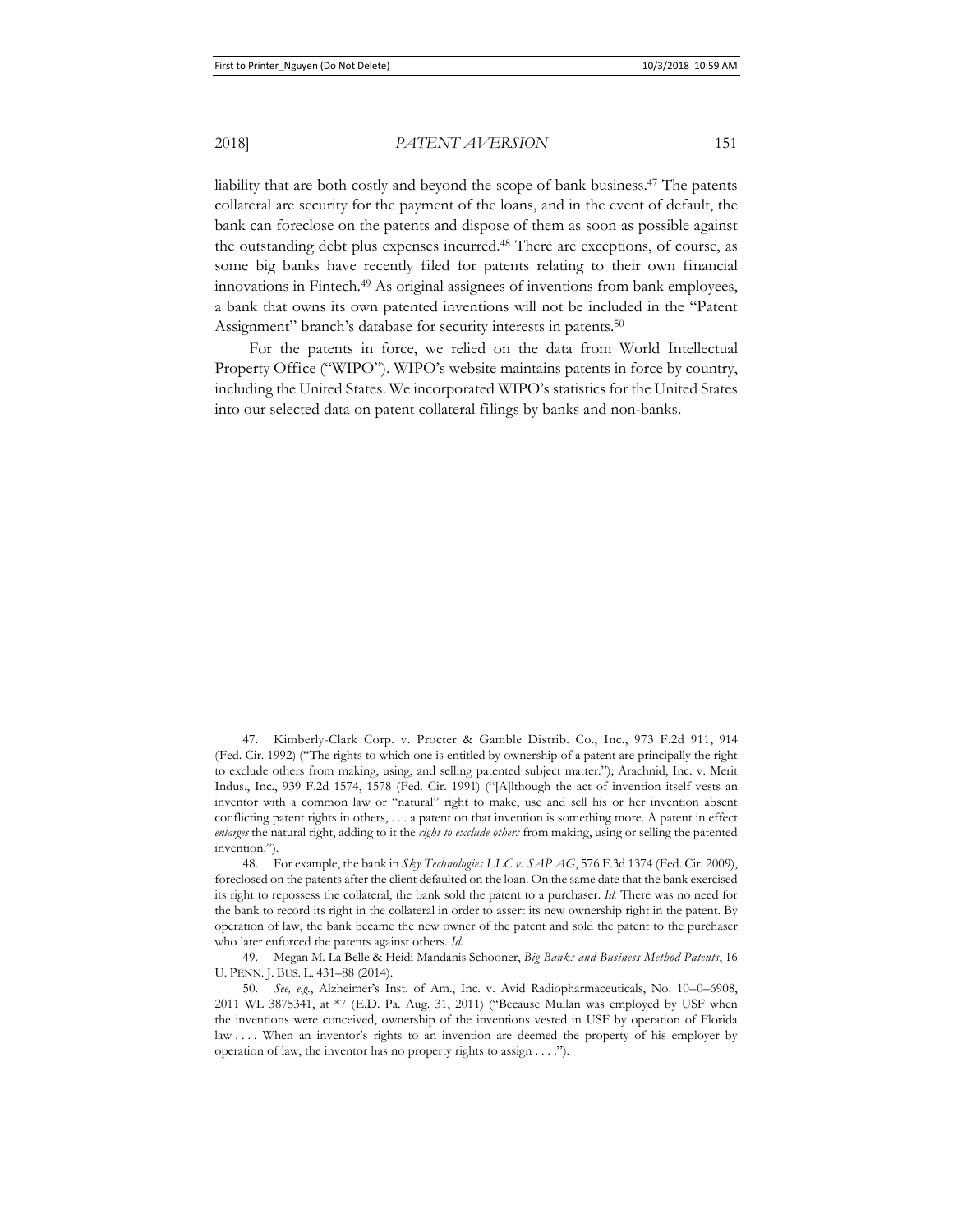#### Table 1

Total Patents In Force and New Collateral Recorded by Banks and Nonbanks

| Year | Patents In<br>Force | Collateral<br>Recorded | Ratio   | <b>Bank</b><br><b>Collateral</b><br>Recorded | Ratio   | <b>Non-Bank</b><br><b>Collateral</b><br>Recorded | Ratio   |
|------|---------------------|------------------------|---------|----------------------------------------------|---------|--------------------------------------------------|---------|
|      |                     |                        |         |                                              |         |                                                  |         |
| 2016 | 2,763,055           | 178,855                | $6.5\%$ | 117,262                                      | $4.2\%$ | 61,593                                           | $2.2\%$ |
| 2015 | 2,644,697           | 103.358                | $3.9\%$ | 42,012                                       | $1.6\%$ | 61,346                                           | $2.3\%$ |
| 2014 | 2.527.750           | 102,513                | 4.1%    | 64.591                                       | $2.6\%$ | 37,922                                           | $1.5\%$ |
| 2013 | 2.387,502           | 134,002                | 5.6%    | 83,813                                       | $3.5\%$ | 50.189                                           | $2.1\%$ |
| 2012 | 2.239,231           | 74,438                 | 3.3%    | 39,826                                       | $1.8\%$ | 34.612                                           | $1.5\%$ |
| 2011 | 2,113,628           | 71,913                 | $3.4\%$ | 44,072                                       | $2.1\%$ | 27,841                                           | 1.3%    |
| 2010 | 2.017.318           | 89,773                 | 4.5%    | 46,484                                       | $2.3\%$ | 43.289                                           | $2.1\%$ |
| 2009 | 1.930.631           | 92,726                 | 4.8%    | 46,688                                       | $2.4\%$ | 46.038                                           | $2.4\%$ |
| 2008 | 1,872,872           | 56.149                 | $3.0\%$ | 26,283                                       | $1.4\%$ | 29,866                                           | $1.6\%$ |
| 2007 | 1,815,531           | 66,962                 | $3.7\%$ | 28,706                                       | $1.6\%$ | 38.256                                           | $2.1\%$ |
| 2006 | 1,774,742           | 57,313                 | $3.2\%$ | 32.614                                       | $1.8\%$ | 24,699                                           | $1.4\%$ |
| 2005 | 1,683,968           | 40,383                 | $2.4\%$ | 18.458                                       | $1.1\%$ | 21,925                                           | 1.3%    |
| 2004 | 1,633,355           | 42,194                 | $2.6\%$ | 21,810                                       | $1.3\%$ | 20,384                                           | $1.2\%$ |

[1] We rely on the data provided by WIPO and USPTO for the total numbers patents in force and collateral assignments each year. 2016 Data was updated based on the release of year end of data year results.

https://www3.wipo.int/ipstats/IpsStatsResultvalue

https://www.uspto.gov/learning-and-resources/electronic-data-products/patent-assignment-dataset

(accessed Nov. 10, 2017).

https://www3.wipo.int/ipstats/index.htm

(accessed August 17, 2018).

We then separate the results in tables and graphs for further analysis.

### *C. Tables of Patents as Collateral by Banks and Non-Banks*

With respect to patents, banks and non-banks have accepted and recorded their security interests in patents and patent applications with the USPTO.51 The underutilization of patents as collateral in commercial finance by banks is stark.52

**Table 1 and Figure 1,** *Total Patents in Force and Patent Collateral Recorded by Banks and Non-Banks, 2004–2016***,** show what banks and non-banks have recorded as patent collateral in contrast of the total patents in force for each year.53 A patent has a legal life of twenty years from the time of filing, if the patent application was filed after June 8, 1995.54 A shorter term of protection, seventeen years from the date of issue, was available for patents issued on or after June 7, 1978, and had not

<sup>51.</sup> *See supra* Table 1; *infra* Tables 2–3.

<sup>52.</sup> *See supra* Table 1 (showing that only 6.6% to 12.6% of patents in force are recorded by banks as collateral).

<sup>53.</sup> *See supra* Table 1.

<sup>54.</sup> We rely on the data reported by WIPO for the total patents in force for each year. *See Statistical Country Profiles: United States of America*, WORLD INTELL. PROP. ORG., http://www.wipo.int/ ipstats/en/statistics/country\_profile/profile.jsp?code=US [https://perma.cc/4EB7-2TGK] (last updated Mar. 2018).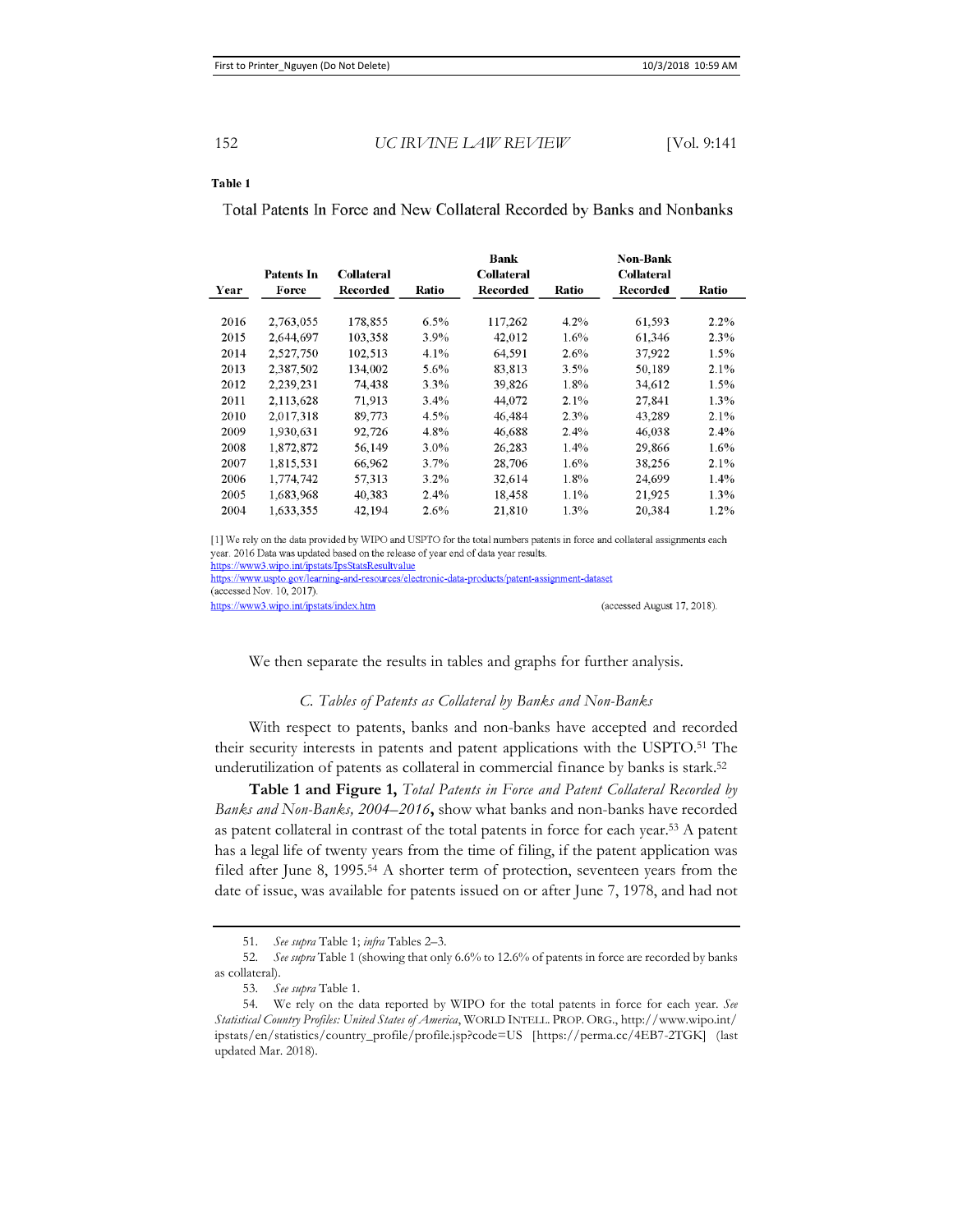expired before June 8, 1995. The total patents in force means the number of patents entitled to protection under the law. The number of patents in force is not constant because some older patents expire while new patents come into existence each year.

**Table 1** shows the number of patents serving as collateral for secured transactions with banks as compared to the total number of patents in force for the corresponding year.55 Despite the large number of patents available for use as collateral, banks accepted and recorded only 1.3% of the total patents in force for security interest purpose in 2004. Though the number increased to 4.2% in 2016, it is still an extremely small percentage.

Overall, during the period of 2004 to 2016, the percentage of patent collateral recorded by banks remained low within the range of 1.1% to 4.2% of patents in force, according to the most recently available data. The corresponding number of patents as collateral recorded by non-bank entities are in **Table 1**. In ratio terms, only one to seven out of every 100 patents serve as collateral to secure repayments or obligations. The vast majority of patents (93% to 99%) sits idle as waste, without being recognized for any value in commercial financing by banks and non-banks.



Figure 1 Patents In Force and Collateral Recorded by Banks and Nonbanks

**Figure 1** is a graphical demonstration of the data in **Table 1**. The graph exhibits the noticeable increase in the total patents in force available for each year from 2004 to 2016 while banks hardly accepted patents as collateral in the same period of time.

<sup>55.</sup> *See supra* Table 1.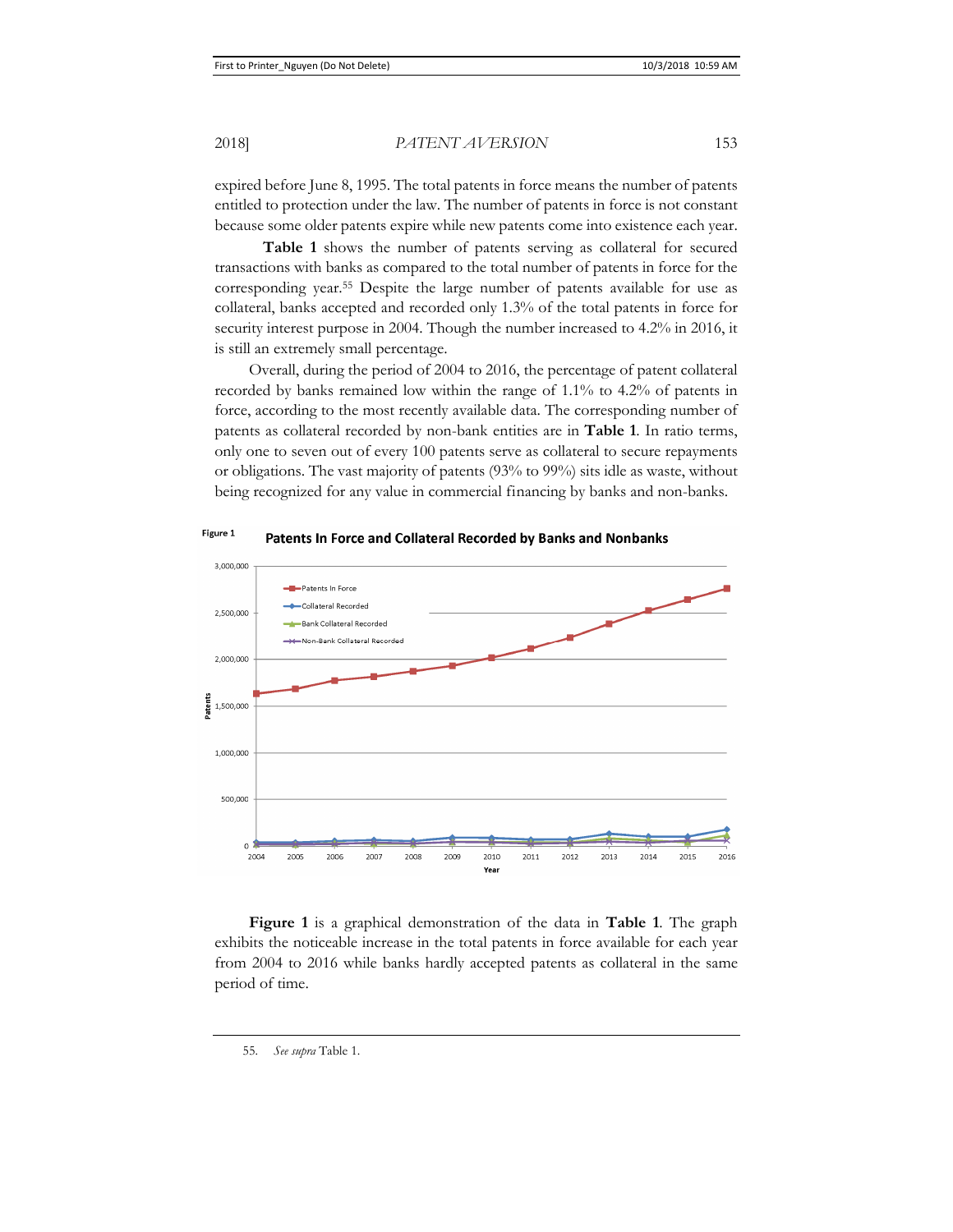(accessed August 17, 2018).

#### Table 2

### Total In Force: Patents versus Collateral for Banks and Non-Banks, 2004-2016

| Year | Patents In<br>Force | <b>Collateral</b><br>In Force* | Ratio | Bank<br><b>Collateral</b> | Ratio    | Non-Bank<br><b>Collateral</b> | Ratio   |
|------|---------------------|--------------------------------|-------|---------------------------|----------|-------------------------------|---------|
|      |                     |                                |       |                           |          |                               |         |
| 2016 | 2,763,055           | 593,166                        | 21.5% | 347,504                   | 12.6%    | 245,662                       | 8.9%    |
| 2015 | 2,644,697           | 486,224                        | 18.4% | 274,314                   | $10.4\%$ | 211,910                       | $8.0\%$ |
| 2014 | 2.527.750           | 472,639                        | 18.7% | 278,786                   | 11.0%    | 193.853                       | $7.7\%$ |
| 2013 | 2.387.502           | 462,852                        | 19.4% | 260,883                   | 10.9%    | 201,969                       | 8.5%    |
| 2012 | 2.239.231           | 384,999                        | 17.2% | 203,353                   | $9.1\%$  | 181,646                       | 8.1%    |
| 2011 | 2,113,628           | 377,523                        | 17.9% | 192,233                   | $9.1\%$  | 185,290                       | 8.8%    |
| 2010 | 2.017.318           | 362,923                        | 18.0% | 180,775                   | $9.0\%$  | 182.148                       | $9.0\%$ |
| 2009 | 1,930,631           | 313,533                        | 16.2% | 152,749                   | 7.9%     | 160,784                       | 8.3%    |
| 2008 | 1,872,872           | 263,001                        | 14.0% | 127,871                   | $6.8\%$  | 135,130                       | $7.2\%$ |
| 2007 | 1,815,531           | 255,396                        | 14.1% | 128.371                   | 7.1%     | 127,025                       | $7.0\%$ |
| 2006 | 1,774,742           | 233,926                        | 13.2% | 127,105                   | $7.2\%$  | 106.821                       | $6.0\%$ |
| 2005 | 1.683.968           | 207,713                        | 12.3% | 111.307                   | $6.6\%$  | 96.406                        | 5.7%    |
| 2004 | 1.633.355           | 192.900                        | 11.8% | 107.462                   | $6.6\%$  | 85,438                        | 5.2%    |

[1] We rely on the data provided by WIPO and USPTO for the total numbers patents in force and collateral assignments each year. 2016 Data was updated based on the release of year end of data year results. https://www3.wipo.int/ipstats/IpsStatsResultvalue

https://www.uspto.gov/learning-and-resources/electronic-data-products/patent-assignment-dataset

(accessed Nov. 10, 2017).

https://www3.wipo.int/ipstats/index.htm

\* Patent collateral in force estimated utilizing the statutory 5 year expiration of filings

According to UCC § 9-515, the lender can perfect security interest in collateral by filing the financing statement with the appropriate filing office, this filing is effective for five years.56 Consequently, the recording of the security interest in patent collateral is effective for the same length of time, unless the parties to the secured financing decide to terminate the security interest earlier by filing a release or a termination statement.57 Applying the law, we aggregated the number of patent

<sup>56.</sup> *See* U.C.C. § 9-515 (AM. LAW INST. & UNIF. LAW COMM'N 2010) (stating that "a filed financing statement is effective for a period of five years after the date of filing"). The rationale for the five year period is in the Official Comment 2 to the former U.C.C. § 9-403:

The theory of this Article is that the public files of financing statements are self-clearing, because the filing officer may automatically discard each financing statement after a period of five years . . . unless a continuation statement is filed . . . . This theory materially lessens the tension that would otherwise exist to have the files cleared by termination statements under Section 9-404. Similarly, a person searching the files need not go back past this five years . . .; and if the indices are arranged by years, he has a limited and defined search problem.

R. Wilson Freyermuth, *Continuation Statements*, SCH. L.: U. MO., http://www.law.missouri.edu/ freyermuth/art9/continuation.htm [https://perma.cc/2KVG-SVP9] (last visited Sept. 15, 2018).

<sup>57.</sup> *See* U.C.C. § 9-513(c) (AM. LAW INST. & UNIF. LAW COMM'N 2010) ("[W]ithin 20 days after a secured party receives an authenticated demand from a debtor, the secured party shall cause the secured party of record for a financing statement to send to the debtor a termination statement for the financing statement or file the termination statement in the filing office if: (1) except in the case of a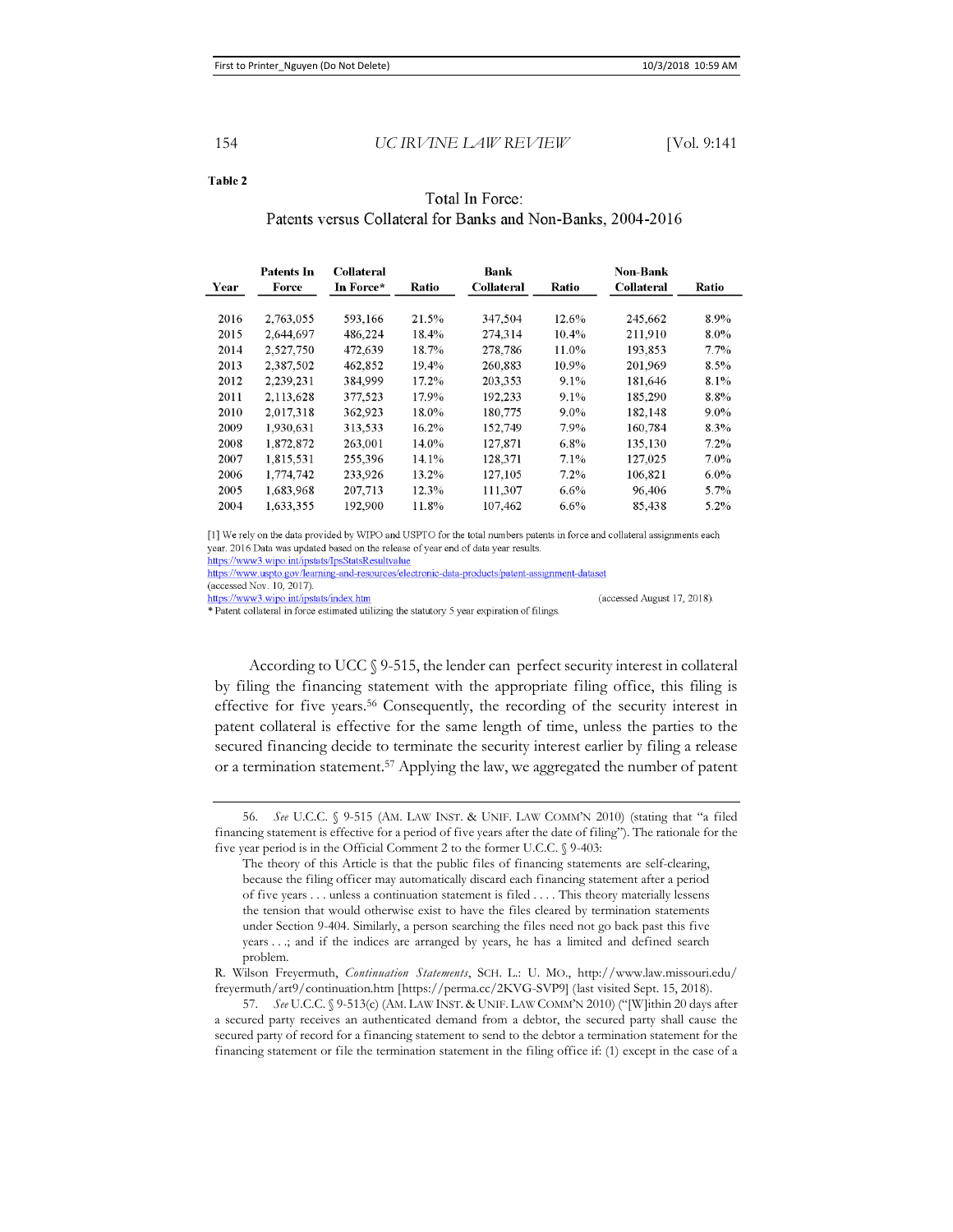

collateral in the five-year period and subtracted the number of patent collateral that are no longer covered by effective filing period, which gave us the total number of patent collateral in force for each year from 2004 to 2016. We incorporated this new aggregation in **Table 2.**

**Table 2** compares the total patents in force to the total patent collateral in force for each year during 2004 to 2016. For example, in 2016, there were 2,763,055 patents in force and 593,224 patents served as collateral in force. The ratio is 21.5%, or only twenty-one out of 100 patents, that serve as security for all secured financing transactions as of 2016. With respect to banks, there were 347,504 patents, or 12.6%, that served as collateral in force. That means banks accepted and recorded less than seventeen patent collateral in force out of 100 patents in force as of 2016. Nevertheless, the 12.6% is an increase from the 6.6% in 2004.

**Figure 2** provides the companion graph to **Table 2**.

**Table 3**, *Patents Issued and Collateral Recorded by Banks and Non-Banks, 1980– 2016*, shows the total patents newly issued each year, the number of patents recorded by all entities as collateral, the number of patents recorded by banks as new collateral, and the number of patents recorded by non-banks as new collateral.58 The ratio of patents as collateral recorded by all entities, banks and non-banks, to

financing statement covering accounts or chattel paper that has been sold or goods that are the subject of a consignment, there is no obligation secured by the collateral covered by the financing statement and no commitment to make an advance, incur an obligation, or otherwise give value . . . .").

<sup>58.</sup> We rely on the data provided by USPTO for the total numbers of utility patents and design patents issued each year. *See U.S. Patent Statistics Chart: Calendar Years 1963 - 2015*, *supra* note 10.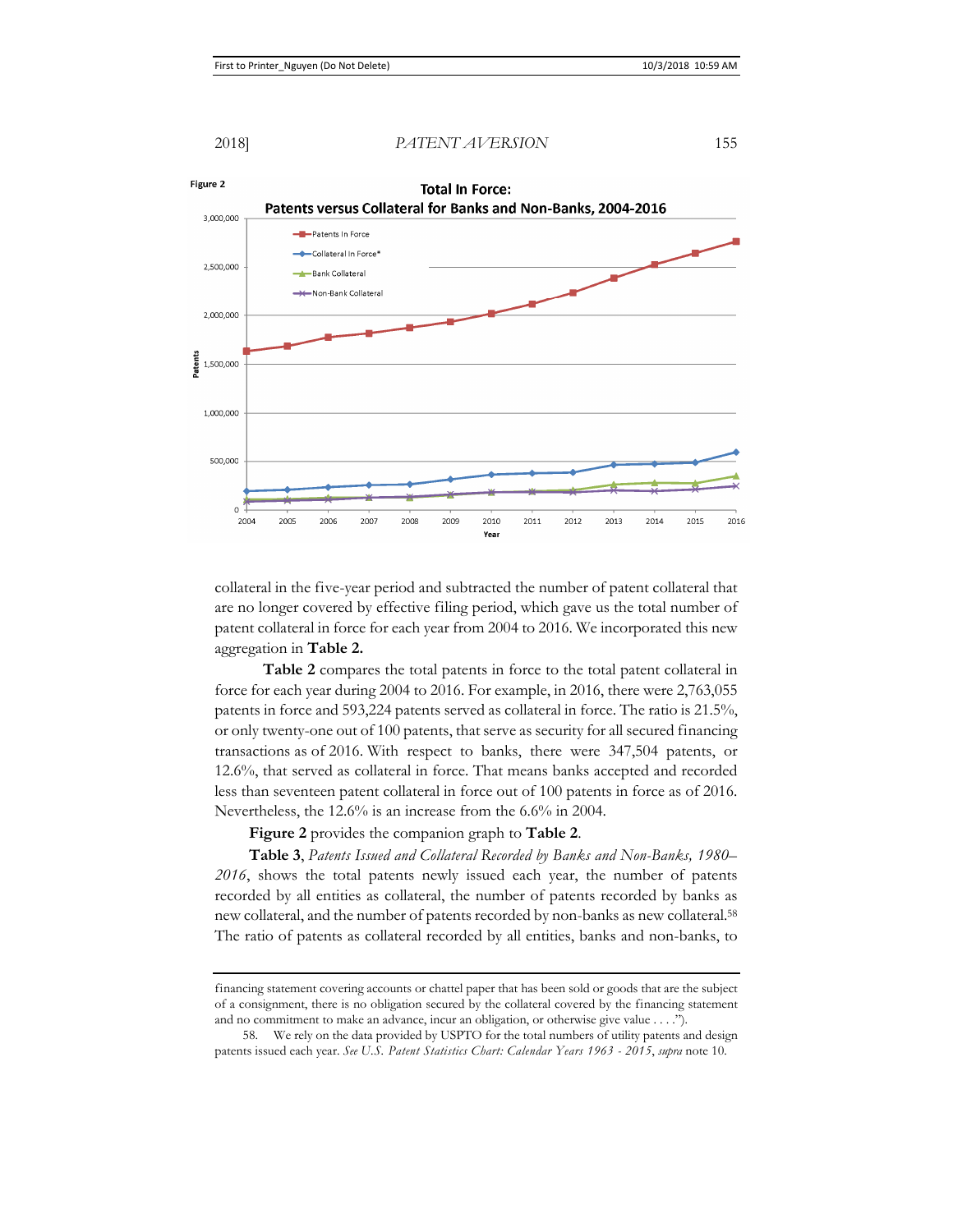### Table 3

Patents Issued and Collateral Recorded by Banks and Non-Banks, 1980-2016

| Year | <b>Patents</b><br><b>Issued</b> | Collateral<br><b>Recorded</b> | Ratio   | <b>Bank</b><br><b>Collateral</b><br><b>Recorded</b> | Ratio   | Non-Bank<br>Collateral<br><b>Recorded</b> | Ratio   |
|------|---------------------------------|-------------------------------|---------|-----------------------------------------------------|---------|-------------------------------------------|---------|
|      |                                 |                               |         |                                                     |         |                                           |         |
| 2016 | 333,586                         | 178,855                       | 53.6%   | 117,262                                             | 35.2%   | 61,593                                    | 18.5%   |
| 2015 | 325,979                         | 103,358                       | 31.7%   | 42,012                                              | 12.9%   | 61,346                                    | 18.8%   |
| 2014 | 326,032                         | 102,513                       | 31.4%   | 64,591                                              | 19.8%   | 37,922                                    | 11.6%   |
| 2013 | 302,948                         | 134,002                       | 44.2%   | 83,813                                              | 27.7%   | 50,189                                    | 16.6%   |
| 2012 | 276,788                         | 74,438                        | 26.9%   | 39,826                                              | 14.4%   | 34,612                                    | 12.5%   |
| 2011 | 247,713                         | 71.913                        | 29.0%   | 44,072                                              | 17.8%   | 27.841                                    | 11.2%   |
| 2010 | 244,341                         | 89,773                        | 36.7%   | 46,484                                              | 19.0%   | 43,289                                    | 17.7%   |
| 2009 | 191,927                         | 92,726                        | 48.3%   | 46,688                                              | 24.3%   | 46,038                                    | 24.0%   |
| 2008 | 185,224                         | 56,149                        | 30.3%   | 26,283                                              | 14.2%   | 29,866                                    | 16.1%   |
| 2007 | 182,899                         | 66,962                        | 36.6%   | 28,706                                              | 15.7%   | 38,256                                    | 20.9%   |
| 2006 | 196,405                         | 57.313                        | 29.2%   | 32,614                                              | 16.6%   | 24,699                                    | 12.6%   |
| 2005 | 157,718                         | 40,383                        | 25.6%   | 18,458                                              | 11.7%   | 21,925                                    | 13.9%   |
| 2004 | 181,299                         | 42.194                        | 23.3%   | 21,810                                              | 12.0%   | 20,384                                    | 11.2%   |
| 2003 | 187,012                         | 48,544                        | 26.0%   | 26,783                                              | 14.3%   | 21,761                                    | 11.6%   |
| 2002 | 184,375                         | 45,492                        | 24.7%   | 27,440                                              | 14.9%   | 18.052                                    | 9.8%    |
| 2001 | 183,970                         | 31,100                        | 16.9%   | 16,816                                              | 9.1%    | 14,284                                    | 7.8%    |
| 2000 | 175,979                         | 25,570                        | 14.5%   | 14,613                                              | 8.3%    | 10.957                                    | 6.2%    |
| 1999 | 169,085                         | 20,679                        | 12.2%   | 9,822                                               | 5.8%    | 10,857                                    | 6.4%    |
| 1998 | 163,142                         | 22,002                        | 13.5%   | 13.731                                              | 8.4%    | 8,271                                     | 5.1%    |
| 1997 | 124,069                         | 12.662                        | 10.2%   | 7.479                                               | $6.0\%$ | 5.183                                     | 4.2%    |
| 1996 | 121,696                         | 14,851                        | 12.2%   | 9,198                                               | 7.6%    | 5,653                                     | 4.6%    |
| 1995 | 113,834                         | 11,132                        | 9.8%    | 5,739                                               | 5.0%    | 5,393                                     | 4.7%    |
| 1994 | 113,587                         | 10,495                        | $9.2\%$ | 5,258                                               | 4.6%    | 5,237                                     | 4.6%    |
| 1993 | 109,746                         | 10.685                        | 9.7%    | 5,970                                               | 5.4%    | 4.715                                     | 4.3%    |
| 1992 | 107,394                         | 10,394                        | 9.7%    | 6,277                                               | 5.8%    | 4,117                                     | 3.8%    |
| 1991 | 106,696                         | 11,428                        | 10.7%   | 6,222                                               | 5.8%    | 5,206                                     | 4.9%    |
| 1990 | 99,077                          | 12,979                        | 13.1%   | 7,759                                               | 7.8%    | 5,220                                     | 5.3%    |
| 1989 | 102,533                         | 13,112                        | 12.8%   | 8.663                                               | 8.4%    | 4,449                                     | 4.3%    |
| 1988 | 84.272                          | 14.840                        | 17.6%   | 9,257                                               | 11.0%   | 5.583                                     | $6.6\%$ |
| 1987 | 89,385                          | 8,933                         | 10.0%   | 5,024                                               | 5.6%    | 3,909                                     | 4.4%    |
| 1986 | 76,862                          | 15,865                        | 20.6%   | 8,884                                               | 11.6%   | 6,981                                     | 9.1%    |
| 1985 | 77.245                          | 6,086                         | 7.9%    | 3,040                                               | 3.9%    | 3.046                                     | 3.9%    |
| 1984 | 72.650                          | 5,770                         | 7.9%    | 2.546                                               | 3.5%    | 3,224                                     | 4.4%    |
| 1983 | 61,982                          | 5,418                         | 8.7%    | 3,439                                               | 5.5%    | 1,979                                     | 3.2%    |
| 1982 | 63,276                          | 3,426                         | 5.4%    | 1,421                                               | 2.2%    | 2,005                                     | 3.2%    |
| 1981 | 71,064                          | 2,658                         | 3.7%    | 737                                                 | 1.0%    | 1.921                                     | 2.7%    |
| 1980 | 66,170                          | 848                           | 1.3%    | 226                                                 | 0.3%    | 622                                       | 0.9%    |

[1] We rely on the data provided by USPTO for the total numbers patents issued and collateral assignments each year. https://www.uspto.gov/web/offices/ac/ido/oeip/taf/us stat.htm

https://www.uspto.gov/learning-and-resources/electronic-data-products/patent-assignment-dataset

(accessed Nov. 10, 2017)

https://patentlibrarian.com/2017/12/28/u-s-patent-statistics-and-numbers-for-2017/ (Update accessed Jan. 15, 2018).

the number of newly issued patents each year followed a zig zag path from 1.3% to 53%. From 1980 to 1985, the ratio remained in the single digits. From 1986 to 1991, the ratio advanced into the teens. From 1992 to 1995, the ratio dropped back to the single digits. From 1996 to 2001, the ratio returned to the teens. From 2002, the ratio jumped into the 20s, fluctuating between 23% and 53.6%.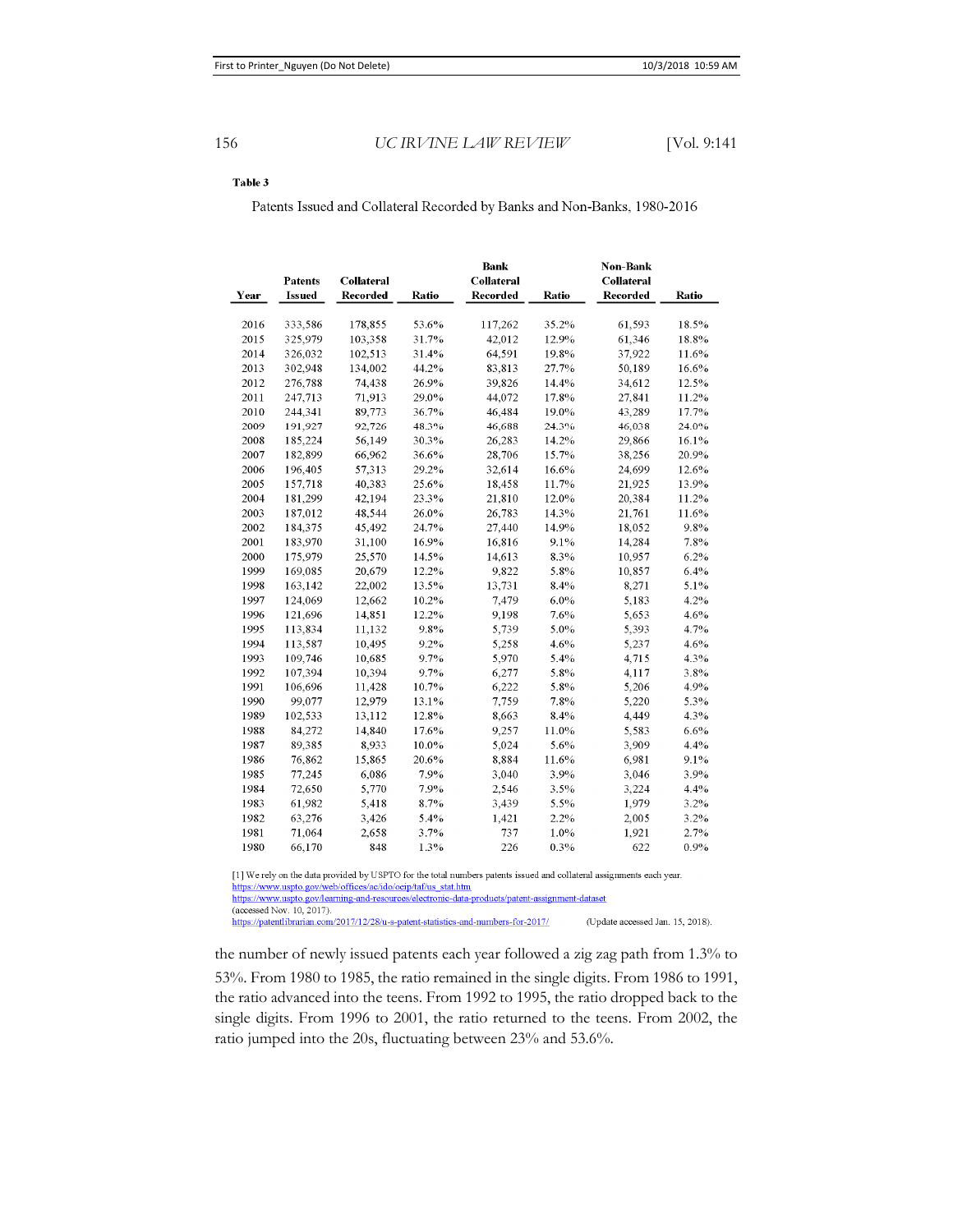In 1981, there were 71,064 patents issued while banks recorded 737 patents as collateral, yielding the ratio of 1%. However, in the same year, non-banks were more receptive than banks and accepted 1,921 patents, or 2.7%, as collateral. Likewise, in 1982, banks recorded 1,421 patents, or 2.2%, as collateral, while non-banks recorded 2,005 or 3.2%. For most of the subsequent years (1983 to 2016), banks recorded more patents as collateral than non-banks.

Overall, banks, as well as non-banks, exhibit strong aversion to lending against patents. Even in the best year, 2016, banks and non-banks accepted and recorded a total of 178,855 patents, or 53.6% of patents issued that year, as collateral. That means the majority of patents remain unleveraged in financing.<sup>59</sup>



Figure 3

Patents Issued and Collateral Recorded by Banks and Non-Banks

**Figure 3**, *Patents Issued and Collateral Recorded by Banks and Non-Banks, 1980–2016*, is a companion to **Table 1**, demonstrating the underutilization of patents as collateral in graphic means.

<sup>59.</sup> For comparison purposes, in 2017 alone, more than 70% of houses serve as collateral. Ann Carrns, *Owning a Home, Mortgage Free*, N.Y. TIMES, Jan. 16, 2013, https://bucks.blogs.nytimes.com/ 2013/01/16/owning-a-home-mortgage-free/ [https://perma.cc/ZG83-Y2FL] (reporting that 71% of home owners use their houses as collateral); Matthew Michaels, *The Way Americans Buy Homes Is Changing — And It Could Mean Trouble for the Middle Class*, BUS. INSIDER (Dec. 6, 2017, 11:28 AM), http://www.businessinsider.com/home-buying-america-changing-2017-12 [https://perma.cc/9C8K-3JET].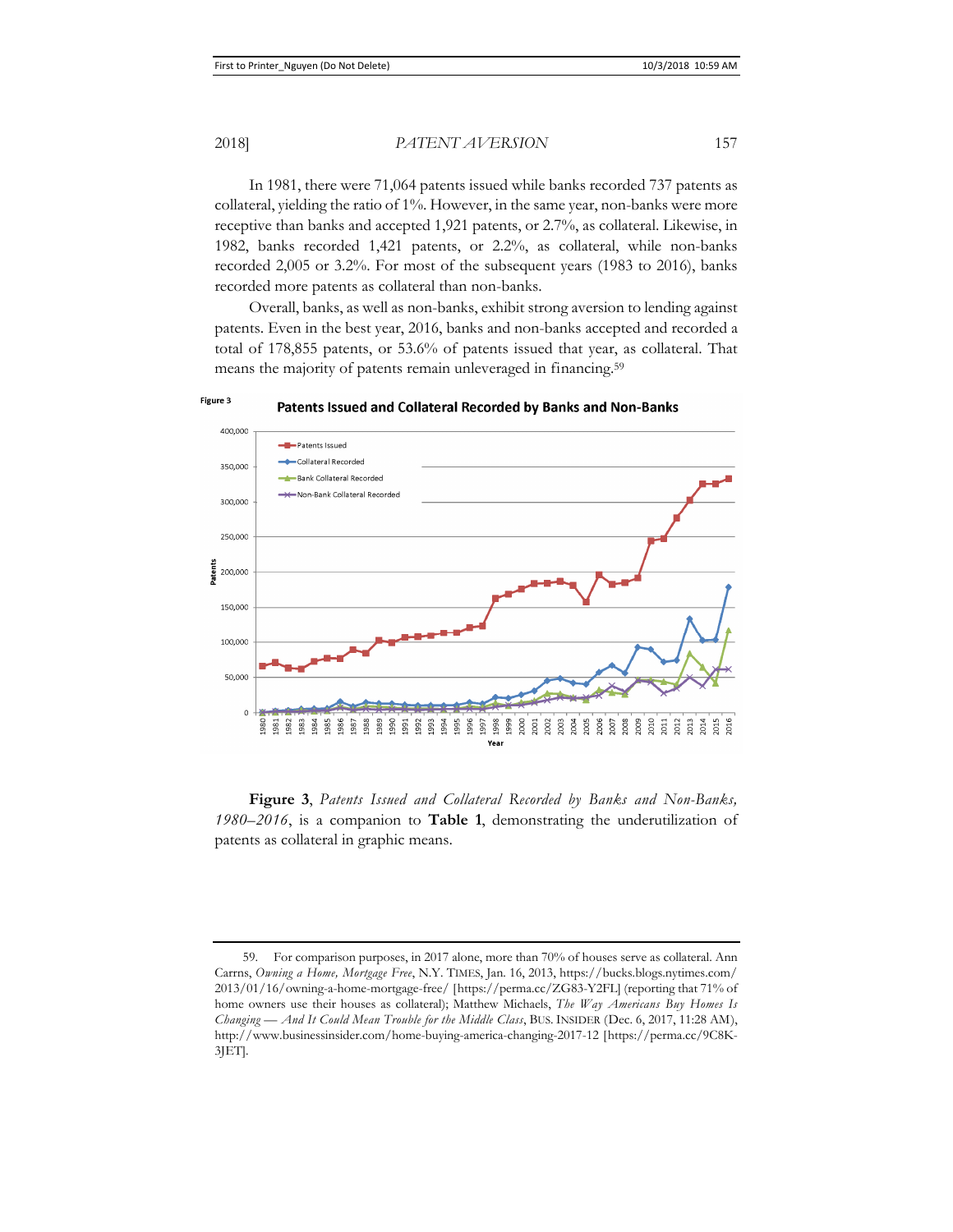In summary, **Tables 1-3** and **Figures 1-3** reveal that banks indeed have a strong aversion to recognizing and accepting patents as collateral in commercial financing with their customers. Millions of patents procured by companies are available as security for loans, but banks decline to include patents in their calculation of reserve and reduction of risks. Regardless of the evidence that patents are valuable, banks ignore patents. Part IV, *infra*, will explore possible explanations for banks' strong aversion toward accepting patents as collateral.



### Patent Collateral Recorded by Banks, 1980-2016

II. A CLOSER STUDY OF BANKS ACCEPTING PATENTS AS COLLATERAL

#### *A. Banks and Patent Collateral from 1980 to 2016*

Observing that an overwhelming majority of banks do not provide loans with patents as collateral, provides an incomplete picture. The few banks that have recorded their security interests in patents warrant due attention. Though the actual number of patents as collateral is miniscule compared to the vast number of patents available for use as collateral, a closer examination reveals a pattern of bank activities involved in patent collateral. **Figure 4** and **Table 4** illustrate that banks have increased their filings of security interests in patents. From 226 patents as collateral

Figure 4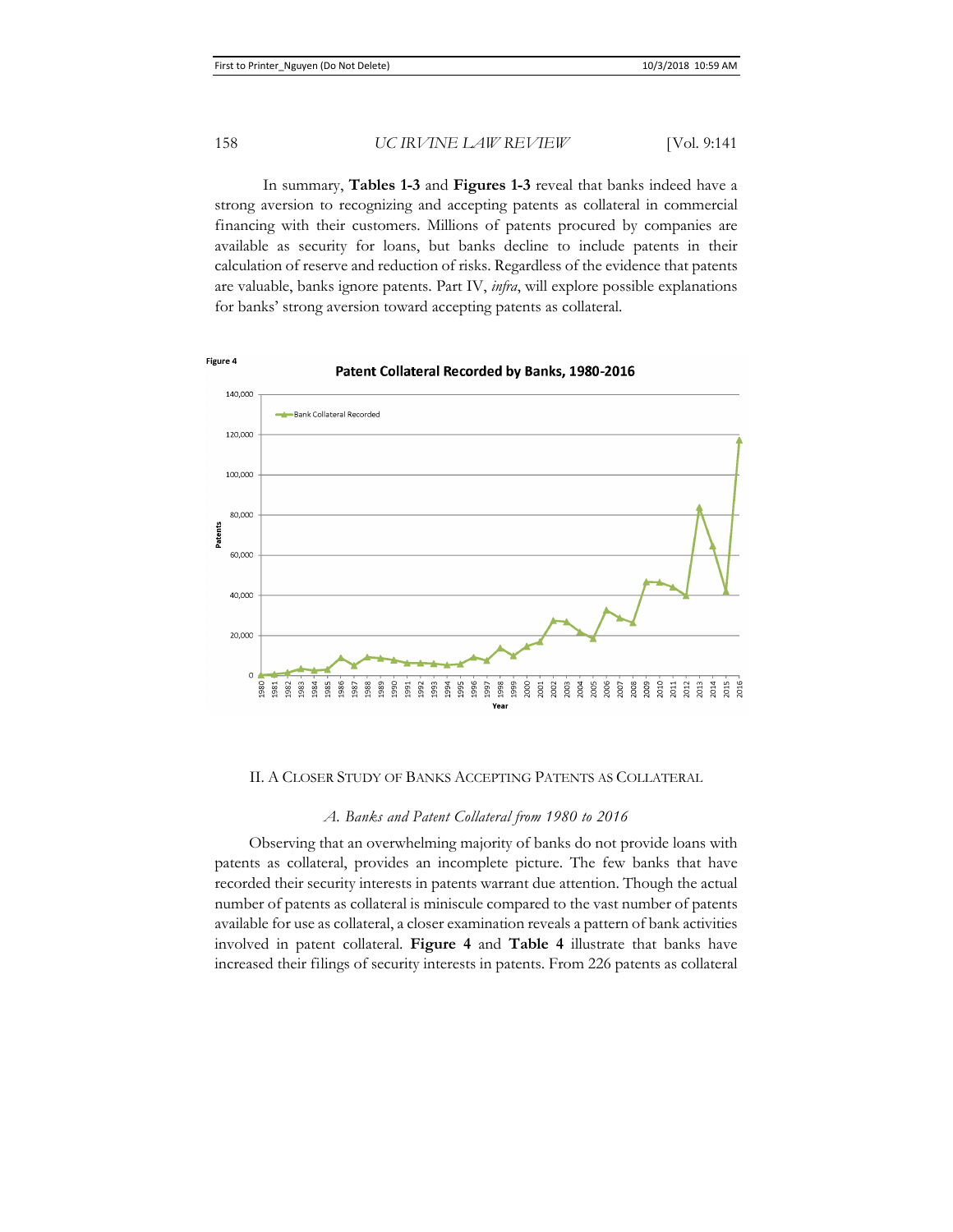### Table 4

|      | <b>Bank</b><br><b>Collateral</b> |      | <b>Bank</b><br><b>Collateral</b> |
|------|----------------------------------|------|----------------------------------|
| Year | Recorded                         | Year | Recorded                         |
| 2016 | 117,262                          | 1997 | 7,479                            |
| 2015 | 42,012                           | 1996 | 9,198                            |
| 2014 | 64,591                           | 1995 | 5,739                            |
| 2013 | 83,813                           | 1994 | 5,258                            |
| 2012 | 39,826                           | 1993 | 5,970                            |
| 2011 | 44,072                           | 1992 | 6,277                            |
|      |                                  |      |                                  |
| 2010 | 46,484                           | 1991 | 6,222                            |
| 2009 | 46,688                           | 1990 | 7,759                            |
| 2008 | 26,283                           | 1989 | 8,663                            |
| 2007 | 28,706                           | 1988 | 9,257                            |
| 2006 | 32,614                           | 1987 | 5,024                            |
| 2005 | 18,458                           | 1986 | 8,884                            |
| 2004 | 21,810                           | 1985 | 3,040                            |
| 2003 | 26,783                           | 1984 | 2,546                            |
| 2002 | 27,440                           | 1983 | 3,439                            |
| 2001 | 16,816                           | 1982 | 1,421                            |
| 2000 | 14,613                           | 1981 | 737                              |
| 1999 | 9,822                            | 1980 | 226                              |
| 1998 | 13,731                           |      |                                  |

## **Patent Collateral Recorded by Banks** 1980-2016

[1] We rely on USPTO data for the collateral assignments each year. https://www.uspto.gov/learning-and-resources/electronic-data-products/patent-assignment-dataset (accessed Nov. 10, 2017).

recorded by banks in 1980, the number gradually increased to 13,731 in 1998.<sup>60</sup> By 2009, the number advanced into the 40,000 territory.61 In recent years, the number leaped to 83,813 in 2013; 64,591 in 2014; 42,012 in 2015; and 117,262 in 2016.62

<sup>60</sup>*. See supra* Table 4.

<sup>61</sup>*. See supra* Tables 3–4.

<sup>62.</sup> *Id.*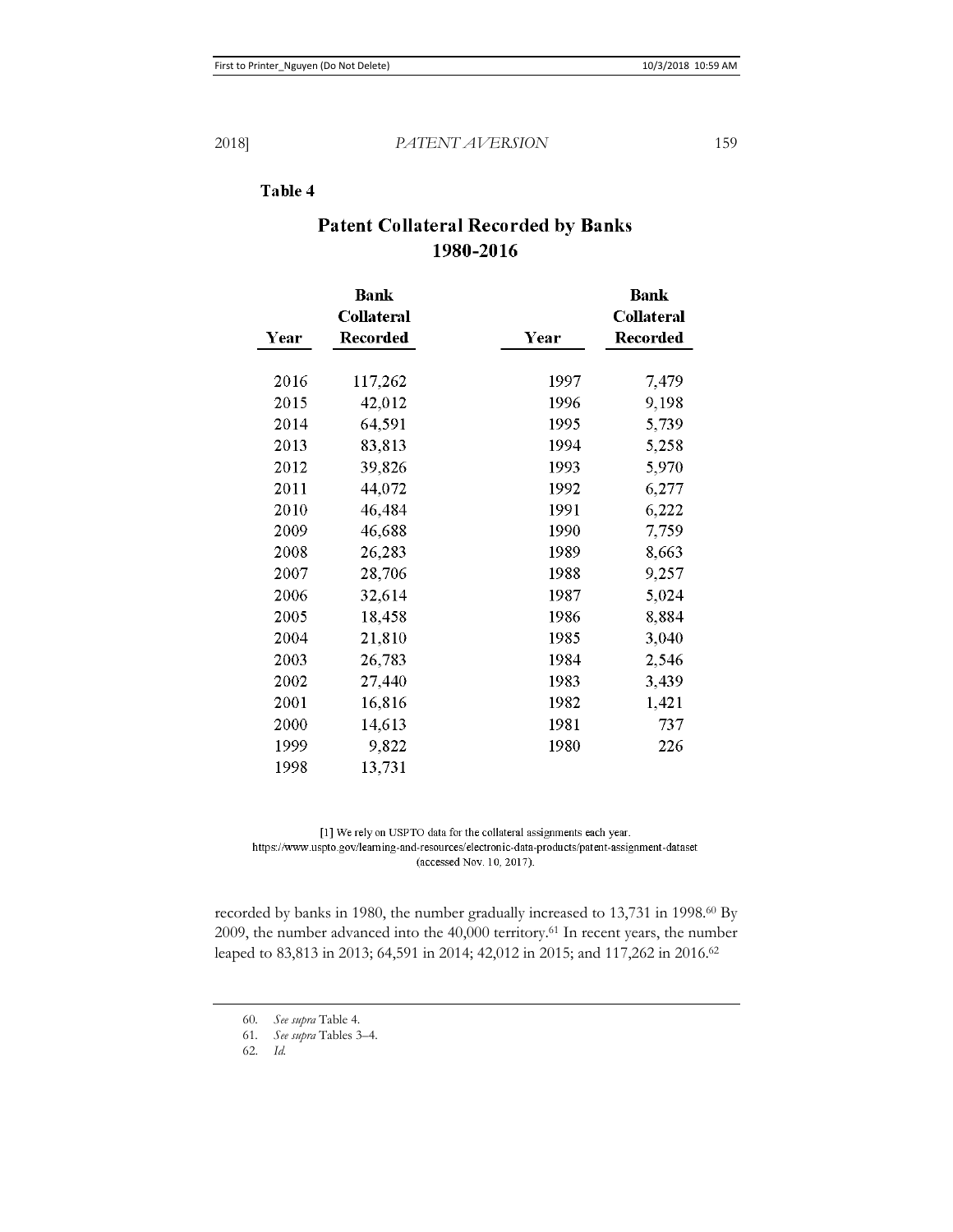

From 2002 to 2016, the ratio between patents issued and patents as collateral recorded by banks left the single digits, as seen in the prior two decades, and jumped into the double digits. The ratio expressed in percentage, however, fluctuated between 11.7% and 35.2% of patents issued each year. For example, in 2013, there were 302,948 patents issued and banks recorded 83,813 patents, or 27.7%, as collateral. In 2015, however, there were 325,979 patents newly issued but banks recorded 42,012 patents, or 19.8%, as collateral.

Overall, based on the patent collateral recorded each year, there is a clear indication that banks are becoming more willing to accept patents as collateral. But the patent collateral recorded by banks is still modest compared to the total patents issued each year and the total patents in force.<sup>63</sup>

 Also, banks have increased the number of deals or transactions involving patent collateral, as seen in **Figure 5** and **Table 5**.

The increase in patent collateral and deals with patents as collateral, as shown in **Tables 4-5** and **Figures 4-5**, is a credible signal that some banks have recognized that patents are worthy of inclusion in their commercial lending to businesses. The inclusion, however, does not mean that banks make their loans specifically against

63. *See supra* Tables 1–2.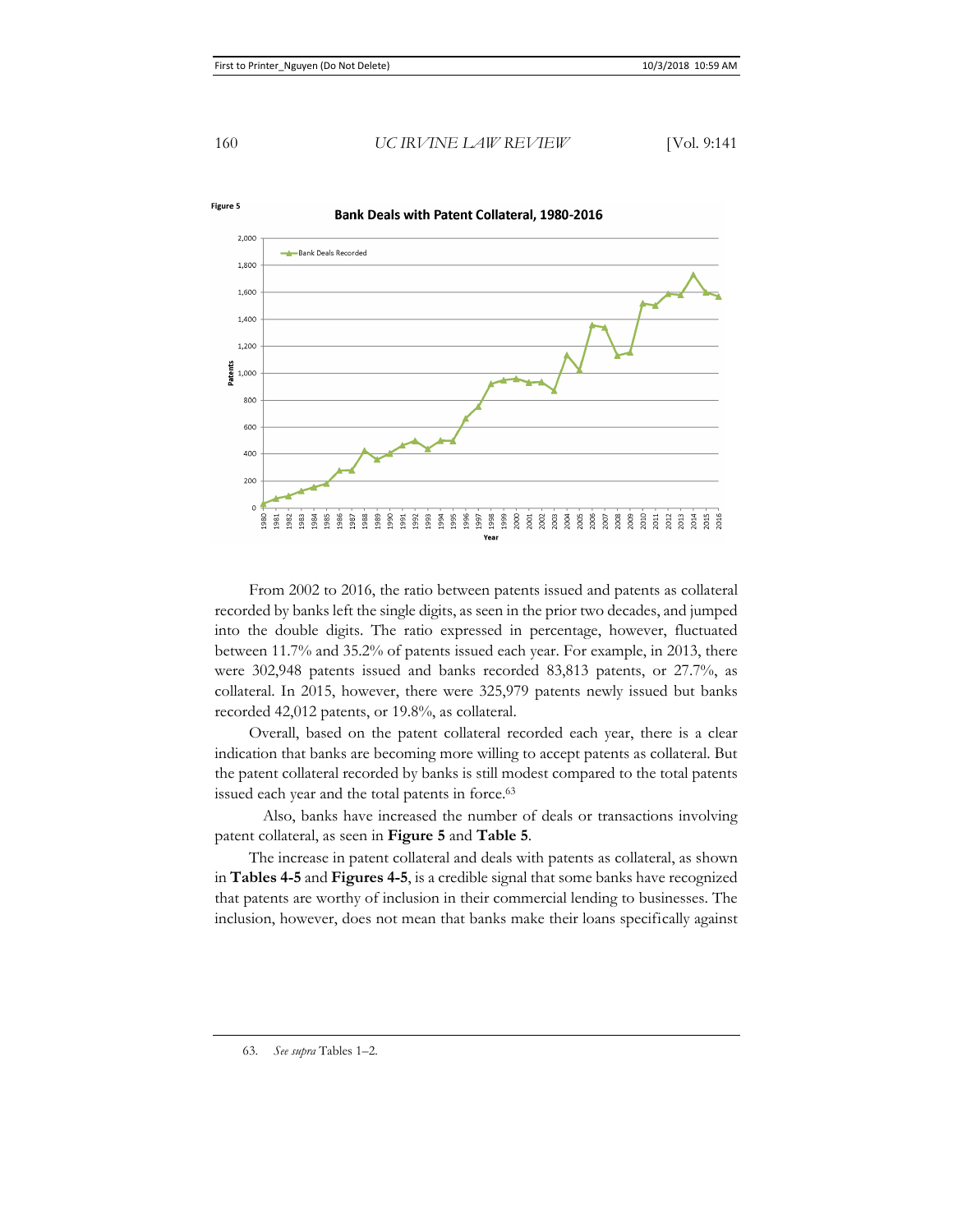### Table 5

|      | <b>Bank</b>              |      | <b>Bank</b>              |
|------|--------------------------|------|--------------------------|
| Year | <b>Deals</b><br>Recorded | Year | <b>Deals</b><br>Recorded |
|      |                          |      |                          |
| 2016 | 1,568                    | 1997 | 753                      |
| 2015 | 1,599                    | 1996 | 667                      |
| 2014 | 1,730                    | 1995 | 495                      |
| 2013 | 1,580                    | 1994 | 497                      |
| 2012 | 1,589                    | 1993 | 434                      |
| 2011 | 1,503                    | 1992 | 495                      |
| 2010 | 1,518                    | 1991 | 462                      |
| 2009 | 1,156                    | 1990 | 402                      |
| 2008 | 1,132                    | 1989 | 357                      |
| 2007 | 1,339                    | 1988 | 423                      |
| 2006 | 1,357                    | 1987 | 278                      |
| 2005 | 1,024                    | 1986 | 277                      |
| 2004 | 1,136                    | 1985 | 180                      |
| 2003 | 872                      | 1984 | 153                      |
| 2002 | 936                      | 1983 | 127                      |
| 2001 | 932                      | 1982 | 89                       |
| 2000 | 960                      | 1981 | 71                       |
| 1999 | 949                      | 1980 | 32                       |
| 1998 | 922                      |      |                          |

### **Bank Deals with Patent Collateral, 1980-2016**

[1] We rely on USPTO data for the collateral assignments each year. https://www.uspto.gov/learning-and-resources/electronic-data-products/patent-assignment-dataset (accessed Nov. 10, 2017).

the patents.64 In a bank loan, the bank may count only inventory and accounts receivable in their risk calculation, but the banks may take a security interest on *all*  of the borrower's assets, including patents.65

<sup>64.</sup> *In re* Cybernetic Servs., Inc., 239 B.R. 917, 923 (B.A.P. 9th Cir. 1999) ( "[The lenders] have a blanket security interest in all of Debtor's assets, including 'general intangibles.' The parties agree that this was sufficient to create a security interest in the Patent.").

<sup>65.</sup> For example, the debtor granted to the lender a security interest in all of debtor's assets. *In re* Adoni Grp., Inc., 530 B.R. 592, 594 (Bankr. S.D.N.Y. 2015). The security agreement includes the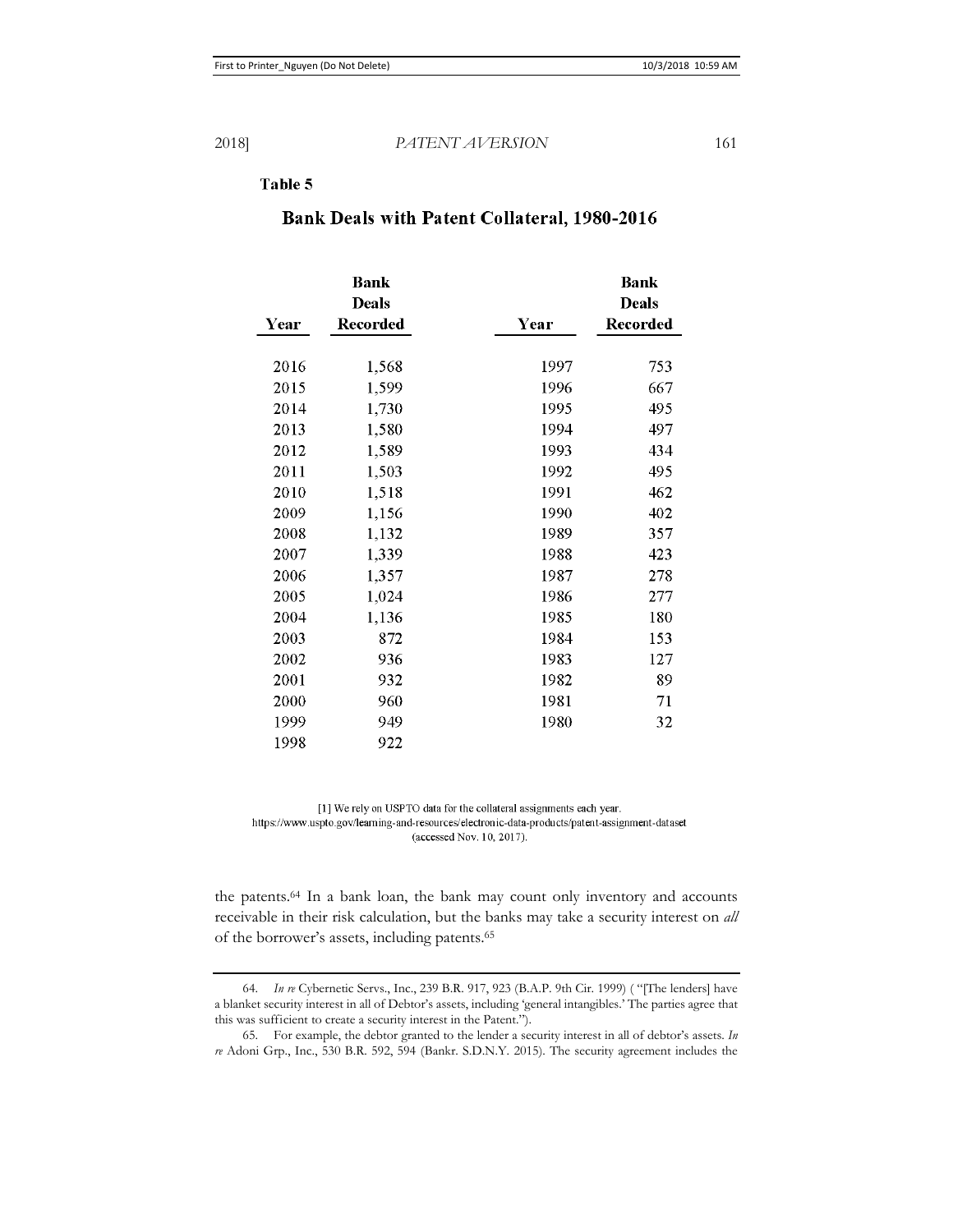#### Table 6

| Year | Patents<br>per Bank<br><b>Deals</b> | Year | Patent per<br>Bank<br><b>Deals</b> |
|------|-------------------------------------|------|------------------------------------|
|      |                                     |      |                                    |
| 2016 | 74.8                                | 1997 | 9.9                                |
| 2015 | 26.3                                | 1996 | 13.8                               |
| 2014 | 37.3                                | 1995 | 11.6                               |
| 2013 | 53.0                                | 1994 | 10.6                               |
| 2012 | 25.1                                | 1993 | 13.8                               |
| 2011 | 29.3                                | 1992 | 12.7                               |
| 2010 | 30.6                                | 1991 | 13.5                               |
| 2009 | 40.4                                | 1990 | 19.3                               |
| 2008 | 23.2                                | 1989 | 24.3                               |
| 2007 | 21.4                                | 1988 | 21.9                               |
| 2006 | 24.0                                | 1987 | 18.1                               |
| 2005 | 18.0                                | 1986 | 32.1                               |
| 2004 | 19.2                                | 1985 | 16.9                               |
| 2003 | 30.7                                | 1984 | 16.6                               |
| 2002 | 29.3                                | 1983 | 27.1                               |
| 2001 | 18.0                                | 1982 | 16.0                               |
| 2000 | 15.2                                | 1981 | 10.4                               |
| 1999 | 10.3                                | 1980 | 7.1                                |
| 1998 | 14.9                                |      |                                    |

### Patent Collateral per Bank Deal, 1980-2016

The lien on all of the borrower's assets often refers to the powerful "blanket lien."66 The blanket lien has become very common in commercial lending by

following assets

*Id.*

66. *In re* Qmect, Inc., No. 04-41044 TK, 2007 WL 435756, at \*3 (Bankr. N.D. Cal. Dec. 11, 2007) (noting that "the secured creditor . . . had a security interest in virtually all of the debtor's assets, including accounts receivable and inventory—that is, a 'blanket lien'"); *In re* Cafeteria Operators,

<sup>[</sup>A]ll of our accounts, contract rights, computer software, programs, stored data, aging schedules, customer lists, and general intangibles (including all patents, trademarks, and copyrights registered in the United States Copyright or Patent offices, together with the goodwill of the business in connection with which such trademark may be used and the royalties and other fees which become due for the use of such patents, trademarks, or copyrights), whether or not otherwise specifically assigned to you in this Agreement, now existing or hereafter acquired, and in the proceeds and products thereof, any security and guarantees therefor, in the goods and property represented thereby, and in all of our books and records relating to the foregoing, and in all reserves, credit balances, sums of money at any time to our credit with you, and any of our property at any time in your possession. In addition to Receivables and all proceeds thereof, we also assign to you all right, title and interest, and grant to you a security interest in, the following collateral to secure all of our present and future obligations and indebtedness to you: (1) all deposit, savings, passbook or like accounts maintained at any bank, savings and loan or similar institution; and (2) the proceeds of any tax refund due to us by the state or federal government.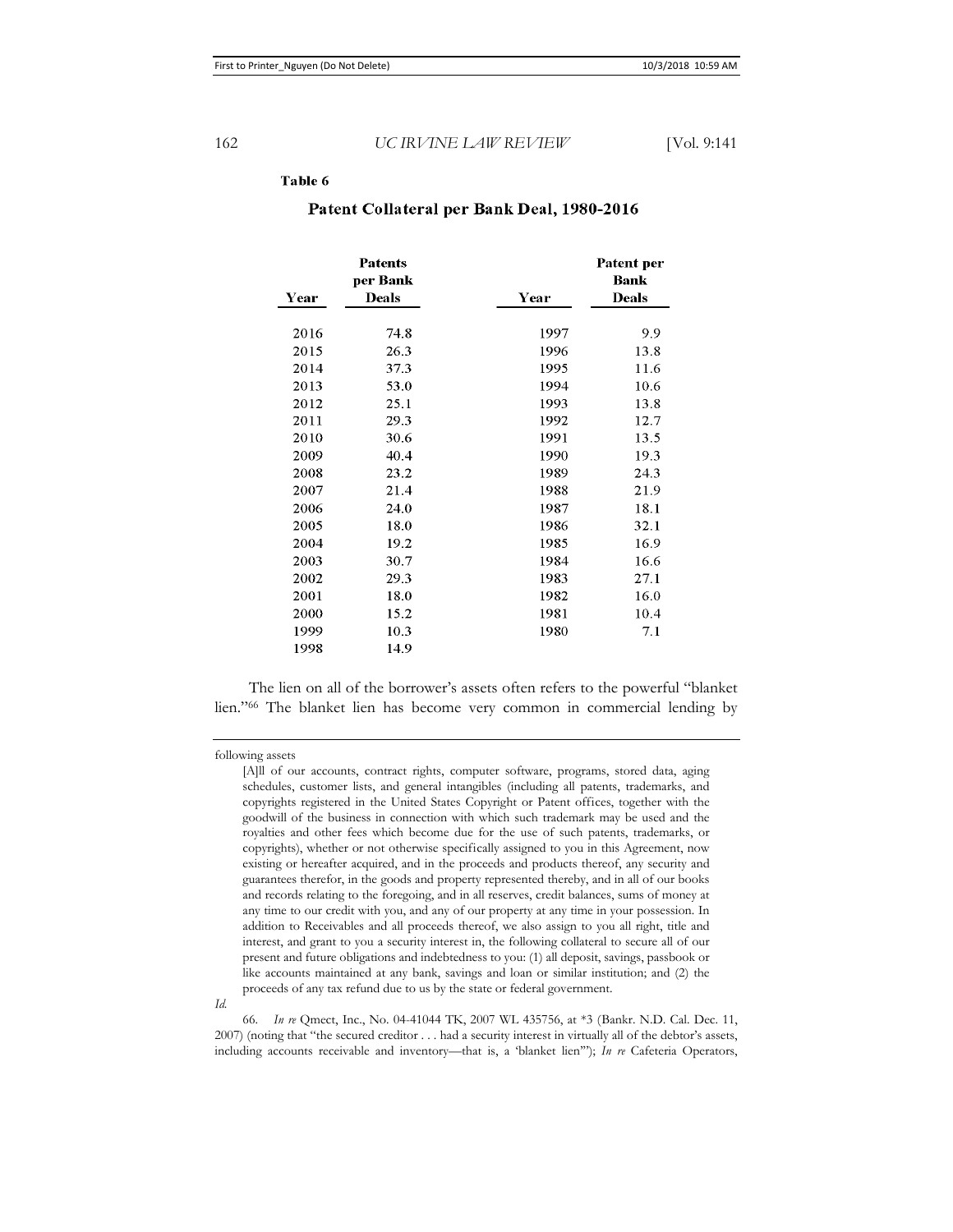banks.67 That means banks continue to have a strong aversion to patents as collateral.

Moreover, the patents to deals ratio, shown in **Table 6** and **Figure 6**, provides a better understanding of banks and their dealings with patents.

**Table 6** and **Figure 6** show the ratio of patents serving as collateral per deal. The larger the number of patents per deal means the more established the borrower is. That is not good news to companies in the innovation sectors. Startups and technology companies generally are high growth, generate no profits, and have few patents.68 Established and legacy companies have more patents. In other words, banks have made loans to mostly established companies, as seen in **Table 6** and **Figure 6**.

L.P., 299 B.R. 400, 406 (Bankr. N.D. Tex. 2003) (noting that the parties "do not dispute that the Bank Group's security interest extends to virtually all of Debtors' real and personal property—characterized by the Bank Group as a 'blanket lien'"). The blanket lien is powerful, as observed by the Court in *In re* Eastern Equipment Co*.*, 327 B.R. 980, 984 n.5 (S.D.W. Va. 1983):

Where, soon after a bankruptcy filing, a creditor seeking relief from the § 362 stay holds a security interest not only in equipment sold to the debtor but also a blanket lien on all other debtor assets, including after-acquired property, it will often times be of dubious worth at that early and sometimes confused stage of the bankruptcy case to make the painstaking analysis required to inventory virtually every personal property item of a business debtor's estate, evaluate it, search the records for liens, seek out other potential lienholders and possibly add them as parties as well as determine the validity and amount of their claims and rank the relative priorities of all the claimants as to each such asset. This time-consuming process, expensive to the parties and consuming of the court's resources, may often prove to be utterly useless and highly wasteful as the case develops.

<sup>67.</sup> *See* Barbara M. Goldstein, *Collateral Descriptions and Blanket Liens: Is the Kitchen Sink Enough?*, N.Y.L.J. ( Jun. 4, 2015), https://www.law.com/newyorklawjournal/almID/1202728248480/ collateral-descriptions-and-blanket-liens-is-the-kitchen-sink-enough/ [https://perma.cc/9JMV-V94T] (observing that blanket or "all assets" security interests are among "the most common, if not the most common, type of lien required of borrowers by secured lenders in commercial transactions").

<sup>68.</sup> *See, e.g.*, CAROLINE HAUSSLER, DIETMAR HARGHO & ELIZABETH MULLER, TO BE FINANCED OR NOT . . . – THE ROLE OF PATENT FOR VENTURE CAPITAL-FINANCING (2009), http://ftp.zew.de/pub/zew-docs/dp/dp09003.pdf [https://perma.cc/EFE4-X5UL]; Sebastian Hoenen et al., *The Diminishing Signaling Value of Patents Between Early Rounds of Venture Capital Financing*, 43 RES. POL'Y 956 (2014); David H. Hsu & Rosemarie H. Ziedonis, *Patents as Quality Signals for Entrepreneurial Ventures*, 8 ACAD. MGMT. PROC. 1, 1 (2008).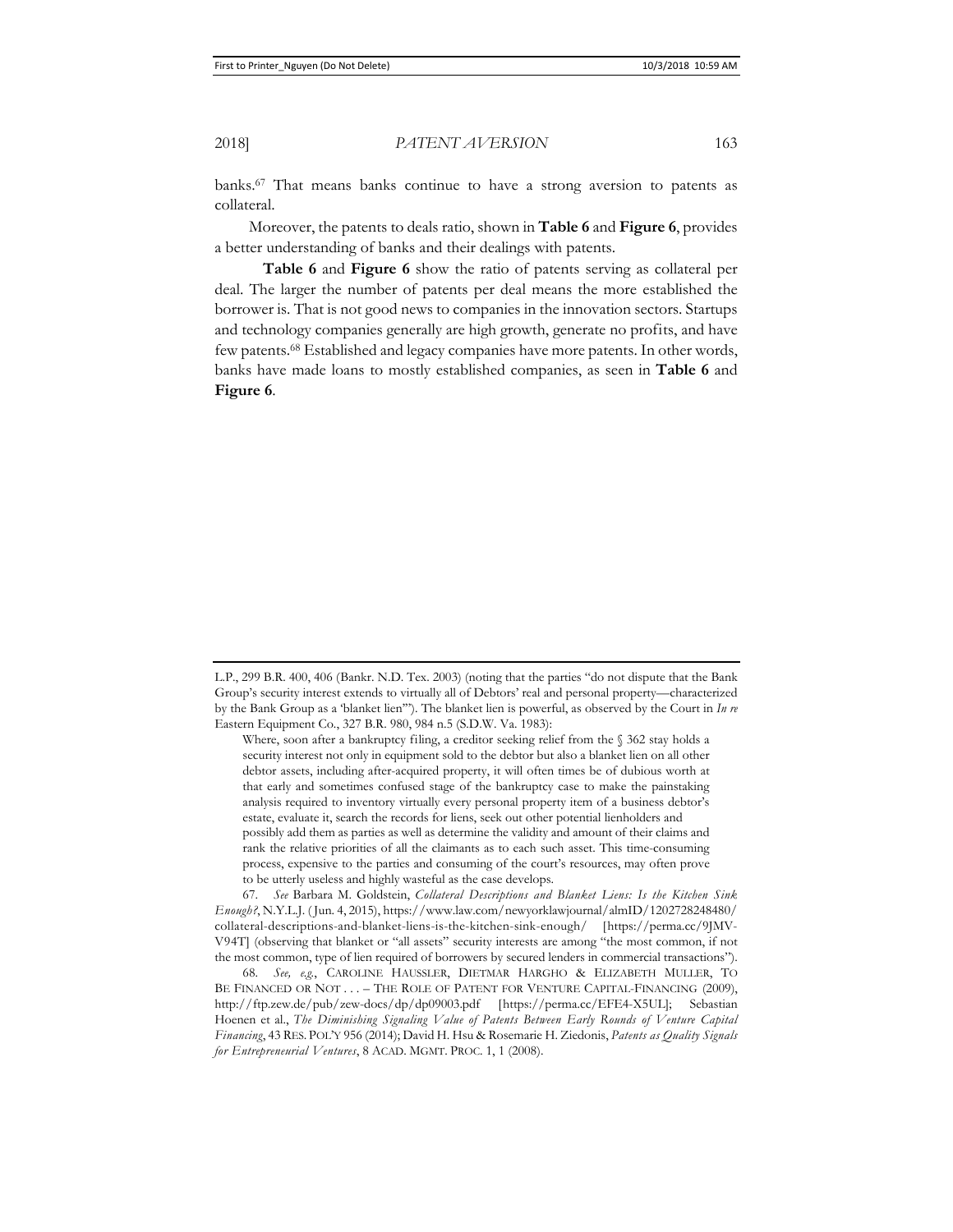

#### Patent Collateral per Bank Deal, 1980-2016



### *B. The Leaders Among Six Thousand Banks*

Our preliminary data on identifying leaders among six thousand banks reveals a striking pattern. There is a small group of banks dominating the filing of patents as collateral. Each bank filed more than two thousand patents as collateral in 2016. **Table 7** shows the top banks with the largest number of patents as collateral filed with the USPTO in 2016. These top banks are familiar names and are among the largest banks in the United States.<sup>69</sup>

### **Table 7**

| Name                 | Patent Collateral |
|----------------------|-------------------|
| Bank of America      | 35,220            |
| <b>BNY</b> Mellon    | 11,188            |
| Citibank             | 2,639             |
| Deutsche Bank        | 5,784             |
| JPMorgan Chase Bank  | 19,605            |
| Royal Bank of Canada | 2,457             |
| U.S. Bank            | 21,661            |
| Wells Fargo Bank     | 6,319             |

69. *Federal Reserve Statistical Release: Large Commercial Banks*, BOARD GOVERNORS FED. RES. SYS. (last updated Jan. 18, 2018), https://www.federalreserve.gov/releases/lbr/20170930/default.htm [https://perma.cc/237F-4F4Z].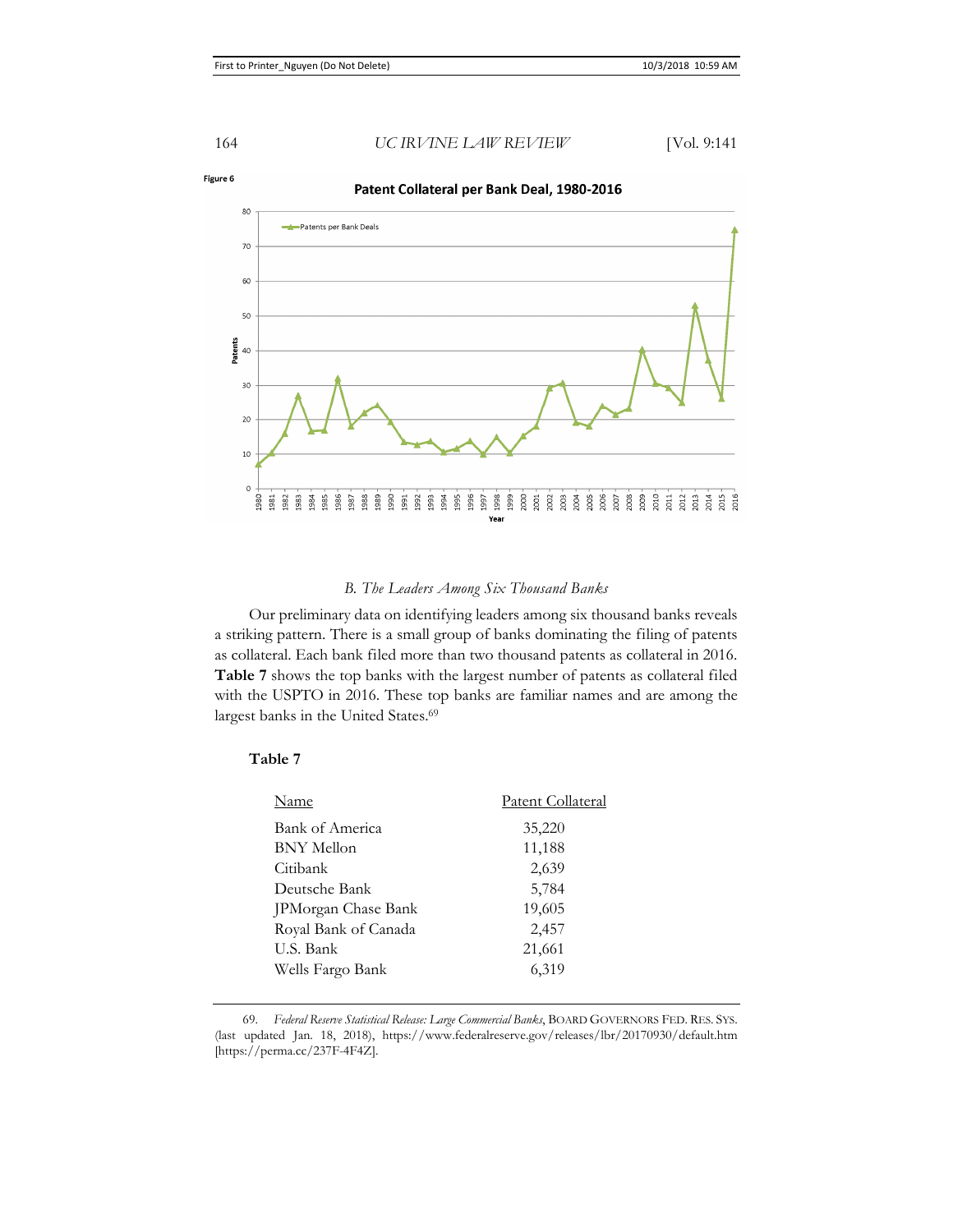2018] *PATENT AVERSION* 165

To understand this group of bank leaders better, we extracted the number of deals associated with the patent collateral filing and then calculated the ratio. **Table 8** shows that there is a range of 37 to 860 patents as collateral for each deal, averaging 143 patents as collateral per deal. The large number (143 patents per deal) suggests that the leaders provided loans to established companies and recorded patents as collateral. This data indicating that loans are primarily made to established companies means that the leaders have shunned startup and technology companies in the innovation-intensive sector because these young and entrepreneurial companies are still in the high-growth stage and have few patents.

| Name                 | <b>Patent Collateral</b> | Deals | Ratio |
|----------------------|--------------------------|-------|-------|
| Bank of America      | 35,220                   | 192   | 183.4 |
| <b>BNY</b> Mellon    | 11,188                   | 13    | 860.6 |
| Citibank             | 2,639                    | 48    | 55.0  |
| Deutsche Bank        | 5,784                    | 51    | 113.4 |
| JPMorgan Chase Bank  | 19,605                   | 175   | 112.0 |
| Royal Bank of Canada | 2,457                    | 26    | 94.5  |
| U.S. Bank            | 21,661                   | 58    | 373.5 |
| Wells Fargo Bank     | 6,319                    | 169   | 37.4  |

### **Table 8 2016 Deals and Ratio**

The data in **Table 8** confirms that these "leaders" are not the type of outlier banks that operate in the innovation sectors and lend to startups, or high-growth entrepreneurial companies.70

### III. TRADITIONAL BANK LENDING AND PATENT AVERSION

### *A. Banks and Their Decline*

Banks in the United States are chartered either as state or national banks.<sup>71</sup> A "national bank" or "federal savings bank," as the name denotes, can operate across the United States under the federal bank charter system.72 The Office of the

<sup>70.</sup> Examples of outlier banks are Silicon Valley Bank and Comerica. In our companion paper, *IP Venture Banking*, we focus on the outlier banks that lend to startups and high growth entrepreneurial companies. Xuan-Thao Nguyen & Erik Hille, *IP Venture Banking* (forthcoming) (on file with authors).

<sup>71.</sup> Christine E. Blair & Rose M. Kushmeider, *Challenges to the Dual Banking System: The Funding of Bank Supervision*, 18 FDIC BANKING REV. 1 (2006), https://www.fdic.gov/bank/ analytical/banking/br18n1full.pdf [https://perma.cc/CE4V-3JHE].

<sup>72.</sup> *See* Watters v. Wachovia Bank, N.A., 550 U.S. 1, 6 (2007) (describing national banks and their activities across the United States as authorized under the National Bank Act, and the role of the Office of the Comptroller of the Currency in supervising national banks and their subsidiaries). In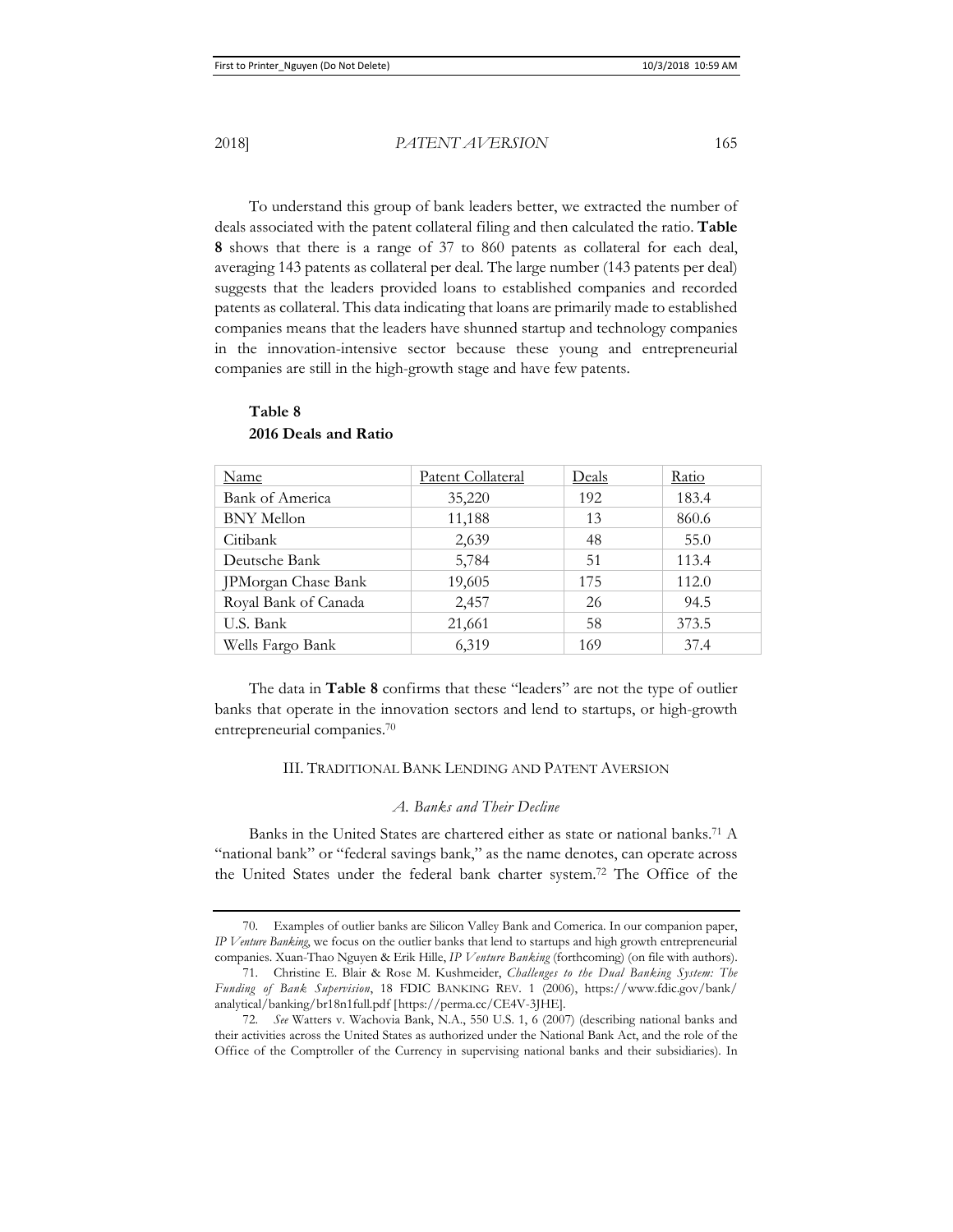Comptroller of the Currency has the authority to charter and regulate national banks and federal savings institutions.73

Under the dual banking system, the counterpart of federal banking is state banking.74 That means a state-chartered bank does not carry "national" or "federal" in its name and has permission to conduct banking services only within a particular state.75 Every state has a specific agency to charter and regulate state-chartered banks.76 Because some state banks are members of the Federal Reserve, they are also subject to the Federal Reserve's regulations.77 The remainder, non-member state banks, are under the regulations of the Federal Deposit Insurance Corporation ("FDIC").78

73. The OCC was established by the National Currency Act of 1863. *See History: 150 Years of the OCC*, OFF. COMPTROLLER CURRENCY, https://www.occ.gov/about/what-we-do/history/indexhistory.html [https://perma.cc/C9UV-EYTW] (last visited Sept. 15, 2018). It is an independent bureau within the U.S. Department of the Treasury, having the authority to charter, regulate, and supervise all national banks, federal savings institutions, and foreign banks in the United States. *See About the OCC*, OFF. COMPTROLLER CURRENCY, https://www.occ.gov/about/what-we-do/mission/indexabout.html [https://perma.cc/29HX-K3PZ] (last visited Sept. 15, 2018).

74. Arthur E. Wilmarth, Jr., *The Expansion of State Bank Powers, the Federal Response, and the Case for Preserving the Dual Banking System*, 58 FORDHAM L. REV. 1133, 1152–54 (1990) (describing the history of dual banking system in the United States).

75. Today, State Banking Departments often list all local banks charted by the state at their websites. *See, e.g.*, *State Chartered Banks*, ARK. ST. BANK DEP'T, http://banking.arkansas.gov/financialinstitution-info/financial-institution-lists/state-chartered-banks [https://perma.cc/9LHK-HG8U] (last visited Sept. 15, 2018). Alternatively, states may provide easy searches of active state chartered banks. *See, e.g.*, *DIFS Insurance and Financial Services Search*, DEP'T INS. & FIN. SERVICES, http://difs.state.mi.us/locators?searchtype=ChtBank [https://perma.cc/T6GZ-YC8D] (last visited Sept. 15, 2018).

76. Carl Felsenfeld & Genci Bilali, *Is There a Dual Banking System?*, 2 J. BUS.ENTREPRENEURSHIP & L. 30, 53 (2008) (asserting that the dual banking system is illusory). The authors note the unique aspects of the American dual banking system:

In America, banks report to a combination of federal and state banking regulators. Banks can select their own type of charter, federal or state, which best fits their business purpose. Commercial banks, which are federally chartered, are regulated by the OCC. On the other hand, state banks are regulated by their home states and occasionally a federal regulator (e.g., the Federal Reserve System regulates state chartered banks which voluntarily select membership in the Federal Reserve; the FDIC regulates state, nonmember banks). In other words, banks determine which regulators they will report to based on the chosen charter.

*Id.*

77. *Id.*

78. *The FDIC and the Banking Industry: Perspective and Outlook*, FED. DEPOSIT INS. CORP., https://www.fdic.gov/about/strategic/strategic/bankingindustry.html [https://perma.cc/ K6ZR-5J3Y] (last updated Sept. 15, 2018) ("[T]he FDIC is the primary federal regulator of federally insured state-chartered banks that are not members of the Federal Reserve System.").

recent years, some national banks have decided to shift charter, relieving themselves from U.S. regulators and subjecting themselves to laxer state regulators. *See* Jessica Silver-Greenberg, *Small Banks Shift Charter to Avoid US as Regulator*, N.Y. TIMES, Apr. 2, 2012, http://www.nytimes.com/ 2012/04/03/business/small-banks-shift-charters-to-avoid-us-as-regulator.html [https://web.archive.org/ web/20180730202540/http://www.nytimes.com/2012/04/03/business/small-banks-shift-chartersto-avoid-us-as-regulator.html] (reporting that small and community banks shift charters from federal to state because they don't want to face the same federal regulator for big commercial banks).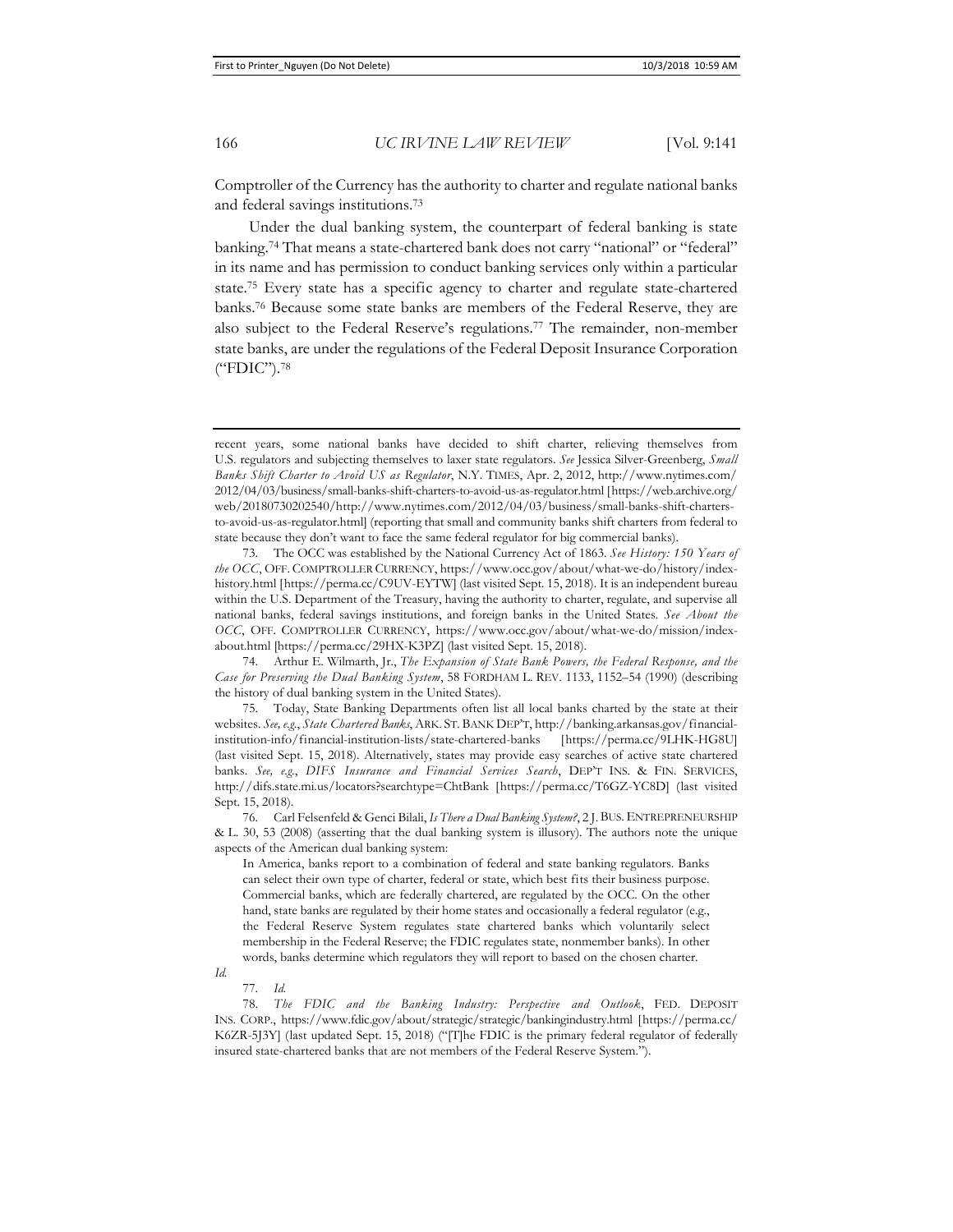2018] *PATENT AVERSION* 167

In addition, "commercial banks" and "community banks" are two frequent names for banks based on their activities. Commercial banks typically provide national banking operations, have large cash reserves to make large business loans, tolerate greater risks associated with the loans, offer corporate clients comprehensive banking services, and employ technology to enhance their services.79 Community banks are stand-alone and small banks, serving local community needs for cash safe, loans to small businesses and farmers, and mortgages for local housing.80 Community banks represent ninety-two percent of FDIC-insured institutions.<sup>81</sup> Despite having only fourteen percent of the banking industry's assets, community banks provide forty-three percent of the industry's small loans to businesses and farmers.<sup>82</sup>

Since the 1990s, the banking sector has been experiencing a steady decline in the number of banks.83 In the decade between 1994 and 2004, the sector witnessed a 29.2% decline in bank charters, as seen in the bank downfall from 12,589 in 1994 to 8,918 in 2004.84 The mergers and acquisitions of banks across states, encouraged by the enactment of the Riegle-Neal Interstate Banking and Branching Efficiency Act in 1994, accelerated the drop in bank charters.<sup>85</sup> Likewise, the Great Recession witnessed bank failures, decimating 507 bank charters between 2008 and 2014.86

81. *Financial Performance and Management Structure of Small, Closely Held Banks*, *supra* note 80.

<sup>79.</sup> Charles S. Morris, *What Should Banks Be Allowed to Do?*, FED. RES. BANK KANSAS CITY ECON. REV., Fourth Quarter 2011, at 55, https://www.kansascityfed.org/YiRMZ/publicat/econrev/ pdf/11q4Morris.pdf [https://perma.cc/P564-YYK9] (explaining the traditional role of commercial banks in the economy such as "taking demand and other deposits, making loans, and providing payment services—form the basis of the financial structure that supports economic activity").

<sup>80.</sup> For a fuller description of community banks, see *Financial Performance and Management Structure of Small, Closely Held Banks*, FDIC Q., Third Quarter 2015, at 38, https://www.fdic.gov/ bank/analytical/quarterly/2015-vol9-4/article1.pdf [https://perma.cc/Z4DQ-KC9M]. Community banks focus on relationships in competing for customers against large commercial banks. *See* Evan Sparks, *Small Business: A Competitive Edge for Community Banks*, ABA BANKING J. (Apr. 29, 2016), https://bankingjournal.aba.com/2016/04/small-business-a-competitive-edge-for-community-banks/ [https://perma.cc/4W9P-HKES].

<sup>82. &</sup>quot;Community banks, which account for forty-three percent of the industry's small loans to businesses, continued to grow their small business loans at a faster pace than the rest of the industry." *See* Martin J. Gruenberg, Chairman, Fed. Deposit Ins. Corp., Chairman's Opening Statement Fourth Quarter 2016 Quarterly Banking Profile (Feb. 28, 2017), https://www.fdic.gov/news/news/ speeches/spfeb2817.html [https://perma.cc/AX2K-BHMY]; *see also* Constance Gustke, *Community vs. Big Banks*, BANKRATE ( Jan. 23, 2014), http://www.bankrate.com/banking/community-banks-vsbig-banks/ [https://perma.cc/USL7-WQ95].

<sup>83.</sup> *Bank Charters, Branches on the Decline*, FED. RES. BANK ST. LOUIS (Sept. 22, 2015), https://www.stlouisfed.org/on-the-economy/2015/september/bank-charters-branchesdecline [https://perma.cc/C8RY-GERF]; *see also* Michelle Cissi, *Recent U.S. Facility and Deposit Trends*, FED. RES. BANK ST. LOUIS (Aug. 25, 2015), https://www.stlouisfed.org/bank-supervision/ supervision-and-regulation/banking-insights/recent-us-facility-and-deposit-trends [https://perma.cc/ PV77-VMYR].

<sup>84.</sup> *Bank Charters, Branches on the Decline*, *supra* note 83.

<sup>85.</sup> *Id.*

<sup>86.</sup> *Id.*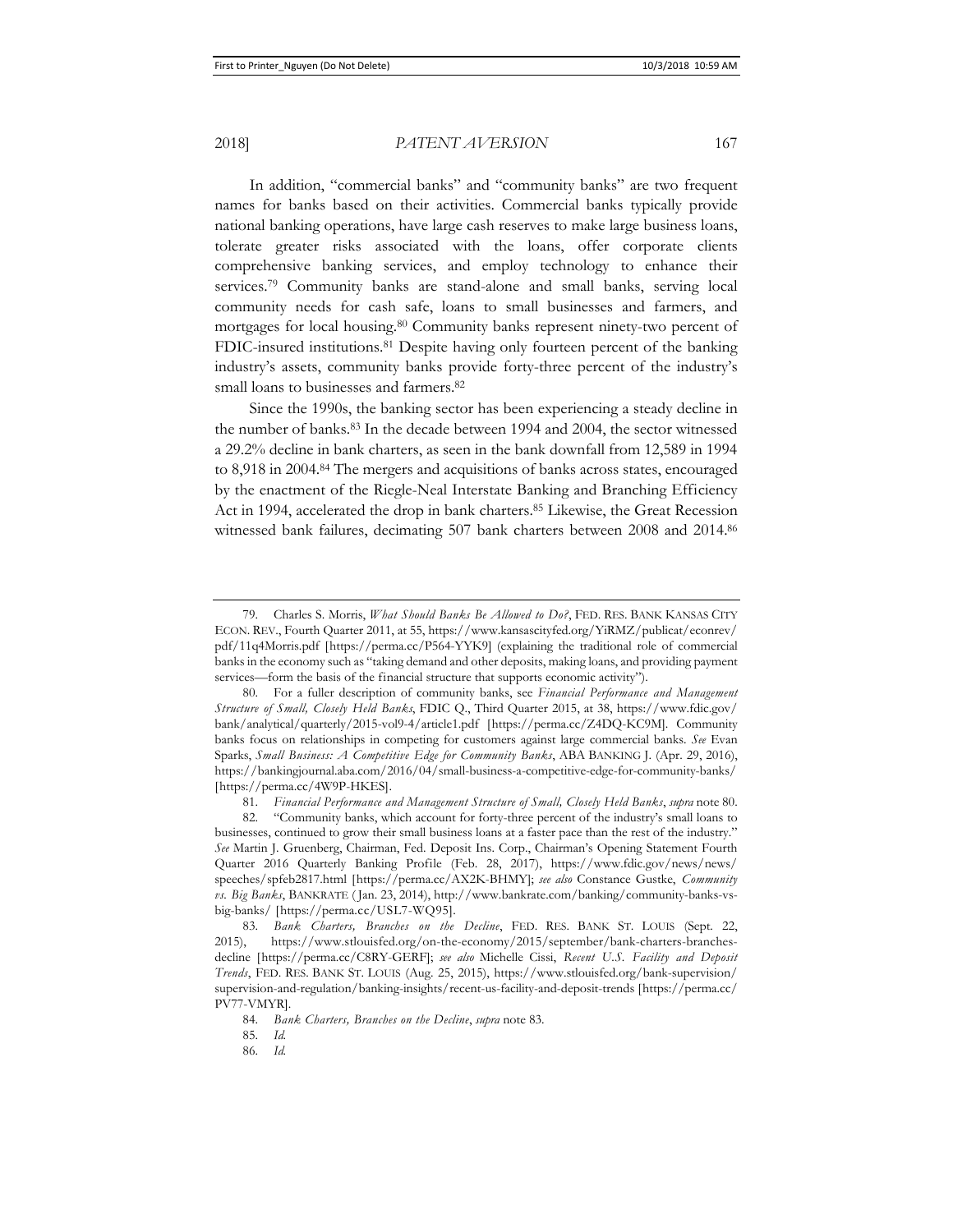Advances in technology and online banking also contribute to the decline in bank branch networks.87

### *B. Banks and Lending Practices*

Based on assets, there are two groups of small and large banks. As of the end of 2014, there were 5,961 banks with \$10 billion or less in assets and 101 banks with more than \$10 billion in assets.88 Banks exist primarily for lending purposes and their lending practices are subject to statutes and regulations with respect to lending limits, loans to insiders, involuntary tying arrangements involving loans, and usury.89 Lending limits restrict the total amount of loans to any one person at any one time.<sup>90</sup> The limits force banks to diversify their loans to different borrowers and increase access to banking services.91

Under the generally applicable lending limits, how much a bank can lend to a borrower depends on whether the loan is fully secured by "readily marketable collateral."92 If the loan does not satisfy the collateral requirement, the applicable limit is the basic fifteen percent of the bank's unimpaired capital and surplus.<sup>93</sup> If the loan satisfies the collateral requirement, the applicable limit is an additional ten

88. Hester Peirce & Stephen Matteo Miller, *Small Banks by the Numbers, 2000–2014*, GEO. MASON: MERCATUS CTR. (Mar. 17, 2015), https://www.mercatus.org/publication/small-banksnumbers-2000-2014 [https://perma.cc/5VSD-5GWX].

91. *See* MALLOY, *supra* note 89, at 6-11 ("Lending limits are intended to ensure the safety and soundness of banks by preventing excessive concentrations of lending to one person (or to related persons that are financially dependent). This device also has the effect of promoting diversification of loans and equitable access to banking services.").

92. 12 C.F.R. § 32.2(v) (2015). This section further provides that "readily marketable collateral" means "financial instruments and bullion that are salable under ordinary market conditions with reasonable promptness at a fair market value determined by quotations based upon actual transactions on an auction or similarly available daily bid and ask price market." *Id.* The term "financial instrument" is further defined in section 32.2(p) as follows:

Financial instrument means stocks, notes, bonds, and debentures traded on a national securities exchange, OTC margin stocks as defined in Regulation U, 12 CFR part 221, commercial paper, negotiable certificates of deposit, bankers' acceptances, and shares in money market and mutual funds of the type that issue shares in which national banks or savings associations may perfect a security interest. Financial instruments may be denominated in foreign currencies that are freely convertible to U.S. dollars. The term financial instrument does not include mortgages.

93. *See id.* § 32.3(a) ("A national bank's or savings association's total outstanding loans and extensions of credit to one borrower may not exceed 15 percent of the bank's or savings association's capital and surplus, plus an additional 10 percent of the bank's or savings association's capital and surplus, if the amount that exceeds the bank's or savings association's 15 percent general limit is fully secured by readily marketable collateral.").

<sup>87.</sup> Andy Peters, *Not Dead Yet: Branches Remain Crucial to Banks' Growth Plans*, AM. BANKER (Mar. 1, 2018, 9:00 AM), https://www.americanbanker.com/slideshow/not-dead-yet-branchesremain-crucial-to-banks-growth-plans [https://perma.cc/59H2-U48B] ( "[A]ll the new offices banks are opening will not make up for the scores of ones they are closing. It is safe to say that banks' continued pruning will result in a net loss of branches over both the short term and long term.").

<sup>89.</sup> MICHAEL P. MALLOY, BANKING LAW AND REGULATION 6-8 to 6-11 (2d ed. 2017).

<sup>90.</sup> The term "person" includes an individual, sole proprietorship, partnership, joint venture, association, trust, estate, business trust, corporation, sovereign government or agency, instrumentality, or political subdivision thereof, or any similar entity or organization. 12 U.S.C. § 84(b)(2) (2012).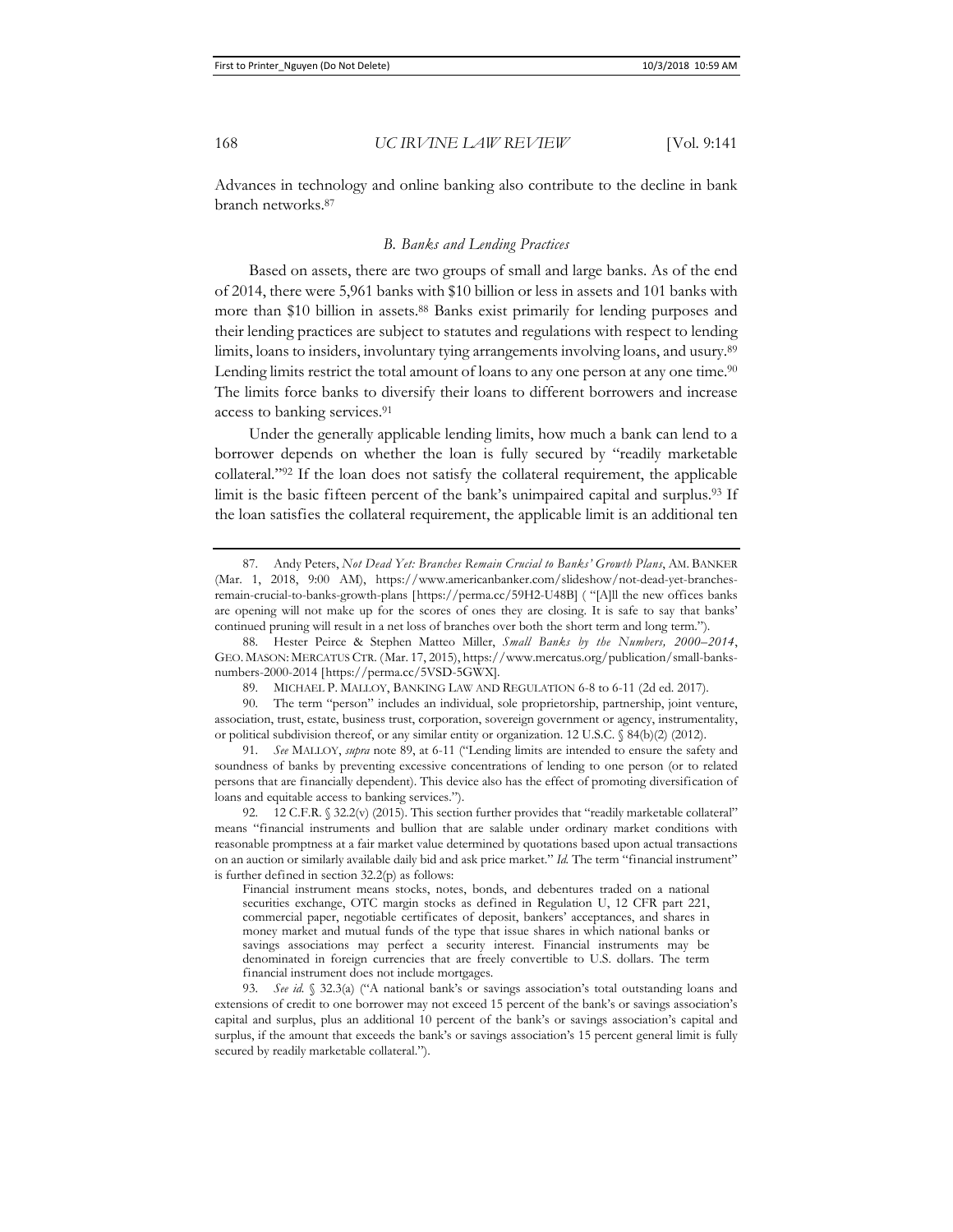percent of the bank's unimpaired capital and surplus, separate and additional to the basic fifteen percent limit.94 That means the bank can make loans with a total amount of up to the twenty-five percent limit.

As illustrated elsewhere, a hypothetical commercial bank has a total unimpaired capital and surplus of \$10,000,000.95 The bank has a borrower who has no outstanding loans or credit with the bank.96 The borrower has assets that are readily marketable collateral to fully secure loans.97 That means the bank can lend to that borrower  $$1,500,000$  (15% basic limit) plus  $$1,000,000$  (the additional 10% limit), for a total of  $$2,500,000$ .<sup>98</sup> If the borrower is not qualified for the additional 10% limit, the bank can provide loans and extensions to the borrower that would not, in the aggregate, exceed the \$1,500,000 limit.<sup>99</sup>

Applying the general limit requirements, technology companies will not be able to obtain loans for the ten percent additional limit because they simply do not own "readily marketable collateral."100 Intellectual property assets do not fall within the definition of "readily marketable collateral," as the definition covers mainly financial instruments.101 That means banks will not blatantly violate the law by making loans or extending credit to technology companies for the additional ten percent limit with intellectual property as collateral.

The next concern is whether banks are willing to lend to technology companies for the basic fifteen percent limit. Though the law allows banks to make the aggregate loans with or without collateral within the fifteen percent limit of the bank's capital and surplus, banks are required to engage in banking practices that are not unsafe or unsound.102 A banking practice is unsafe or unsound if the bank's action is "contrary to generally accepted standards of prudent operation and potentially exposes the bank to an abnormal risk of loss or harm contrary to prudent banking practices."103 In other words, an unsafe or unsound practice is the type of practice that poses a "reasonably foreseeable undue risk to the institution."104

The law does not provide a list of unsafe or unsound banking practices. Court cases and FDIC Board decisions, however, provide numerous examples of unsafe

<sup>94.</sup> *See id.*:

To qualify for the additional 10 percent limit, the bank or savings association must perfect a security interest in the collateral under applicable law and the collateral must have a current market value at all times of at least 100 percent of the amount of the loan or extension of credit that exceeds the bank's or savings association's fifteen percent general limit.

<sup>95.</sup> *See* MALLOY, *supra* note 89, at 6-11 to 6-12.1.

<sup>96.</sup> *Id.*

<sup>97.</sup> *Id.*

<sup>98.</sup> *Id.*

<sup>99.</sup> *Id.*

<sup>100.</sup> *See generally* 12 C.F.R. § 32.2(v) (providing definition of "readily marketable collateral").

<sup>101.</sup> *See generally id.* § 32.2(p) (providing definition for "financial instruments").

<sup>102.</sup> *See* Van Dyke v. Bd. of Governors of Fed. Reserve Sys., 876 F.2d 1377, 1380 (8th Cir. 1989) (articulating the standards to evaluate whether a bank is engaging in unsafe or unsound practices).

<sup>103.</sup> Michael v. FDIC, 687 F.3d 337, 352 (7th Cir. 2012).

<sup>104.</sup> Landry v. Fed. Deposit Insurance. Corp., 204 F.3d 1125, 1138 (D.C. Cir. 2000).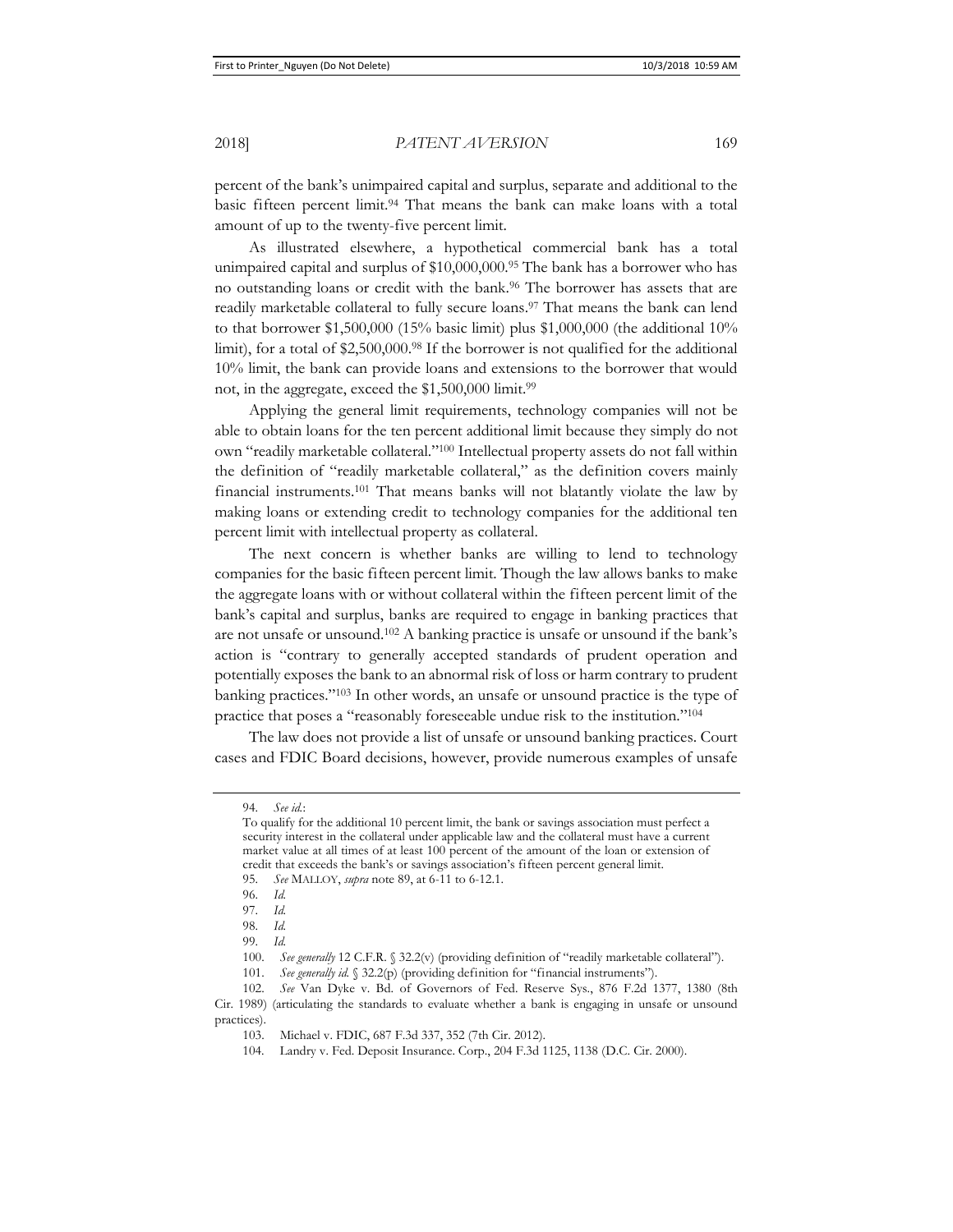or unsound banking practices. They include, for instance, lacking the necessary expertise and information to evaluate the transactions the bank enters into,105 extending credit without adequate documentation,<sup>106</sup> making loans without credit analysis,107 violating the bank's loan policy, obtaining inadequate collateral, and failing to verify collateral being pledged and double-pledging of the collateral.<sup>108</sup>

In the riskier area of bank lending activities, such as lending for corporate acquisitions, developments, and construction projects, the unsafe or unsound practices reflect concerns unique to those industries. They encompass, for example, generating loans that the bank lacks the capacity to underwrite adequately, relying on deficient or outdated appraisals, lending to a borrower without ensuring that the borrower will have sufficient funds to complete the project, and failing to perform sufficient analysis of the borrower and guarantor's finances in order to verify their ability to repay the loan.109

Consequently, banks would be averse to making a loan or extending credit to technology companies with patents as their key asset of the enterprise value for fear of falling into the unsafe or unsound practices.110 First, most startup and technology companies are losing money because they are still in the growth stages.111 These companies often have cash flow problems.112 Second, these companies do not have an established credit history.113 Third, technology companies do not have tangible

110. David J. Denis, *Entrepreneurial Finance: An Overview of the Issues and Evidence*, 10 J. CORP. FIN. 301, 310–13 (2004) (noting innovative companies do not have track records, tangible collateral, revenues, or positive cash flows to satisfy traditional bank loans); *These 15 Hot Tech Companies Actually Are Losing Millions*, AOL (Oct. 7, 2015, 6:29 PM), https://www.aol.com/article/ 2015/10/07/these-15-hot-tech-companies-actually-are-losing-millions/21246375/ [https://perma.cc/ S2XV-8C6F]; Martin Zwilling, *10 Cash-Flow Surprises That Could Kill Your Startup*, ENTREPRENEUR ( July 12, 2014), https://www.entrepreneur.com/article/229048 [https://perma.cc/RM4G-YS4J] (stating that ninety percent of small-business failures are caused by poor cash flow).

111. Jean Murray, *Why Do Banks Say No to Business Startup Loans?*, BALANCE (Nov. 14, 2016), https://www.thebalance.com/why-do-banks-say-no-to-business-startup-loans-398025 [https://perma.cc/W8LG-Y7N6] (explaining that new businesses lack the "four C's of Credit": collateral, capital, capacity, character).

112. Thomas Murphy, *Playing to a New Crow: How Congress Could Break the Startup Status Quo by Raising the Cap on the JOBS ACT's Crowdfunding Exemption*, 758 B.C. L. REV. 775, 782 (2017) (stating that tech companies often cannot meet the cash flow demands for traditional loans from banks).

113. Brian Krumm, *Understanding the New Tennessee Small Business Investment Company Credit Act: Stimulating Economic Growth at the Intersection of Free Market Capitalism and Government Intervention*, 11 TENN. J. BUS. L. 93, 93 (2010) ("Small businesses have difficulty raising capital primarily because banks are reluctant to provide conventional debt financing to companies with little to no track record.").

<sup>105.</sup> *See, e.g.*, *id.* (upholding FDIC Board's finding of unsafe and unsound practice where the bank's management entered into transactions "with minimal information and virtually no expertise").

<sup>106.</sup> *In re* Stephens Sec. Bank, 1991 WL 789326, at \*1 (F.D.I.C. Aug. 9, 2003).

<sup>107.</sup> *In re* First State Bank, 2003 WL 21307613 (F.D.I.C. Apr. 25, 2003).

<sup>108.</sup> *Michael*, 687 F.3d at 353.

<sup>109.</sup> *See* Alliance Fed. Sav. & Loan Ass'n v. Fed. Home Loan Bank Bd., 782 F.2d 490, 494–95 (5th Cir. 1986) (addressing unsafe or unsound practices in the acquisition, development, and construction context); *In re* Faigin, 2015 WL 9855325, at \*13 (F.D.I.C. Dec. 15, 2015).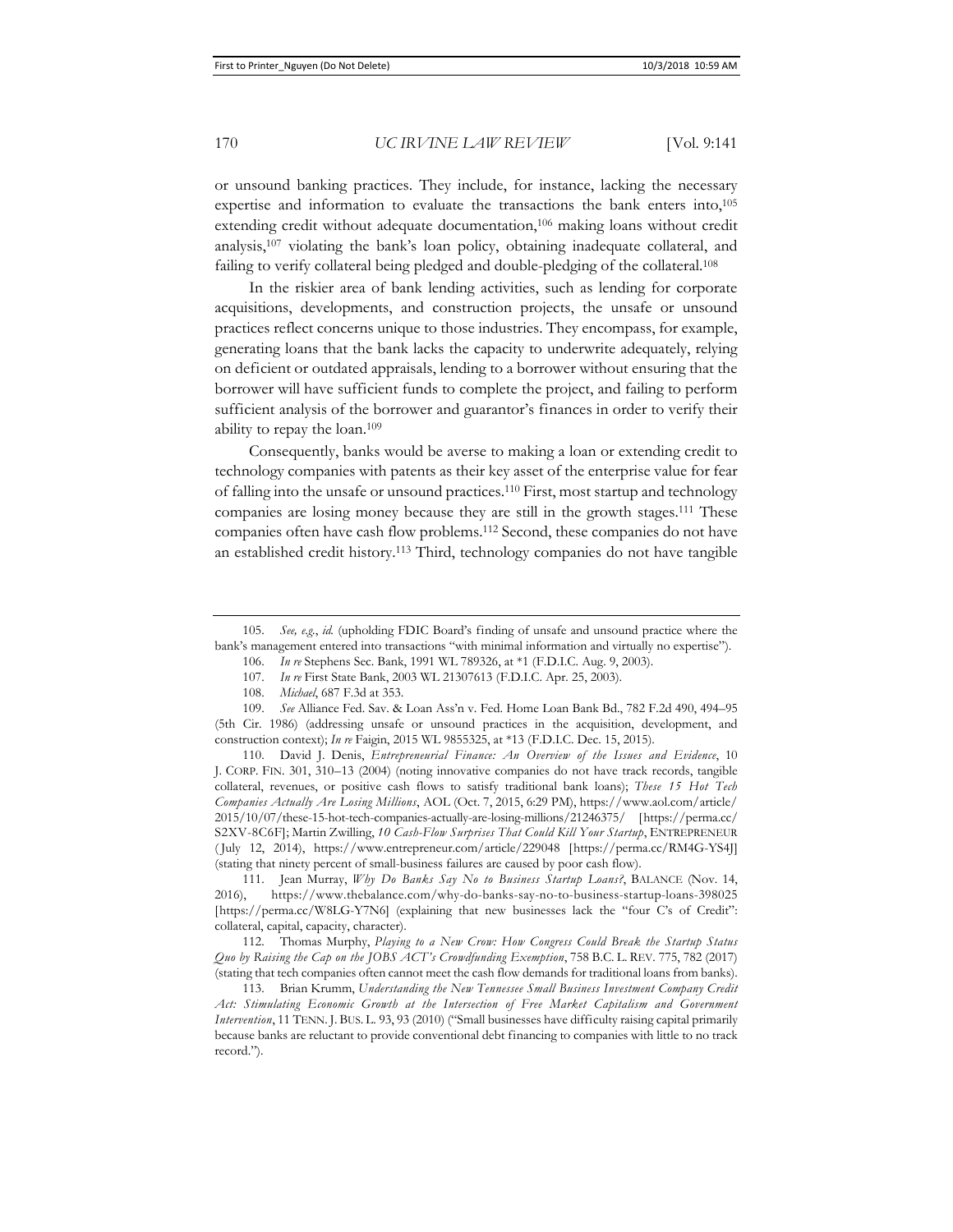collateral to secure the loan or credit line.114 Fourth, even if a technology company does not have a cash flow problem, banks do not want to accept patents as collateral because banks have no expertise in conducting patent valuation.115

Overall, current bank lending practices prevent banks from making loans against intellectual property assets. Banks cannot rely on patents as collateral to reduce the bank's estimates of expected losses in case of default. That would have a direct impact on the bank's statutory capital requirements.

### IV. ENDING PATENT AVERSION IN BANK LENDING

#### *A. Ending Aversion with Banking Regulations*

Hedge funds, investment banks, and investors' participation in patents-based lending are not new.116 These non-banks have aggressively pursued companies with marketable patents by providing loans secured by patent collateral.117 Non-banks have no aversion to patents because they operate outside banking regulatory constraints, and they do not face higher standards of lending based on financial ratios and capital requirements that hound both commercial and community banks.118

As the innovation economy and sectors continue to grow, non-banks will expand their lending practices to companies with patents as their main assets.119

<sup>114.</sup> David Mashburn, Comment, *The Anti-Crowd Pleaser: Fixing the Crowfund Act's Hidden Risks and Inadequate Remedies*, 63 EMORY L.J. 127, 140 (2013) (noting that startups rarely have sufficient collateral to qualify for bank loans); *see also* OFFICE OF THE COMPTROLLER OF THE CURRENCY, U.S. DEP'T OF THE TREASURY, 2016 SURVEY OF CREDIT UNDERWRITING PRACTICES (2017), https://www.occ.treas.gov/publications/publications-by-type/survey-credit-underwritingpractices-report/pub-survey-cred-under-2016.pdf [https://perma.cc/MJN3-3QBV] (showing that banks made \$200.5 billion in loans to small businesses compared to \$4.689 trillion in loans to others, meaning that loans to small businesses constitute 4% of bank credit products).

<sup>115.</sup> A few companies have valuation experts work with financial institutions, including banks, to solve the valuation problem. *See* Jennifer Rankin, *M.CAM, The Knowledge Underwriter – How to Value Intangible Assets*, GUARDIAN (May 4, 2014, 9:11 AM), https://www.theguardian.com/business/ 2014/may/04/innovators-mcam-knowledge-underwriter-value-intangible-assets-intellectual-property [https://web.archive.org/web/20151008163145/https://www.theguardian.com/business/2014/may /04/innovators-mcam-knowledge-underwriter-value-intangible-assets-intellectual-property].

<sup>116.</sup> William Mann, *Creditor Rights and Innovation: Evidence from Patent Collateral*, 130 J. FIN. ECON. 25, 46 (2018); Maria Loumioti, The Use of Intangible Assets as Loan Collateral 37 (Nov. 1, 2012) (unpublished manuscript), https://papers.ssrn.com/sol3/papers.cfm?abstract\_id= 1748675 [https://perma.cc/5JTX-2N4J].

<sup>117.</sup> Sun Kim, *IP Asset Value as Collateral: The Increasing Use of Patents as Collateral in Asset-Based Lending*, ABFJOURNAL (Jan./Feb. 2016), http://www.abfjournal.com/articles/ip-asset-value-ascollateral-the-increasing-use-of-patents-as-collateral-in-asset-based-lending/ [https://perma.cc/4AU8- 236M].

<sup>118.</sup> *Id.* (noting that non-bank lenders "do not face regulatory constraints of commercial banks and are not beholden to lending standards based on financial ratios and capital regulation. Commercial banks are constrained by higher lending standards which have reduced the credit available to borrowers since the financial crisis.").

<sup>119.</sup> Darian M. Ibrahim, *Debt as Venture Capital*, 2010 U. ILL. L. REV. 1169, 1191–92 (noting specialized lenders providing loans as venture capital to startups).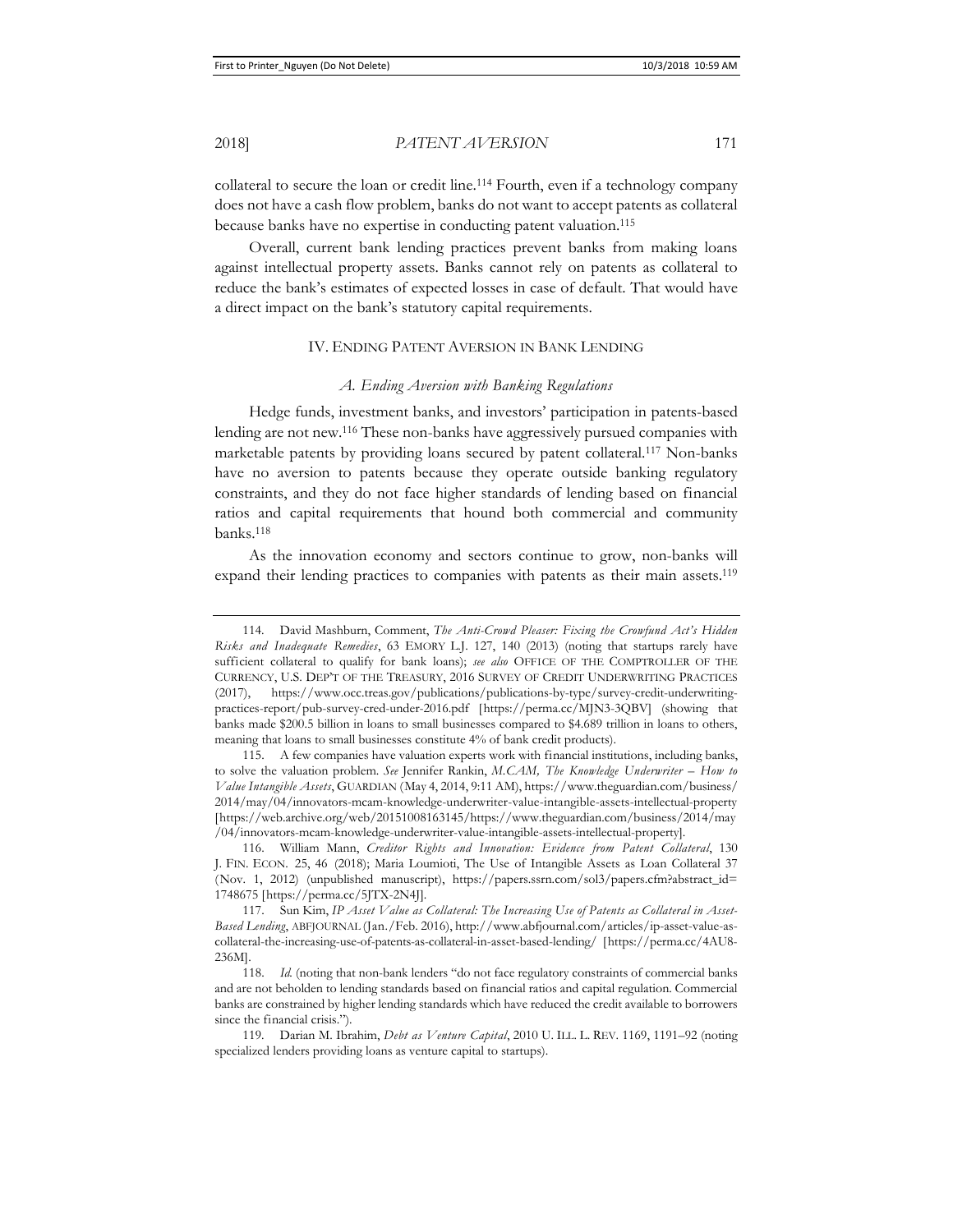That means banks will miss out on the opportunity to have these companies as potential clients. Banks will not participate in lending to, and the shaping of, the innovation economy. To put it differently, banks are facing the danger of failing to evolve with the changing of what constitutes important assets in the new economy.

A way to end bank aversion to patent collateral in lending practices is to lift restrictions in banking laws and regulations to allow banks to accept patents as collateral and to provide loans against patents. Obviously, regulators and banks will be concerned about how to valuate patents, as they need certainty in identifying acceptable financial ratios and capital requirements.120 With the rise in recognition of patents in assets-based lending by non-banks, expertise in patent valuation has been significantly improved over the years. Like any professional industry, the experts themselves can develop best practices to screen and evaluate patents. Also, banks can also rely on underwriters to reduce their risk exposure.121

Without addressing the valuation concern, banks will continue to be very reluctant in providing loans against patents for fear of violating the safe and sound lending requirements.

### *B. Ending Aversion with Secured Transactions Law*

In general, Article 9 of the UCC governs all things relating to secured transactions, regardless of form, wherein all different types of personal property secure the payments or obligations.<sup>122</sup> Recent revisions of UCC-9 improve and encourage the availability and accessibility of finance to businesses.123 Unfortunately, the revisions fail to explicitly recognize the existence and the importance of intellectual property assets for collateral purposes.124 Most

<sup>120.</sup> Sam Thacker, *Using Patents as Loan Collateral*, ALL BUS., https://www.allbusiness.com/ using-patents-as-loan-collateral-12743413-1.html [https://perma.cc/BS8F-6PZR] (last visited Sept. 15, 2018) (recounting that for fifteen years in banking, the author has seen banks make loans against patents only two times, and stating that though most banks "acknowledge the greatest asset a company may own is its intellectual property, it is very difficult to put a value on that property so it can be used as collateral for loans").

<sup>121.</sup> *See* Rankin, *supra* note 115 (stating that the company "underwrites lending on intellectual property, earning a fee from the lender, usually a bank, and in most cases the right to sell on the IP if the company defaults").

<sup>122.</sup> U.C.C. § 9-109(a) (AM. LAW. INST. & UNIF. LAW COMM'N 2010) (providing the scope of Article 9); *id.* § 1-201(35) (providing that a "security interest" means an interest in personal property or fixtures which secures payment or performance of an obligation").

<sup>123.</sup> John L. McCabe & Arthur H. Travers, *Introducing Revised Article 9 of The Uniform Commercial Code*, COLO. LAW., Sept. 2001, at 9 ("Article 9 was the great success story of the original UCC. It replaced the complex and confusing regime of independent security devices with a single device, the security interest in personal property, and it established a single filing system within each enacting state as the primary mechanism for giving notice to adverse claimants of that security interest. The Revision builds on that success."); *UCC Article 9 Amendments (2010) Summary*, UNIFORM L. COMMISSION, http://www.uniformlaws.org/ActSummary.aspx?title=UCC%20Article%209% 20Amendments%20(2010) [https://perma.cc/TF8D-EXE4] (last visited Sept. 15, 2018).

<sup>124.</sup> UCC-9 drafters, instead, focused on the owners and users of intellectual property, and balanced their interest in the intellectual property. *See* Steven O. Weise, *The Financing of Intellectual Property Under Revised UCC Article 9*, 74 CHI. KENT L. REV. 1077, 1107 (1999) ("Revised Article 9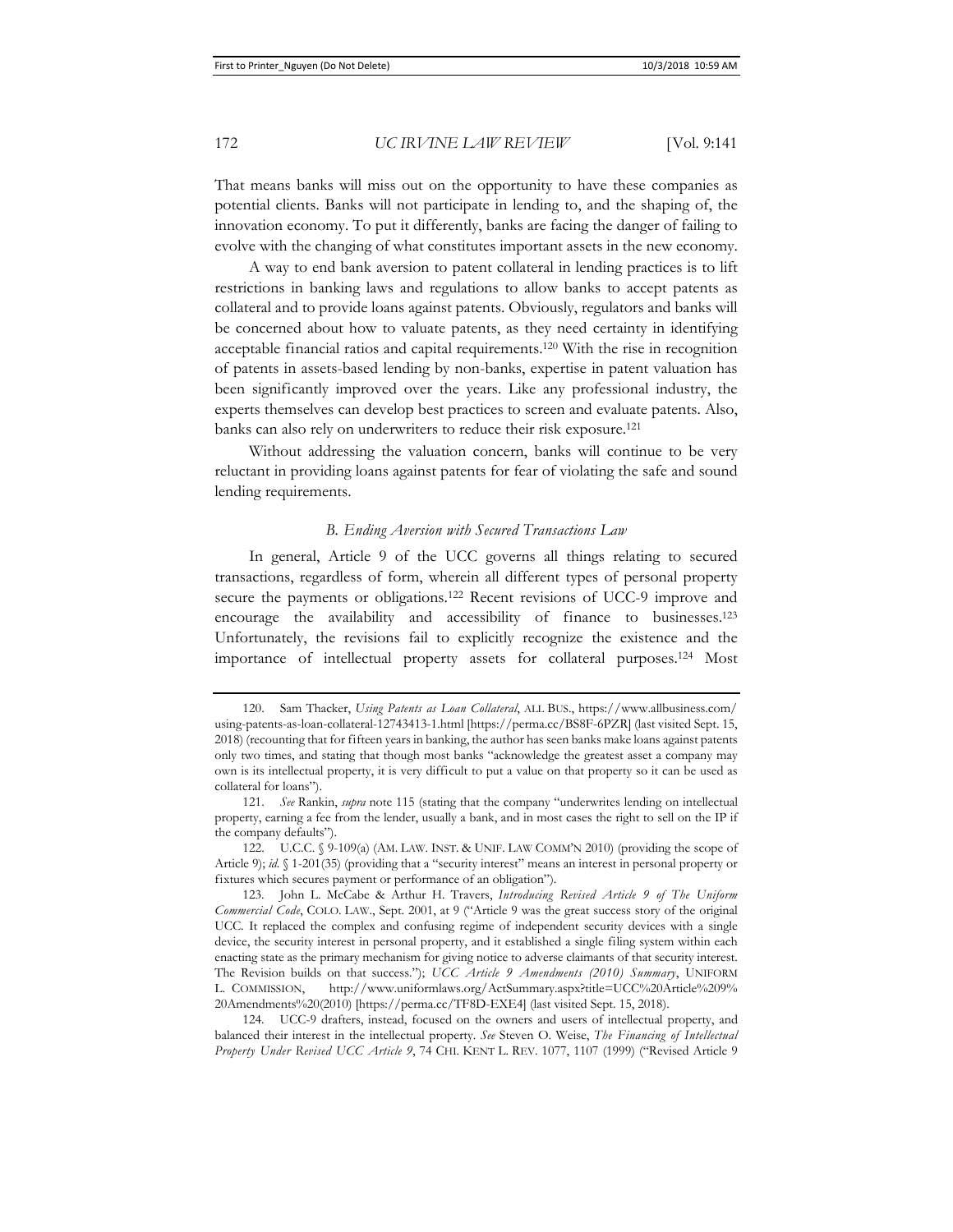specifically, in the statutory provision for definitions of different types of collateral, from accession, accounts, as-extracted collateral, inventory, equipment, documents, instruments, chattel papers, investment property, letter of credit, and more—none exists for patents, trademarks, and copyrights.125 This glaring omission speaks volumes as it is asserting that patents and other types of intellectual property assets are not as important as the assets listed in the same statutory provision.126 The omission suggests that many assets of the old economy continue to serve as important collateral in secured financing.127 The omission perhaps intimates that the drafters failed to comprehend what to do with intellectual property assets as collateral, refusing to directly address intellectual property assets, and preferring to sweep intellectual property under the rug within the use of residual "general intangibles."128

True, the drafters did mention intellectual property in the Official Comments to UCC 9-102 in its explanation of the catch-all "General Intangibles."129 That is grossly inadequate in both form and substance. In form, the mentioning of "intellectual property" is embedded within the explanation of a different collateral, i.e., "general intangible," and it is not in the definition of that term itself.130 In substance, it fails to recognize the new, innovation economy and the significant role of intellectual property assets to companies in this vibrant and vital sector to the general economy.131

128. *Id.* § 9-102(42) (providing definition for "general intangibles"). The Official Comment for "General Intangible" provides:

"General intangible" is the residual category of personal property, including things in action, that is not included in the other defined types of collateral. Examples are various categories of intellectual property and the right to payment of a loan of funds that is not evidenced by chattel paper or an instrument. As used in the definition of general intangible, things in action includes rights that arise under a license of intellectual property, including the right to exploit the intellectual property without liability for infringement. The definition has been revised to exclude commercial tort claims, deposit accounts, and letter-of-credit rights. Each of the three is a separate type of collateral. One important consequence of this exclusion is that tortfeasers (commercial tort claims), banks (deposit accounts), and persons obligated on letters of credit (letter-of-credit rights) are not account debtors having the rights and obligations set forth in Sections 9-404, 9-405, and 9-406. See Comment 5.h. Another important consequence relates to the adequacy of the description in the security agreement. See Section 9-108.

facilitates the financing of intellectual property and in the process carefully balances the interests of licensors, licensees, and secured parties. The results are practical and fair.").

<sup>125.</sup> U.C.C. § 9-102 (AM. LAW INST. & UNIF. LAW COMM'N 2010).

<sup>126.</sup> *Id.*

<sup>127.</sup> *Id.*

*Id.* § 9-102 cmt. 5.d.

<sup>129.</sup> *Id.* § 9-102 cmt. 5.d.

<sup>130.</sup> *Id.*

<sup>131.</sup> *See* Weise, *supra* note 124, at 1093 (focusing instead on balancing the interests of licensors, licensees, and secured parties of intellectual property used as collateral).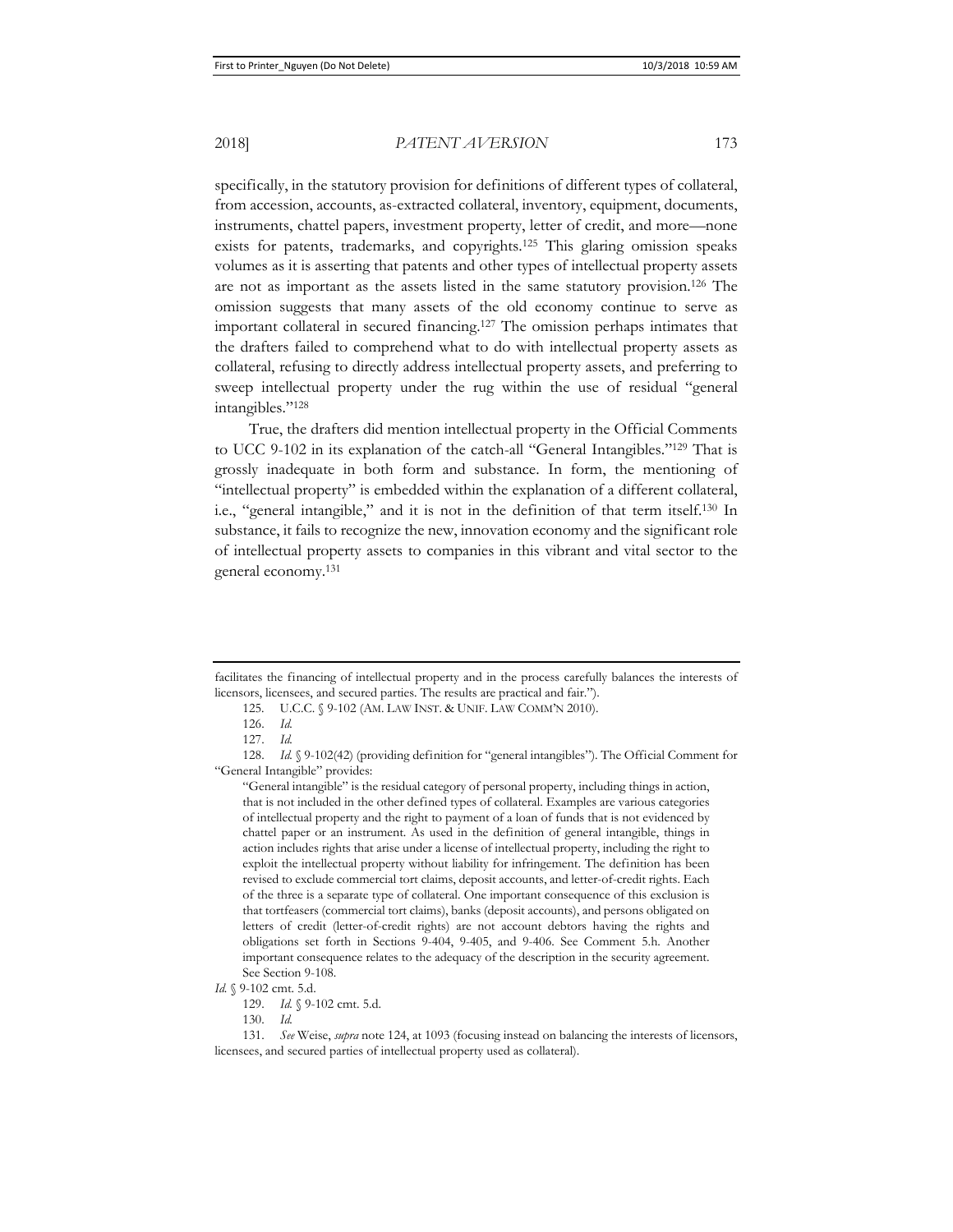Moreover, the definition for "General Intangibles" provides:

"General intangible" means any personal property, including things in action, other than accounts, chattel paper, commercial tort claims, deposit accounts, documents, goods, instruments, investment property, letter-ofcredit rights, letters of credit, money, and oil, gas, or other minerals before extraction. The term includes payment intangibles and software. 132

Nowhere in the definition of "General intangibles" does it explicitly include patents, trademarks, and copyrights.133 The definition indicates that the term includes "payment intangibles and software."134 It is confusing to readers, as they may not know what the phrase "general intangibles" means for patents.135 It is also confusing to readers that UCC-9 continues to remain in the old economy.136 The confusion is not academic, as the cases below bear evidence.

In *Moldo v. Matsco, Inc*., the debtor's primary asset was a patent for a data recorder designed to capture data from a video signal regardless of the horizontal in which the data is located.137 The secured party, Matsco and Financial, had a blanket security interest in all of debtor's assets, including "general intangibles."138 The secured party filed a UCC-1 Financing Statement covering general intangibles with the Secretary of State of the State of California where the Debtor was located.139 Subsequently, when the debtor was in bankruptcy, the patent, as the primary bankruptcy asset, was at issue.140 The question relating to the patent was whether the security interest in the patent was property perfected by the secured party. Because the term "general intangibles" fails to squarely cover patent collateral, the court and all parties involved seemed unsure about what "general intangibles" really meant.141 The case illustrates that contrary to UCC-9, patents have already become important assets for secured transactions purposes and begs for a more explicit treatment of patent collateral within the framework of UCC-9.

Likewise, in *In re Transportation Design and Technology, Inc*., Mitsui loaned money to the debtor, TDT, and took a security interest in a number of TDT assets, including "all general intangibles."142 In addition, TDT granted Mitsui a security interest in after-acquired collateral of the collateral pledged in the security agreement. Mitsui filed a UCC–1 financing statement to perfect its security interest with the California Secretary of State. Like the above case, TDT later filed for

<sup>132.</sup> U.C.C. § 9-102(42).

<sup>133.</sup> *Id.*

<sup>134.</sup> *Id.*

<sup>135.</sup> Readers have to look to the Official Comments to see the word "intellectual property" mentioned. *Id.* § 9-102 cmt. 5.d. Further, the word "patent" is nowhere in the Official Comment. *Id.*

<sup>136.</sup> *Id.*

<sup>137.</sup> *In re* Cybernetic Services, Inc., 239 B.R. 917, 918 (B.A.P. 9th Cir. 1999), *aff'd*, 252 F.3d 1039, 1052 (9th Cir. 2001), *cert. denied*, 534 U.S. 1130 (2002).

<sup>138.</sup> *Id.*

<sup>139.</sup> *Id.*

<sup>140.</sup> *Id.*

<sup>141.</sup> *Id.* at 921.

<sup>142.</sup> *In re* Transp. Design & Tech., Inc., 48 B.R. 635, 635 (Bankr. S.D. Cal. 1985).